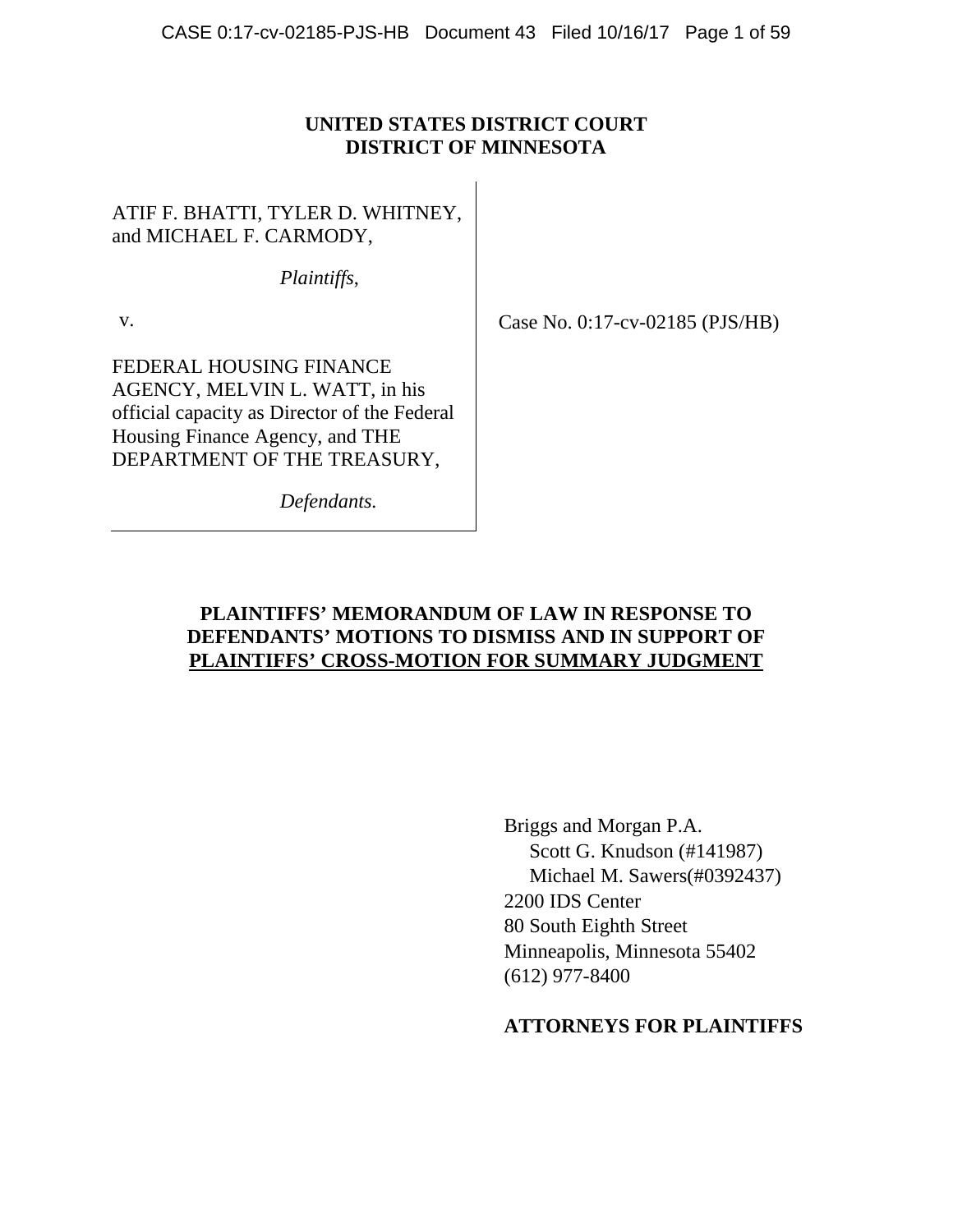# **TABLE OF CONTENTS**

# **Page**

|     | A.        | Congress Establishes FHFA as an Independent Agency Headed                                                                                   |  |
|-----|-----------|---------------------------------------------------------------------------------------------------------------------------------------------|--|
|     | <b>B.</b> | FHFA Forces the Companies into Conservatorship and Signs the                                                                                |  |
|     | C.        | Mr. DeMarco Serves as FHFA's Acting Director for Over Four Years 5                                                                          |  |
|     | D.        | Unwarranted Accounting Decisions Artificially Increase the Companies'<br>Draws from Treasury, and FHFA Expropriates Plaintiffs' Investments |  |
|     |           |                                                                                                                                             |  |
|     |           |                                                                                                                                             |  |
| I.  |           | The Director's For-Cause Removal Protection Should Be Struck Down and<br>the Net Worth Sweep Should Be Vacated Because FHFA's Leadership    |  |
|     | A.        | Treasury's Approval of the Net Worth Sweep Does Not Defeat Plaintiffs'                                                                      |  |
|     | <b>B.</b> | The Constitutional Separation of Powers Does Not Permit FHFA To<br>Operate as an Independent Agency Headed by a Single Director.  9         |  |
|     | C.        | Mr. DeMarco's Status as an Acting Director Does Not Affect Plaintiffs'                                                                      |  |
|     | D.        | FHFA Cannot Evade the Separation of Powers by Labeling Its Actions                                                                          |  |
|     | E.        | FHFA's Unconstitutional Structure Requires Vacatur of the Net Worth                                                                         |  |
| II. |           | FHFA Violated the Nondelegation Doctrine When It Imposed the Net Worth                                                                      |  |
| Ш.  |           | FHFA Was Constituted in Violation of the Appointments Clause When It                                                                        |  |
|     | A.        | Mr. DeMarco's Tenure as Acting Director Violated the Appointments                                                                           |  |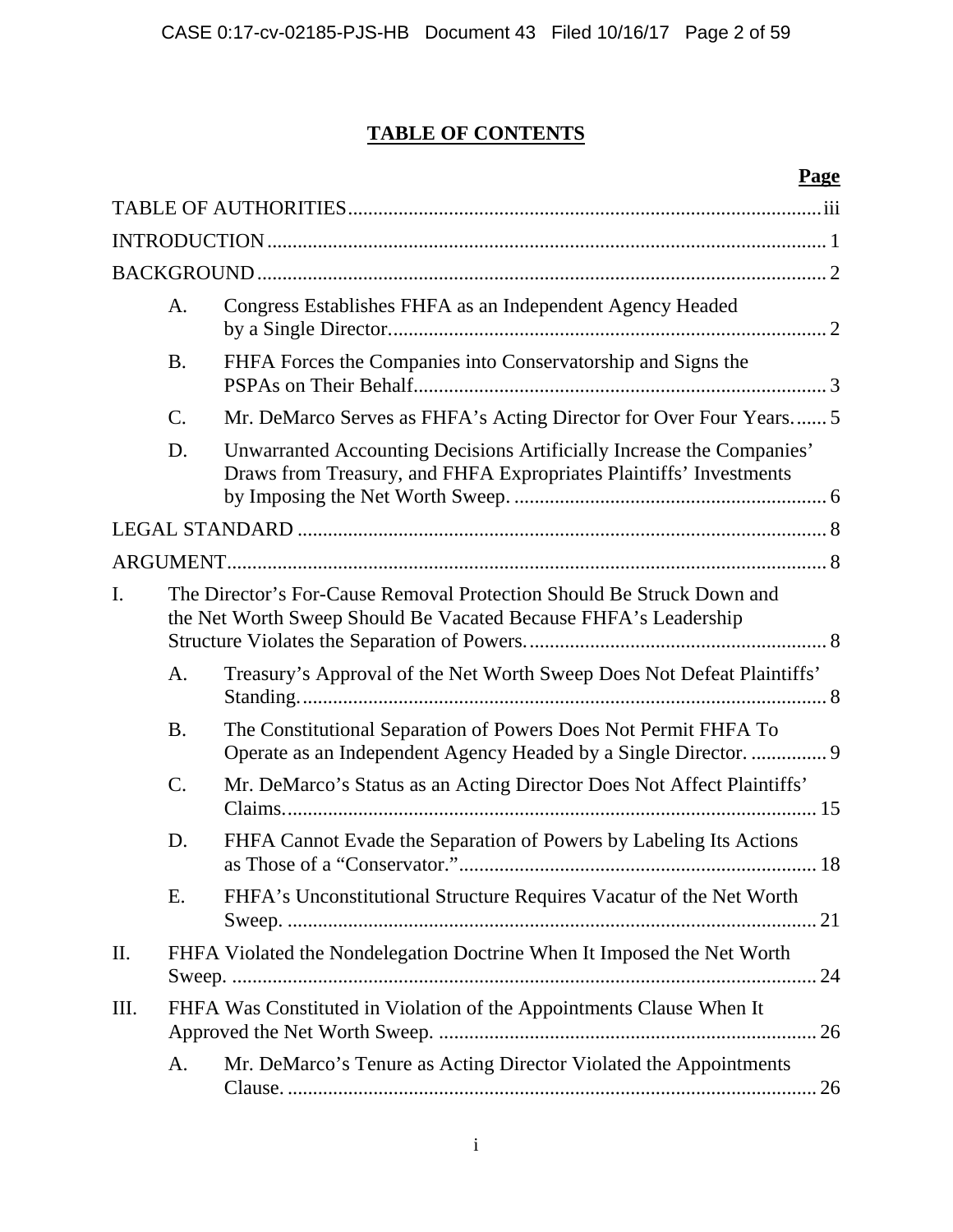|     | <b>B.</b>       | The Constitutionality of Mr. DeMarco's Tenure Is Justiciable.  34           |  |
|-----|-----------------|-----------------------------------------------------------------------------|--|
|     | $\mathcal{C}$ . | The De Facto Office Doctrine Cannot Salvage the Net Worth Sweep36           |  |
| IV. |                 | HERA's Succession Clause Does Not Immunize FHFA from Claims that It Is      |  |
|     | A.              | Plaintiffs' Claims Are Direct Under Principles of Both Federal and State    |  |
|     | <b>B.</b>       | HERA's Succession Clause Does Not Prevent Shareholders from                 |  |
| V.  |                 |                                                                             |  |
|     | A.              | Dismissals of Claims Under HERA's Succession Clause Are Not                 |  |
|     | <b>B.</b>       | Plaintiffs Are Not in Privity with the Plaintiffs from Perry Capital and    |  |
|     | $\mathcal{C}$ . | This Suit Is Not Based on the Same Cause of Action Asserted in <i>Perry</i> |  |
|     |                 |                                                                             |  |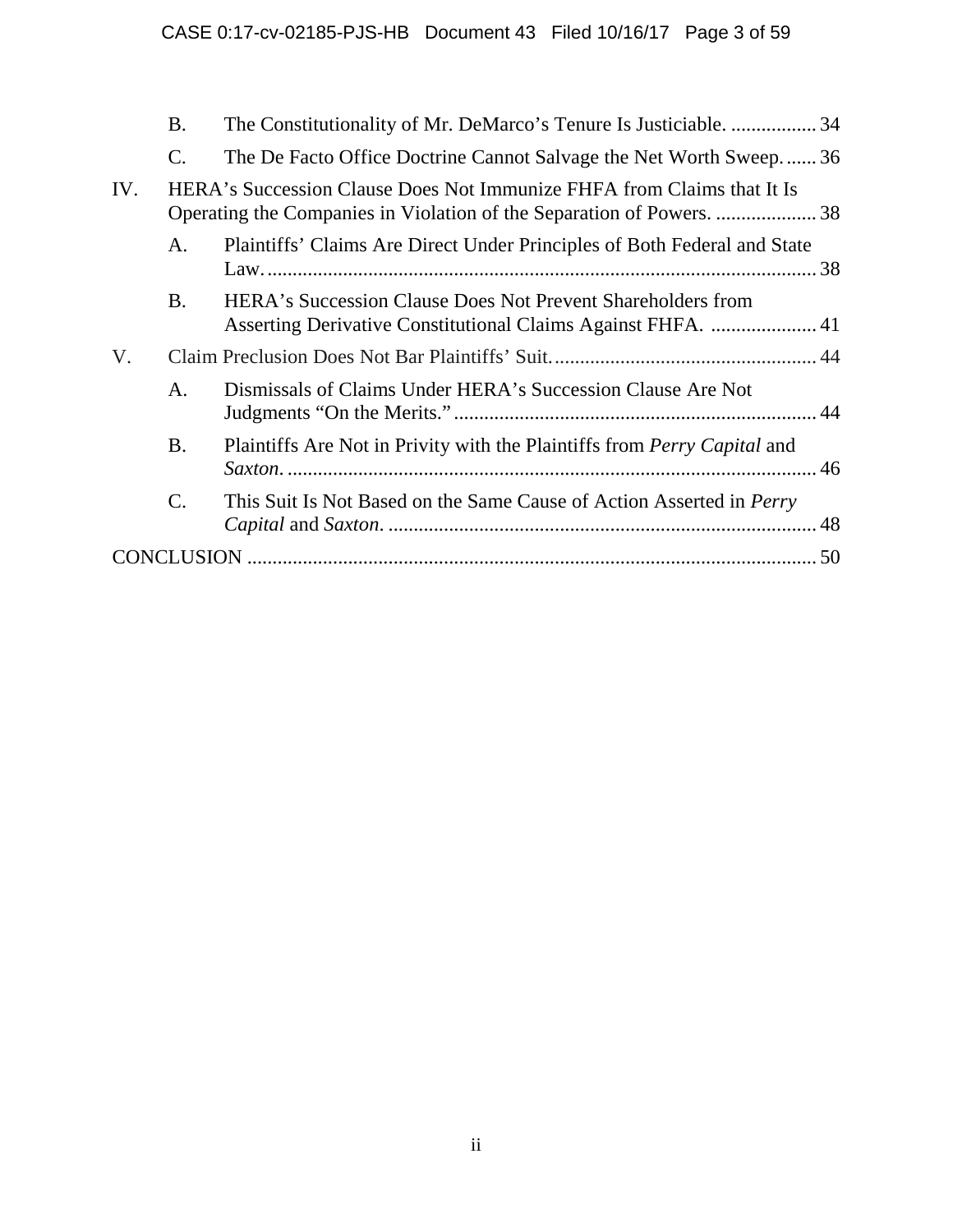# **TABLE OF AUTHORITIES**

| <b>Cases</b>                                                                       | <b>Page</b> |
|------------------------------------------------------------------------------------|-------------|
|                                                                                    |             |
|                                                                                    |             |
|                                                                                    |             |
|                                                                                    |             |
|                                                                                    |             |
|                                                                                    |             |
|                                                                                    |             |
|                                                                                    |             |
|                                                                                    |             |
|                                                                                    |             |
|                                                                                    |             |
|                                                                                    |             |
| Deephaven Risk Arb Trading Ltd. v. UnitedGlobalCom, Inc., 2005 WL 1713067          |             |
| Delta Sav. Bank v. United States, 265 F.3d 1017 (9th Cir. 2001) 41, 43             |             |
| Department of Transp. v. Association of American R.R., 135 S. Ct. 1225 (2015) 24   |             |
| Dixon v. Deutsche Bank Nat'l Trust Co., 2008 WL 4151835 (D. Minn. Sept. 3, 2008)48 |             |
|                                                                                    |             |
|                                                                                    |             |
|                                                                                    |             |
| First Hartford Corp. Pension Plan & Tr. v. United States, 194 F.3d 1279            |             |
|                                                                                    |             |
|                                                                                    |             |
|                                                                                    |             |
|                                                                                    |             |
|                                                                                    |             |
|                                                                                    |             |
|                                                                                    |             |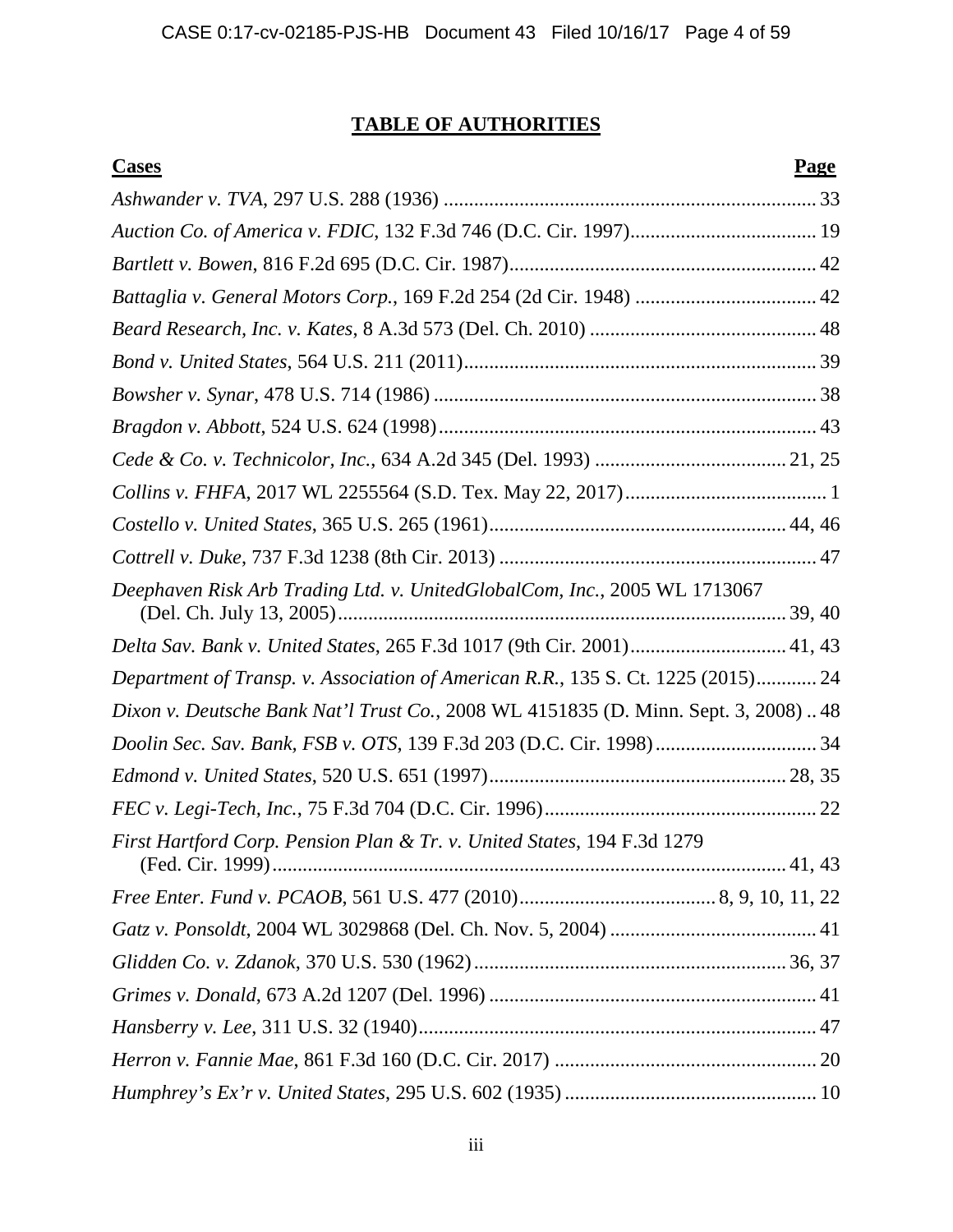| Hutterville Hutterian Brethren, Inc. v. Sveen, 776 F.3d 547 (8th Cir. 2015)  19  |
|----------------------------------------------------------------------------------|
|                                                                                  |
|                                                                                  |
| In re Sonus Networks, Inc., Shareholder Derivative Litig.,                       |
|                                                                                  |
| In re Wal-Mart Stores, Inc. Del. Derivative Litig., 2017 WL 3138201              |
|                                                                                  |
|                                                                                  |
|                                                                                  |
|                                                                                  |
|                                                                                  |
| Kulinski v. Medtronic Bio-Medicus, Inc., 112 F.3d 368 (8th Cir. 1997) 44, 46     |
|                                                                                  |
|                                                                                  |
|                                                                                  |
|                                                                                  |
|                                                                                  |
| Metropolitan Washington Airports Auth. v. Citizens for Abatement of Aircraft     |
|                                                                                  |
| National Advert. Co. v. City of Rolling Meadows, 789 F.2d 571 (7th Cir. 1986) 33 |
|                                                                                  |
|                                                                                  |
|                                                                                  |
|                                                                                  |
|                                                                                  |
| Olympic Fed. Sav. and Loan Ass'n v. Director, OTS, 732 F. Supp. 1183             |
|                                                                                  |
|                                                                                  |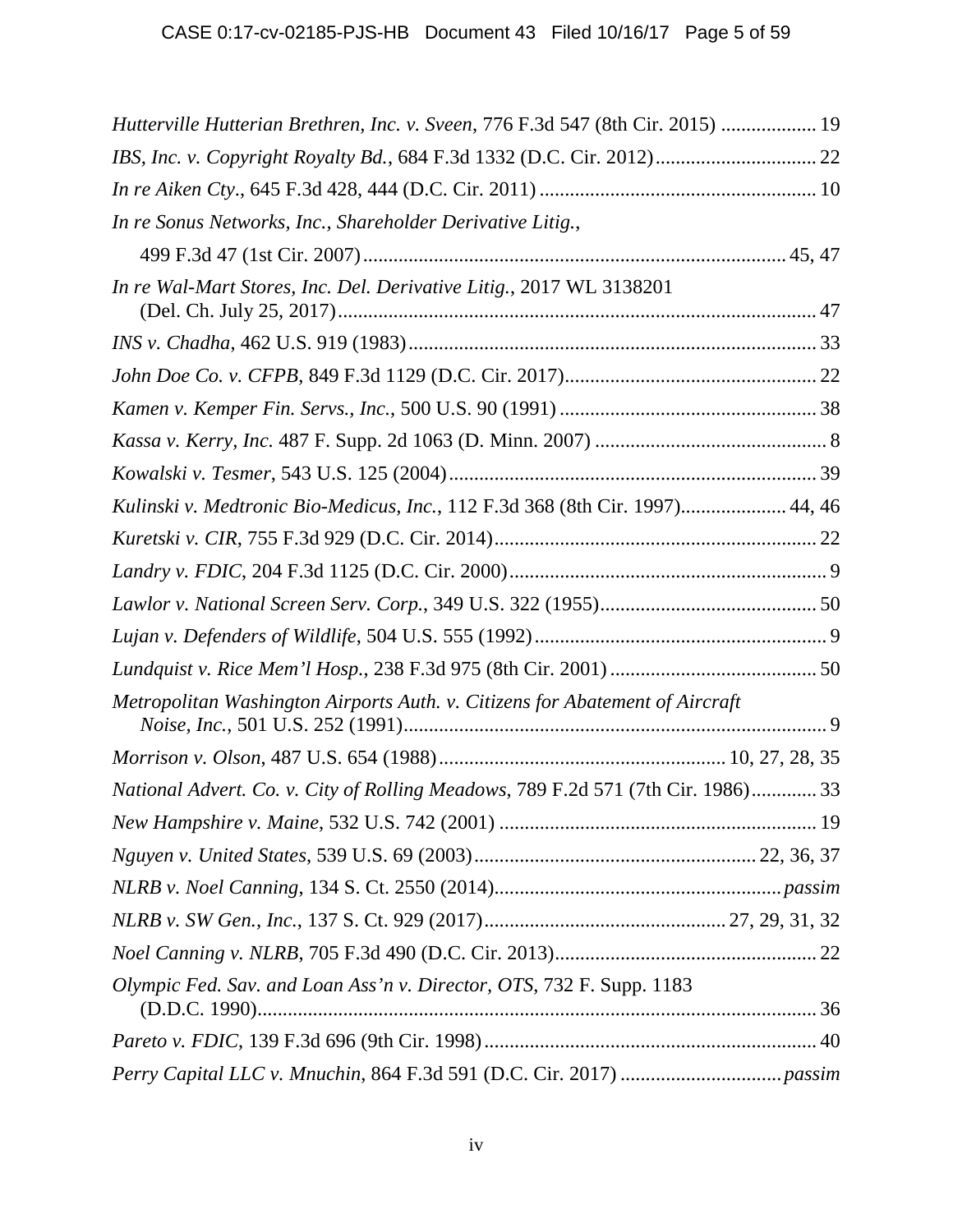| SEC v. Federal Labor Relations Auth., 568 F.3d 990 (D.C. Cir. 2009)  39           |  |
|-----------------------------------------------------------------------------------|--|
|                                                                                   |  |
|                                                                                   |  |
|                                                                                   |  |
| Tooley v. Donaldson, Lufkin & Jenrette, Inc., 845 A.2d 1031 (Del. 2004)  40, 41   |  |
|                                                                                   |  |
|                                                                                   |  |
|                                                                                   |  |
|                                                                                   |  |
|                                                                                   |  |
|                                                                                   |  |
|                                                                                   |  |
|                                                                                   |  |
|                                                                                   |  |
|                                                                                   |  |
|                                                                                   |  |
|                                                                                   |  |
| Wilson v. Arkansas Dept. of Human Servs., 850 F.3d 368 (8th Cir. 2017) 8          |  |
|                                                                                   |  |
| Woody v. United States Bureau of Prisons, 2016 WL 7757523                         |  |
|                                                                                   |  |
| Yankton Sioux Tribe v. United States Dep't of Health & Human Servs., 533 F.3d 634 |  |
|                                                                                   |  |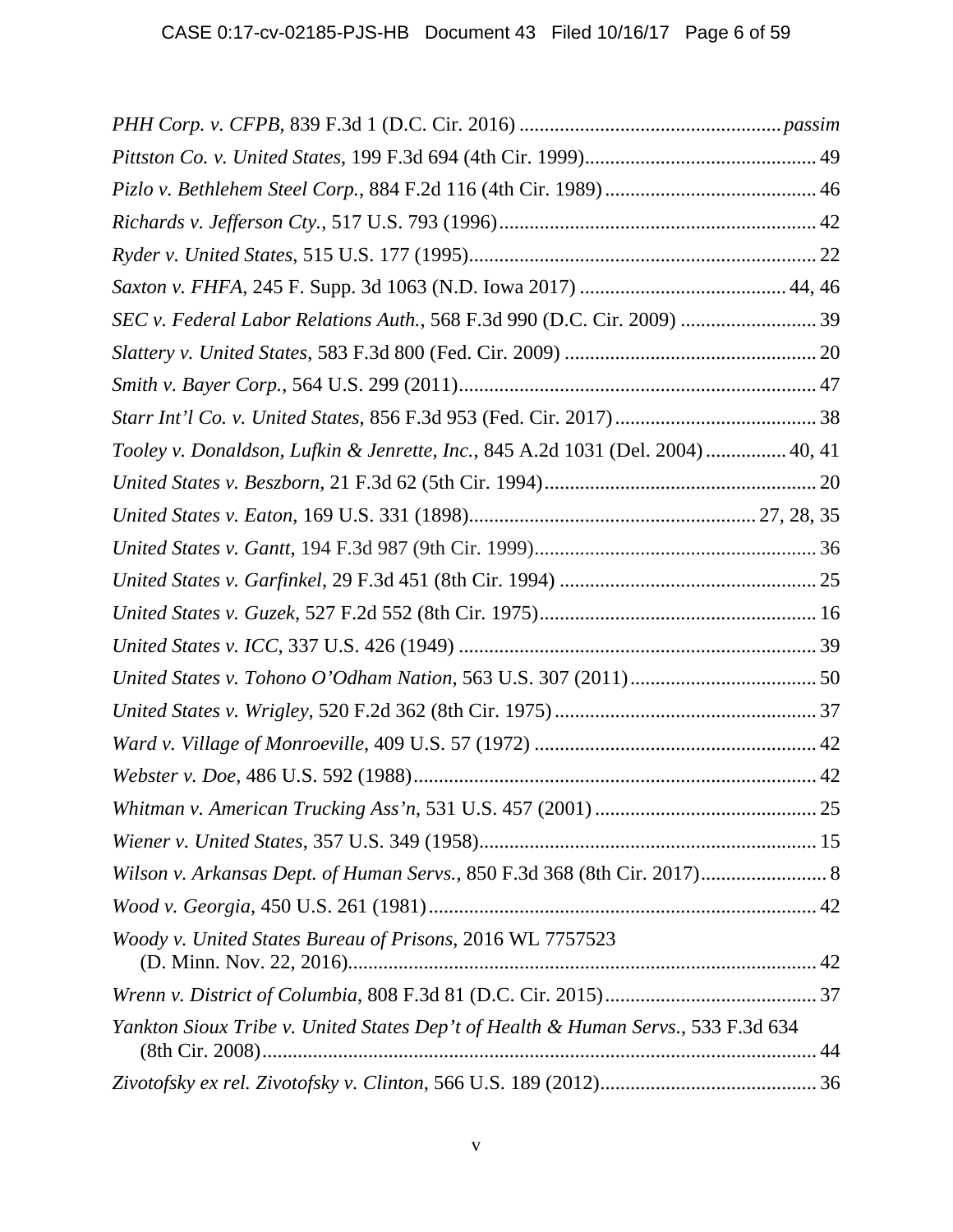# **Constitutional, Statutory and Legislative Materials**

| U.S. CONST.                                                                 |
|-----------------------------------------------------------------------------|
|                                                                             |
|                                                                             |
|                                                                             |
|                                                                             |
|                                                                             |
|                                                                             |
| 12 U.S.C.                                                                   |
|                                                                             |
|                                                                             |
|                                                                             |
|                                                                             |
|                                                                             |
| Federal Vacancies Reform Act, Pub. L. No. 105-277, 112 Stat. 2681 (1998) 34 |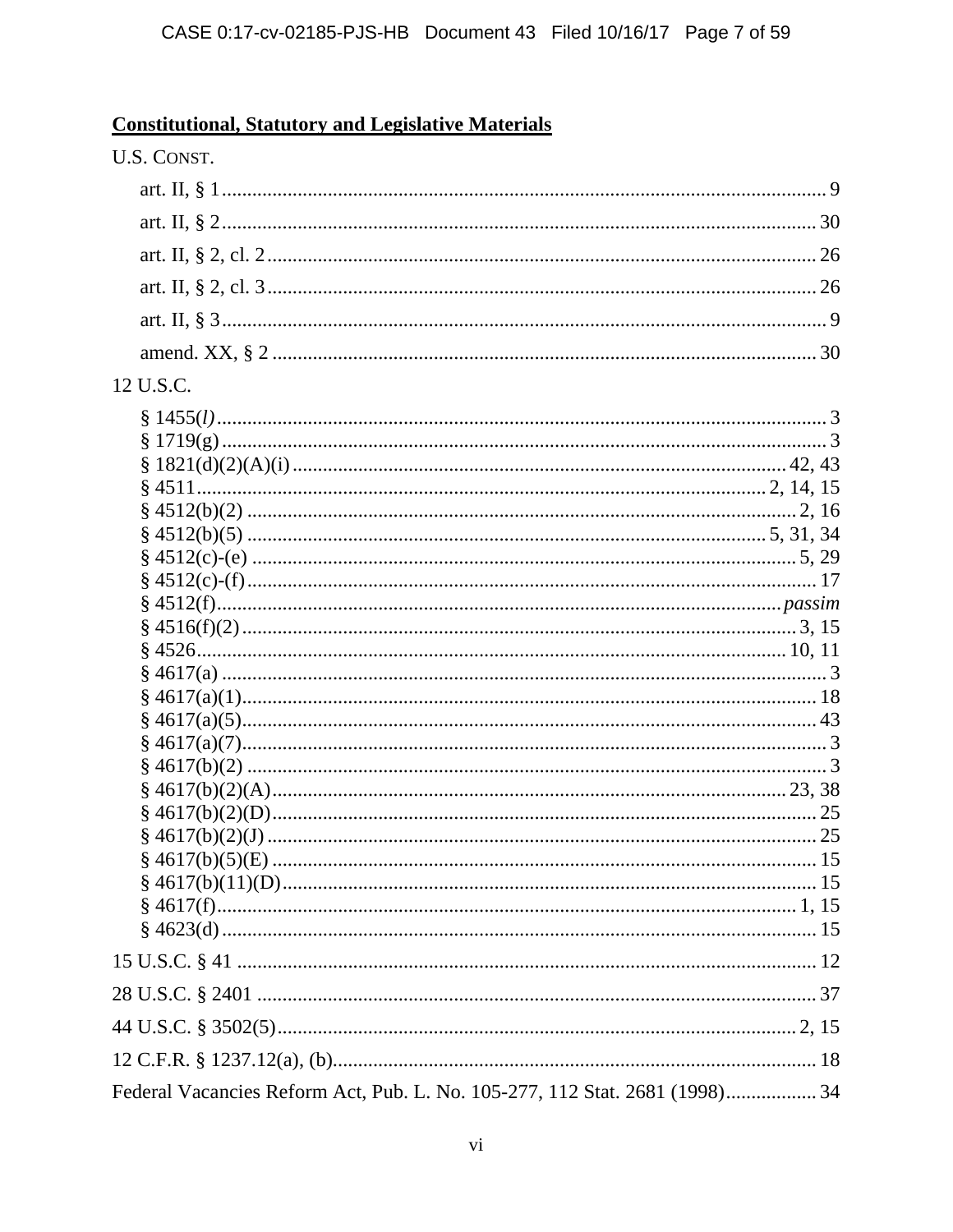| Housing and Community Development Act, 106 Stat. 3672                                                                             |
|-----------------------------------------------------------------------------------------------------------------------------------|
|                                                                                                                                   |
|                                                                                                                                   |
|                                                                                                                                   |
| <b>Other</b>                                                                                                                      |
| CHARLES ALAN WRIGHT & ARTHUR R. MILLER, FEDERAL PRACTICE & PROCEDURE                                                              |
| C-SPAN, Newsmakers with Mel Watt at minute (May 16, 2014),                                                                        |
|                                                                                                                                   |
| Designation of Acting Director of OMB, 2003 WL 24151770 (June 12, 2003)  30                                                       |
|                                                                                                                                   |
| HENRY B. HOGUE & MAEVE P. CAREY, CONG. RESEARCH SERV., R44083,<br>APPOINTMENT AND CONFIRMATION OF EXECUTIVE BRANCH LEADERSHIP: AN |
| Officers of the United States Within the Meaning of the Appointments Clause,                                                      |
| Status of the Acting Director, Office of Management and Budget,                                                                   |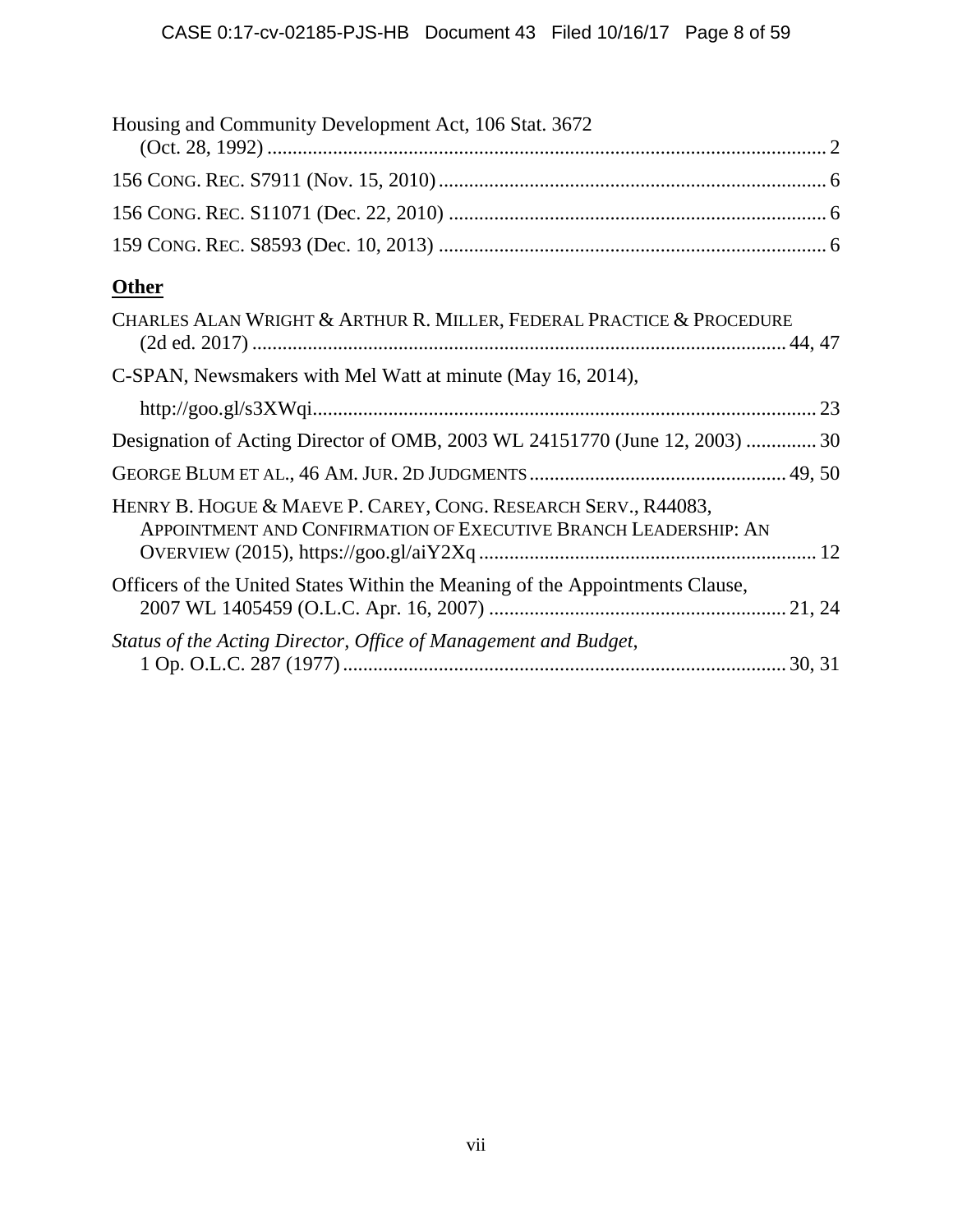### **INTRODUCTION**

This case presents several alternative routes to a single destination: the Federal Housing Finance Agency ("FHFA") violated the constitutional separation of powers when it entered into a contract with the Treasury Department that effectively nationalized Fannie Mae and Freddie Mac ("the Companies"). If FHFA was acting in a governmental capacity when it took this action, it was exercising either Executive power without the constitutionally required degree of presidential oversight, or a Legislative power in violation of the non-delegation doctrine. If FHFA instead acted as a private entity, it violated the private nondelegation doctrine by exercising statutorily conferred power to bind third parties for the public interest. And however FHFA's actions are categorized, it violated the Appointments Clause by operating for over two years under the direction of an acting principal officer who was never nominated by the President or confirmed by the Senate. Whichever path the Court chooses, the correct conclusion is that FHFA acted unconstitutionally when it imposed the so-called "Net Worth Sweep."

In their motions to dismiss, Defendants trumpet the decisions of other courts dismissing previous challenges to the Net Worth Sweep brought by other plaintiffs. But those suits were dismissed in whole or in part based on 12 U.S.C. § 4617(f)—a limitation on judicial review that Defendants do not even argue is applicable to the constitutional claims at issue here. And while it is true that a single district court has rejected one of the constitutional claims Plaintiffs advance in this case, *see Collins v. FHFA*, 2017 WL 2255564 (S.D. Tex. May 22, 2017), *appeal pending*, No. 17-20364 (5th Cir.), that court ruled as it did only after expressly rejecting the reasoning of a D.C. Circuit decision that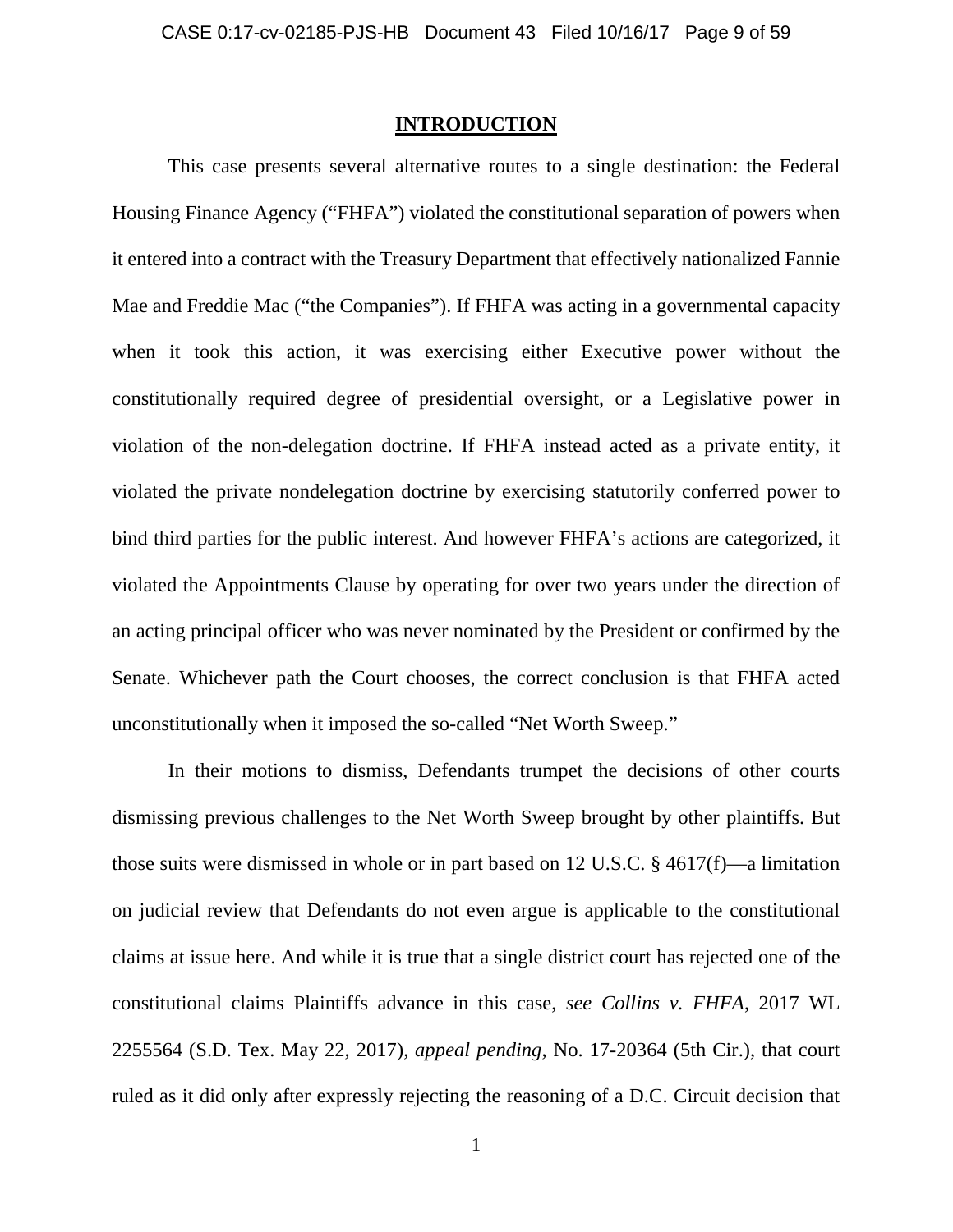the Department of Justice has endorsed, *see PHH Corp. v. CFPB*, 839 F.3d 1 (D.C. Cir. 2016), *vacated and rehearing en banc granted* (Feb. 16, 2017); Br. of United States as Amicus Curiae, *PHH Corp. v. CFPB*, No. 15-1177 (D.C. Cir. Mar. 17, 2017) ("U.S. *PHH*  Br.") (Exhibit 1). To an even greater degree than the identically structured agency deemed unconstitutional by the panel in *PHH*, FHFA operates without meaningful direction or oversight from the President, Congress, or the judiciary. This anomalous arrangement violates the separation of powers, and the Court should enter judgment in favor of Plaintiffs.

### **BACKGROUND**

### **A. Congress Establishes FHFA as an Independent Agency Headed by a Single Director.**

Fannie Mae and Freddie Mac are private, for-profit corporations that insure and securitize mortgages. From 1992 until 2008, the Companies were regulated by the Office of Federal Housing Enterprise Oversight ("OFHEO"). OFHEO was not an independent agency; its Director could be removed from office by the President for any reason. *See*  Housing and Community Development Act of 1992 §§ 1311, 1312, 106 Stat. 3672 (Oct. 28, 1992); First Amended Complaint ¶¶ 10, 13 (Aug. 4, 2017), Doc. 27 ("FAC").

During the summer of 2008, Congress enacted the Housing and Economic Recovery Act ("HERA"), which established FHFA as the successor to OFHEO. Unlike its predecessor, FHFA is an "independent" agency, 12 U.S.C. § 4511(a); 44 U.S.C. § 3502(5), and it is headed by a Director who is only removable "for cause by the President," 12 U.S.C. § 4512(b)(2). To further insulate FHFA from presidential influence, HERA also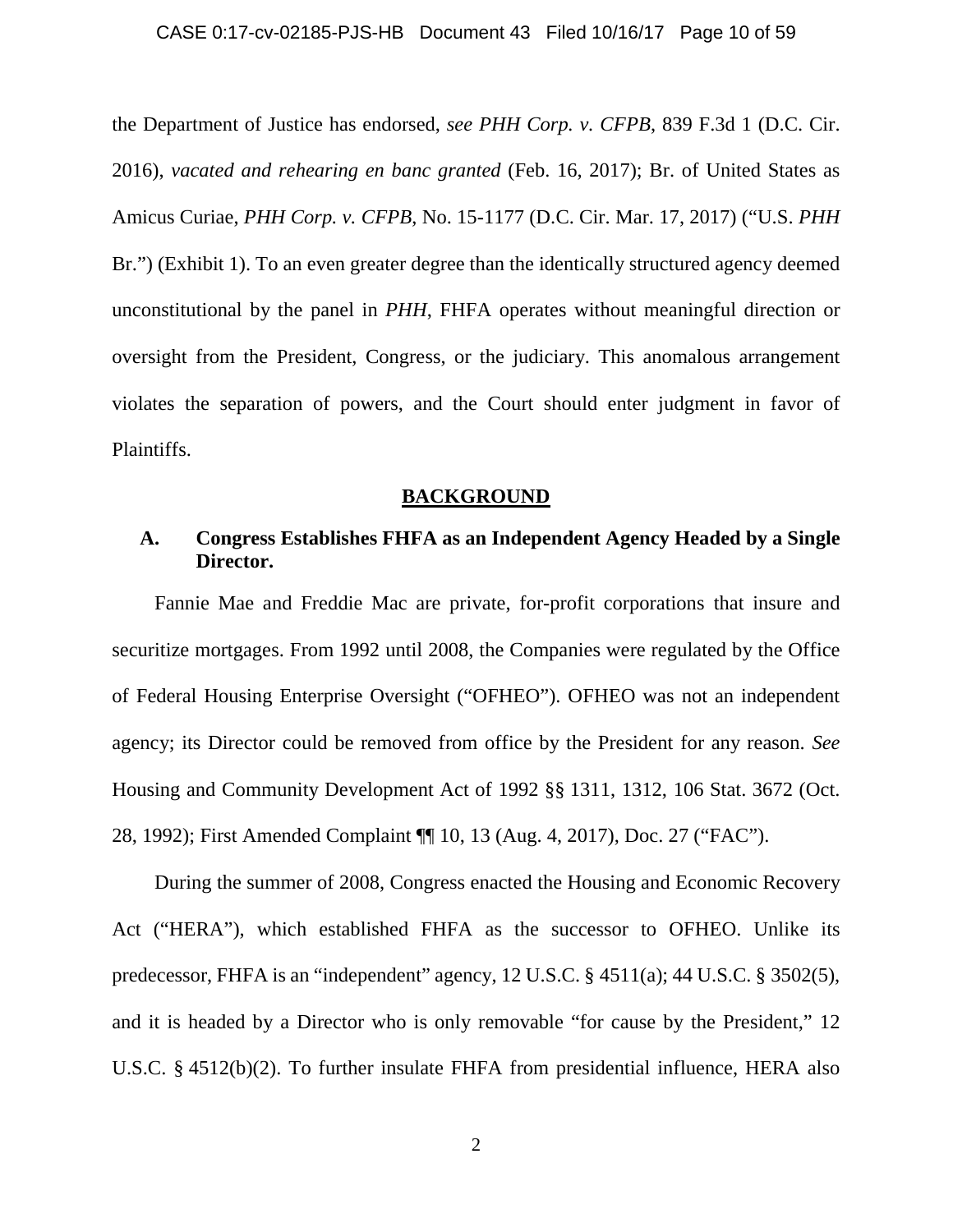#### CASE 0:17-cv-02185-PJS-HB Document 43 Filed 10/16/17 Page 11 of 59

provides that when FHFA acts as conservator it "shall not be subject to the direction or supervision of any other agency of the United States." *Id.* § 4617(a)(7). FHFA is funded through assessments that are "not . . . construed to be Government or public funds or appropriated money." *Id.* § 4516(f)(2). As a result, FHFA is neither subject to presidential control nor constrained by the congressional appropriations process.

In addition to giving FHFA supervisory regulatory powers over the Companies, HERA also empowered FHFA to appoint itself as the Companies' conservator under specified circumstances. *See* 12 U.S.C. § 4617(a). When it acts as conservator, FHFA has argued that its powers are "extraordinarily broad" and that it may disregard the interests of the Companies and their investors in order to pursue its own interests, including "public and governmental interests." *Perry Capital LLC v. Mnuchin*, 864 F.3d 591, 613 (D.C. Cir. 2017); *see* 12 U.S.C. § 4617(b)(2).

### **B. FHFA Forces the Companies into Conservatorship and Signs the PSPAs on Their Behalf.**

On September 6, 2008, FHFA exercised its power to place the Companies into conservatorship. In addition to establishing FHFA, HERA also gave Treasury temporary authority to invest in the Companies' securities. This authority expired at the end of 2009 and could only be exercised with the Companies' consent. *See* 12 U.S.C. §§ 1455(*l*)(1)(A), 1455(*l)*(4), 1719(g)(1)(A), 1719(g)(4). Concurrent with FHFA's imposition of conservatorship, Treasury exercised this authority by entering agreements with FHFA to purchase equity in the Companies ("Preferred Stock Purchase Agreements" or "PSPAs"). The PSPAs allowed the Companies to draw up to \$100 billion each from Treasury as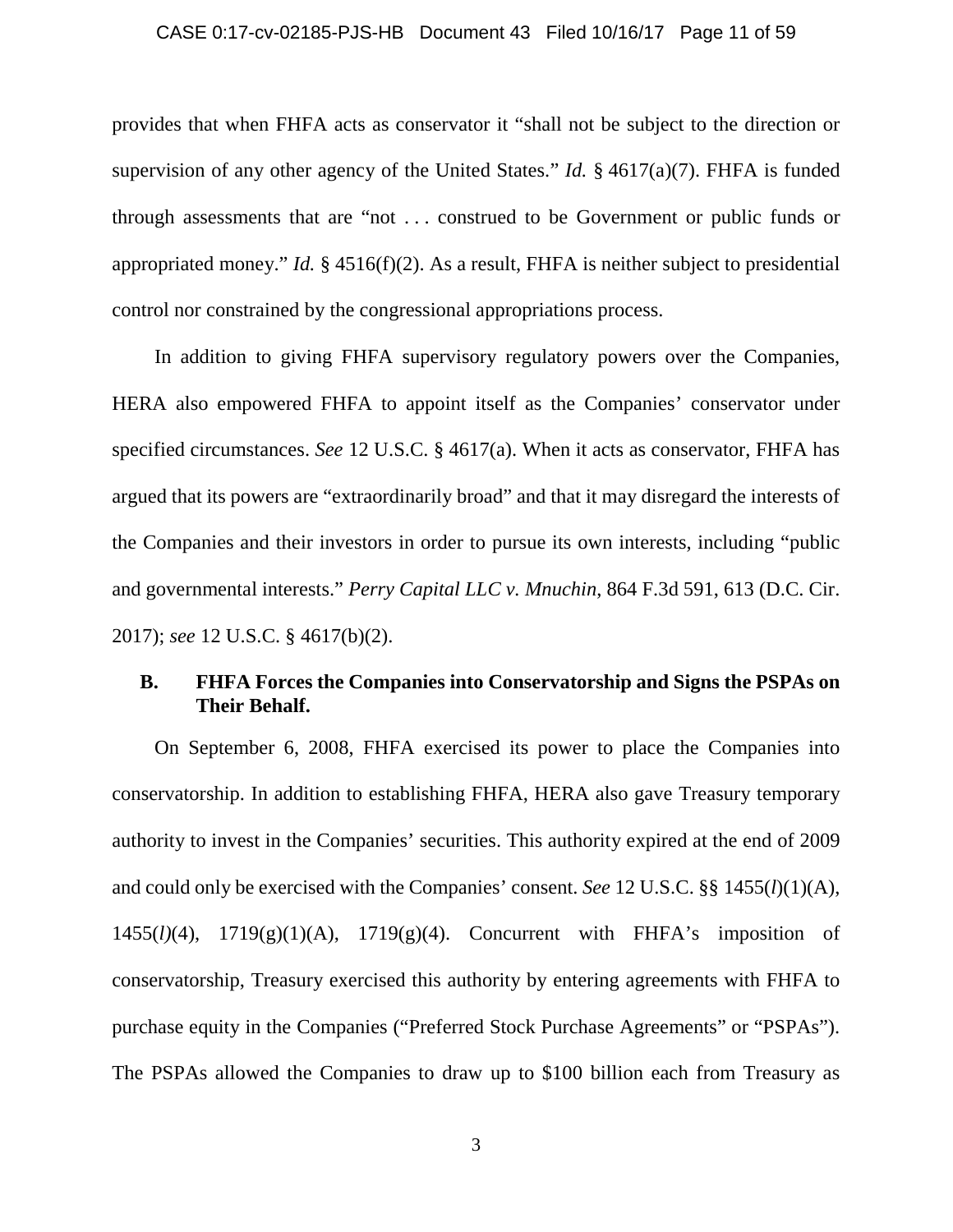#### CASE 0:17-cv-02185-PJS-HB Document 43 Filed 10/16/17 Page 12 of 59

needed to avoid a negative net worth—an amount that was subsequently increased to allow the Companies to draw unlimited sums from Treasury until the end of 2012, and thereafter capped at the amount drawn from 2010 through 2012, plus \$200 billion per Company. FAC  $\P\P$  32, 41.

In return for Treasury's funding commitment, FHFA agreed that the Companies would provide several forms of consideration. First, the PSPAs created a new class of securities with very favorable terms to Treasury, known as Senior Preferred Stock ("Government Stock"). For each Company, the Government Stock had an initial liquidation preference of \$1 billion, an amount that would increase by one dollar for every dollar drawn on Treasury's funding commitment. FAC ¶ 35. The original PSPAs required the Companies to pay quarterly dividends on the Government Stock's liquidation preference. These dividends could be paid in cash, at an annual rate of 10%, or in kind, by increasing the liquidation preference by an annual amount of 12%. FAC ¶¶ 36-37. Paying the dividends in kind would not have reduced the amount available under Treasury's funding commitment. *Id.* ¶ 38.

Second, FHFA agreed that the Companies would issue warrants entitling Treasury to buy 79.9% of their common stock at a nominal price. The warrants were designed to provide upside to taxpayers if the Companies recovered, but this upside would be shared with the Companies' other shareholders. *Id.* ¶ 34. The PSPAs also provided for the Companies to pay Treasury a quarterly market-based periodic commitment fee, but the fee was never charged and could only be set at a market rate with agreement from the Companies. *Id.* ¶ 39.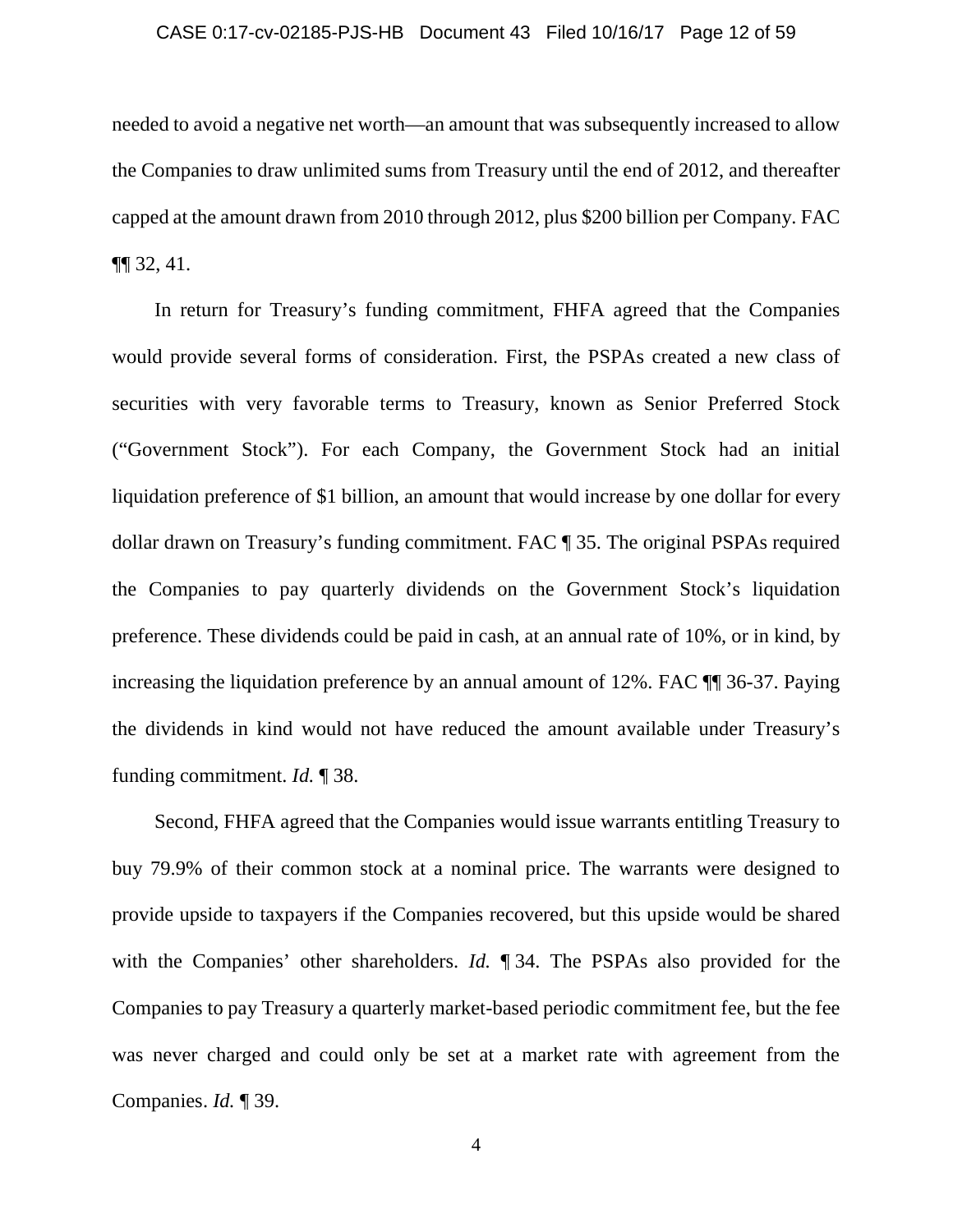#### CASE 0:17-cv-02185-PJS-HB Document 43 Filed 10/16/17 Page 13 of 59

The original PSPAs thus did not eliminate the economic interests of the Companies' private shareholders.

### **C. Mr. DeMarco Serves as FHFA's Acting Director for Over Four Years.**

As the Director of OFHEO when HERA became law, James Lockhart automatically became vested with the authority to "act" as FHFA's independent Director until a permanent Director could be appointed. *See* 12 U.S.C. § 4512(b)(5). Mr. Lockhart forced the Companies into conservatorship and signed the original PSPAs on their behalf in September 2008. FAC ¶ 42. On August 5, 2009, Mr. Lockhart announced that he would resign at the end of the month. FAC ¶ 42; Diana Golobay, *Lockhart to Leave FHFA Soon*, HOUSING WIRE (Aug. 5, 2009) (Exhibit 2).

HERA provides that "[i]n the event of the . . . resignation . . . of the Director, the President shall designate" one of FHFA's three Deputy Directors "to serve as acting Director until . . . the appointment of a successor" who is nominated by the President and confirmed by the Senate. 12 U.S.C. § 4512(f). Each of FHFA's Deputy Directors is appointed by FHFA's Director. *Id.* § 4512(c)-(e). In accordance with HERA, on August 25, 2009, President Obama designated Edward DeMarco to serve as FHFA's acting Director. FAC ¶ 43; Presidential Order (Aug. 25, 2009) (Exhibit 3). At the time, Mr. DeMarco was FHFA's Senior Deputy Director for Housing Mission and Goals. *Id.*

Acting agency heads normally serve only temporarily, during the time necessary for the President to nominate and the Senate to confirm someone to permanently fill the position. But it was not until 15 months after Director Lockhart's resignation, on November 12, 2010, when President Obama nominated Joseph A. Smith, Jr. to be FHFA's Director.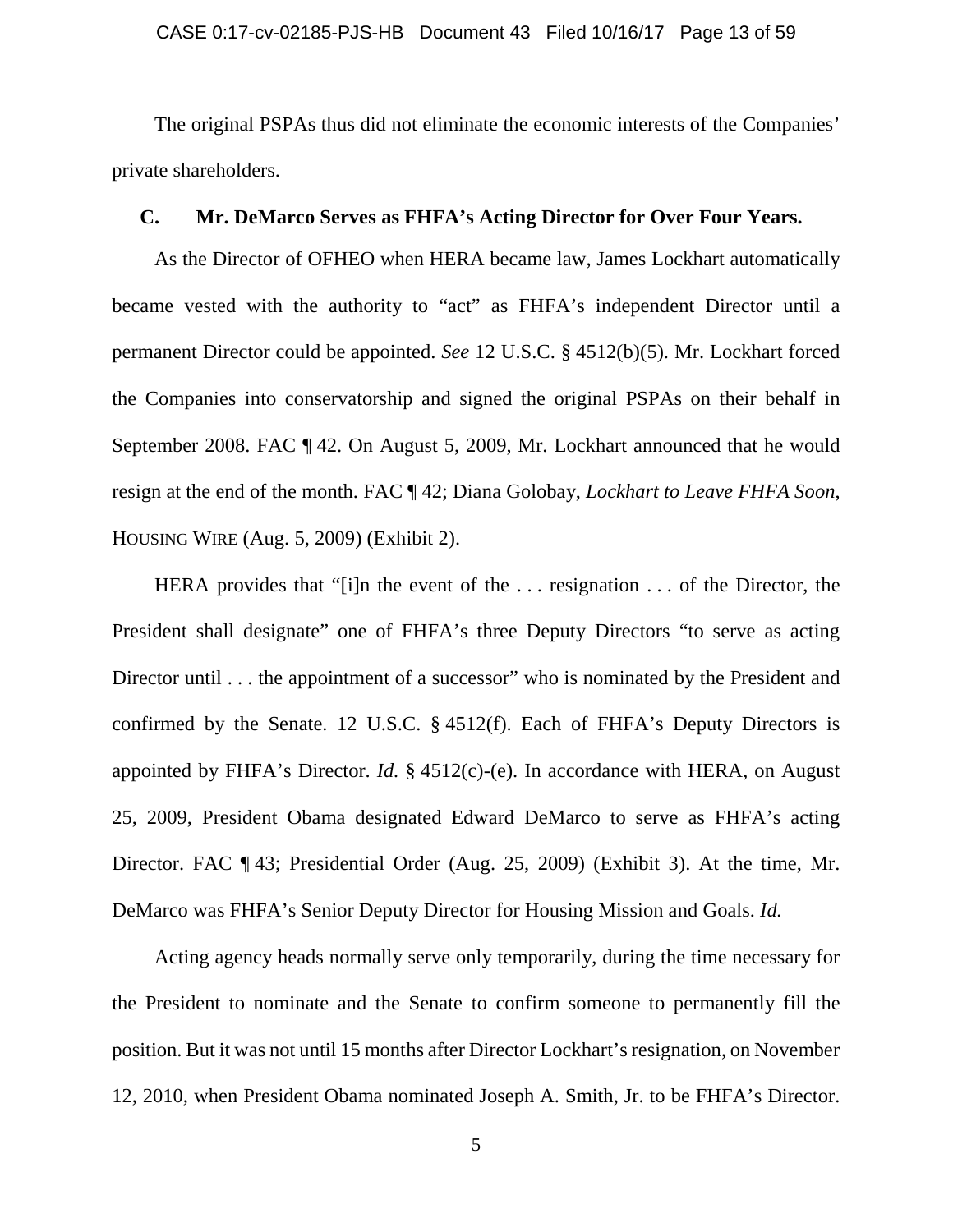#### CASE 0:17-cv-02185-PJS-HB Document 43 Filed 10/16/17 Page 14 of 59

*See* FAC ¶ 44; 156 CONG. REC. S7911 (Nov. 15, 2010). The Senate failed to confirm Mr. Smith, and on December 22, 2010, the nomination was returned to the President. FAC  $\P$  44; 156 CONG. REC. S11071 (Dec. 22, 2010). President Obama did not again nominate someone to fill the vacancy created by Mr. Lockhart's resignation until May 2013, when he nominated Congressman Melvin L. Watt. After more than seven months, the Senate confirmed Mr. Watt on December 10, 2013. *See* FAC ¶ 49; 159 CONG. REC. S8593 (Dec. 10, 2013). Mr. Watt was sworn into office on January 6, 2014. FAC ¶ 44.

Mr. DeMarco undertook a policy aimed at winding down the Companies and doing so in a manner that guaranteed their private shareholders would lose all the value of their investments. *See id.* ¶ 46. Despite Mr. DeMarco's commitment to operate the Companies for the exclusive financial benefit of the federal government, he resisted some of the Obama Administration's most significant housing finance policies. *See id.* ¶ 47. Most notably, Mr. DeMarco refused to approve the Administration's proposal that the Companies reduce the principal on certain mortgages in an effort to jumpstart the recovery in housing prices. *See*  Letter from Timothy F. Geithner, Secretary, Treasury, to Edward DeMarco, Acting Dir., FHFA (July 31, 2012) (Exhibit 4).

# **D. Unwarranted Accounting Decisions Artificially Increase the Companies' Draws from Treasury, and FHFA Expropriates Plaintiffs' Investments by Imposing the Net Worth Sweep.**

Under FHFA's supervision, the Companies were forced to dramatically write down the value of their assets and to incur substantial and unjustified non-cash accounting losses in the form of loan loss reserves and write-offs of deferred tax assets. FAC ¶ 50. As a result of these accounting decisions, the Companies made draws on Treasury's funding

6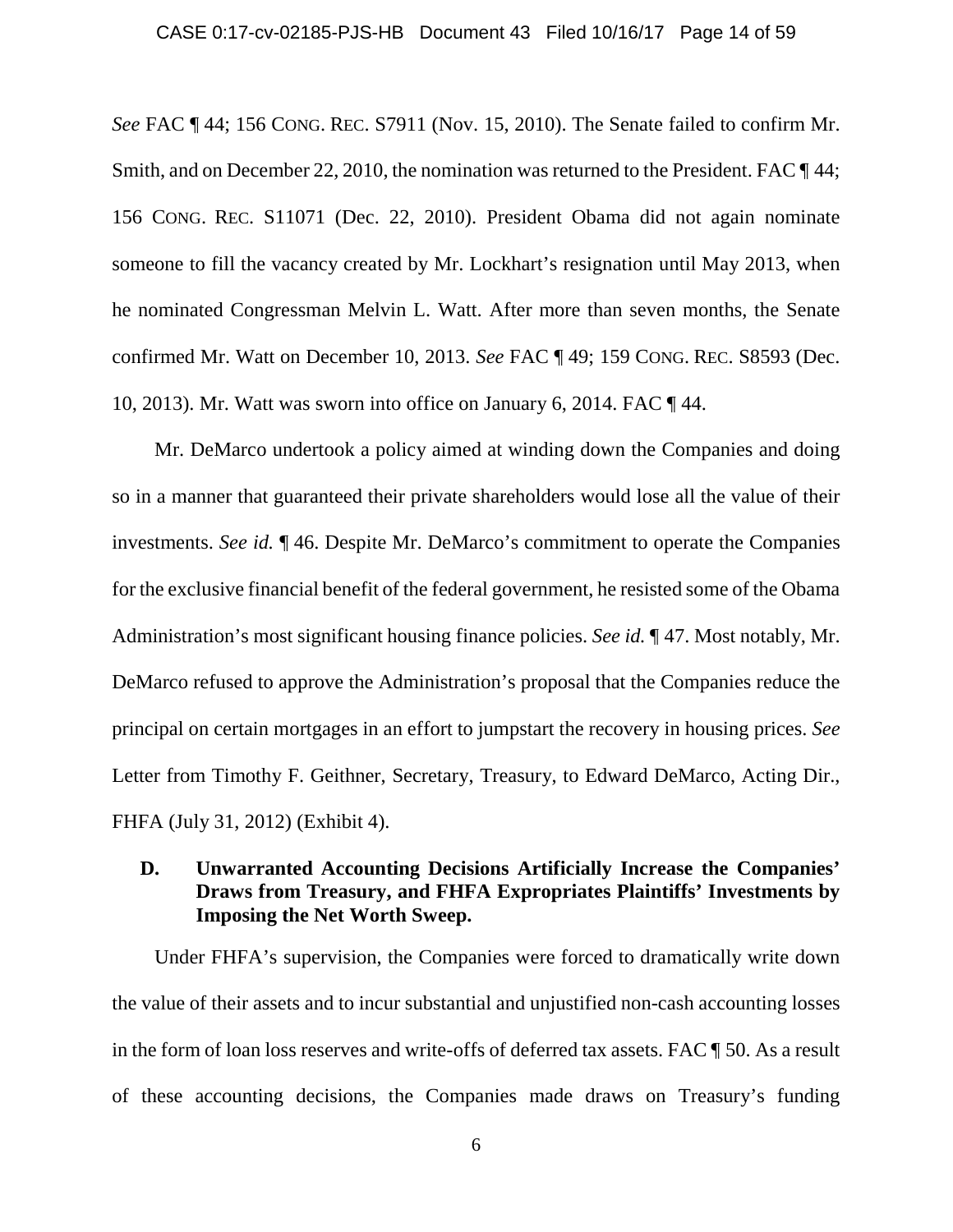#### CASE 0:17-cv-02185-PJS-HB Document 43 Filed 10/16/17 Page 15 of 59

commitment that caused the liquidation preference on Treasury's Government Stock to swell to \$189 billion. But based on the Companies' performance in the second quarter of 2012, it was apparent that the Companies' private shares still had value. *Id.* ¶¶ 52-54.

On August 17, 2012, FHFA and Treasury amended the PSPAs to impose the Net Worth Sweep. The Net Worth Sweep replaces the PSPAs' prior dividend structure with one that requires Fannie and Freddie to pay Treasury their entire net worth on a quarterly basis, minus a small capital buffer that started at \$3 billion and steadily decreases until it reaches \$0 at the end of 2017. FAC ¶ 55. FHFA thus agreed to nationalize the Companies and expropriated not just their future earnings but also their retained capital, thereby depriving the Companies' private shareholders of all of their economic rights.

As FHFA expected, the Net Worth Sweep has resulted in massive and unprecedented payments to the government. Since the Companies first began paying dividends under the Net Worth Sweep during the first quarter of 2013, they have transferred to Treasury nearly \$221 billion in purported dividends—over \$130 billion more than Treasury could have received under the original PSPAs. *See* FHFA, TABLE 2: DIVIDENDS ON ENTERPRISE DRAWS FROM TREASURY (Exhibit 5). Altogether, Treasury has recouped over \$88 billion more than it disbursed to the Companies. *See id.*; FHFA, TABLE 1: QUARTERLY DRAWS ON TREASURY COMMITMENTS TO FANNIE MAE AND FREDDIE MAC PER PSPA (Exhibit 6). Yet FHFA insists that the outstanding liquidation preference remains firmly fixed at \$189 billion and that the federal government has the right to all of the Companies' net worth in perpetuity. FAC ¶ 69.

Plaintiffs own shares of common and preferred stock in the Companies. Declaration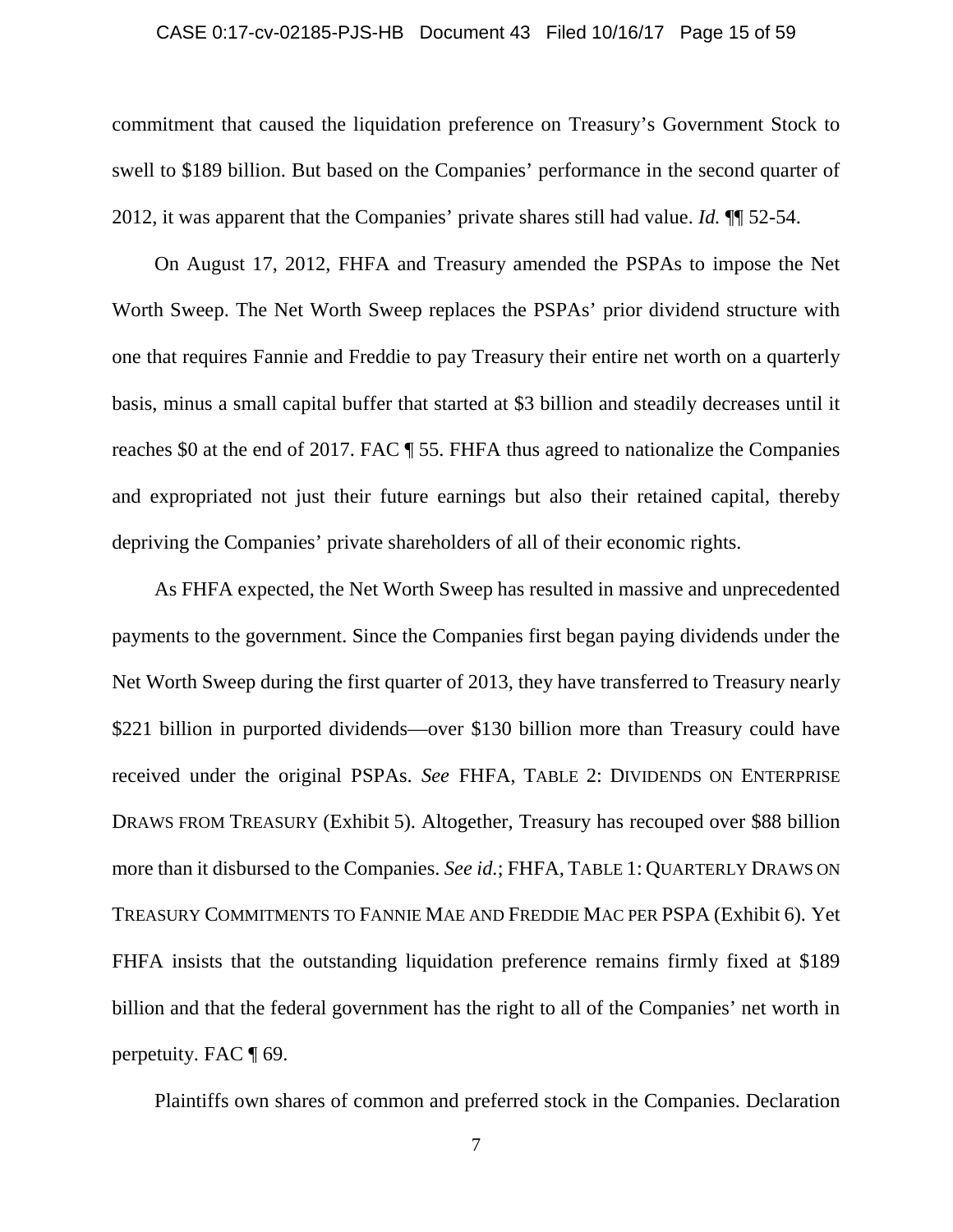of Atif F. Bhatti (Exhibit 7); Declaration of Tyler D. Whitney (Exhibit 8); Declaration of Michael F. Carmody (Exhibit 9). They brought this suit to redress injuries they have sustained as a result of FHFA's past and ongoing actions.

### **LEGAL STANDARD**

To survive Defendants' motions to dismiss, Plaintiffs' Complaint "must contain sufficient factual matter, accepted as true, to state a claim for relief that is plausible on its face." *Wilson v. Arkansas Dept. of Human Servs.*, 850 F.3d 368, 371 (8th Cir. 2017) (internal quotation marks omitted). The Court should grant Plaintiffs' cross-motion for summary judgment if it determines that "there is no genuine issue as to any material fact and that [Plaitniffs are] entitled to judgment as a matter of law." *Kassa v. Kerry, Inc.*, 487 F. Supp. 2d 1063, 1065 (D. Minn. 2007).

### **ARGUMENT**

## **I. The Director's For-Cause Removal Protection Should Be Struck Down and the Net Worth Sweep Should Be Vacated Because FHFA's Leadership Structure Violates the Separation of Powers.**

# **A. Treasury's Approval of the Net Worth Sweep Does Not Defeat Plaintiffs' Standing.**

FHFA is mistaken when it argues that Treasury's approval of the Net Worth Sweep deprives Plaintiffs of standing to challenge FHFA's structure. *See* FHFA Br. in Supp. of Mot. to Dismiss at 8 (Sept. 15, 2017), Doc. 32 ("FHFA Br."). It is well settled that a plaintiff's standing in a separation of powers case cannot be defeated by speculation about what decision the government might have reached had it followed the procedures the Constitution requires. *Free Enter. Fund v. PCAOB*, 561 U.S. 477, 512 n.12 (2010) ("We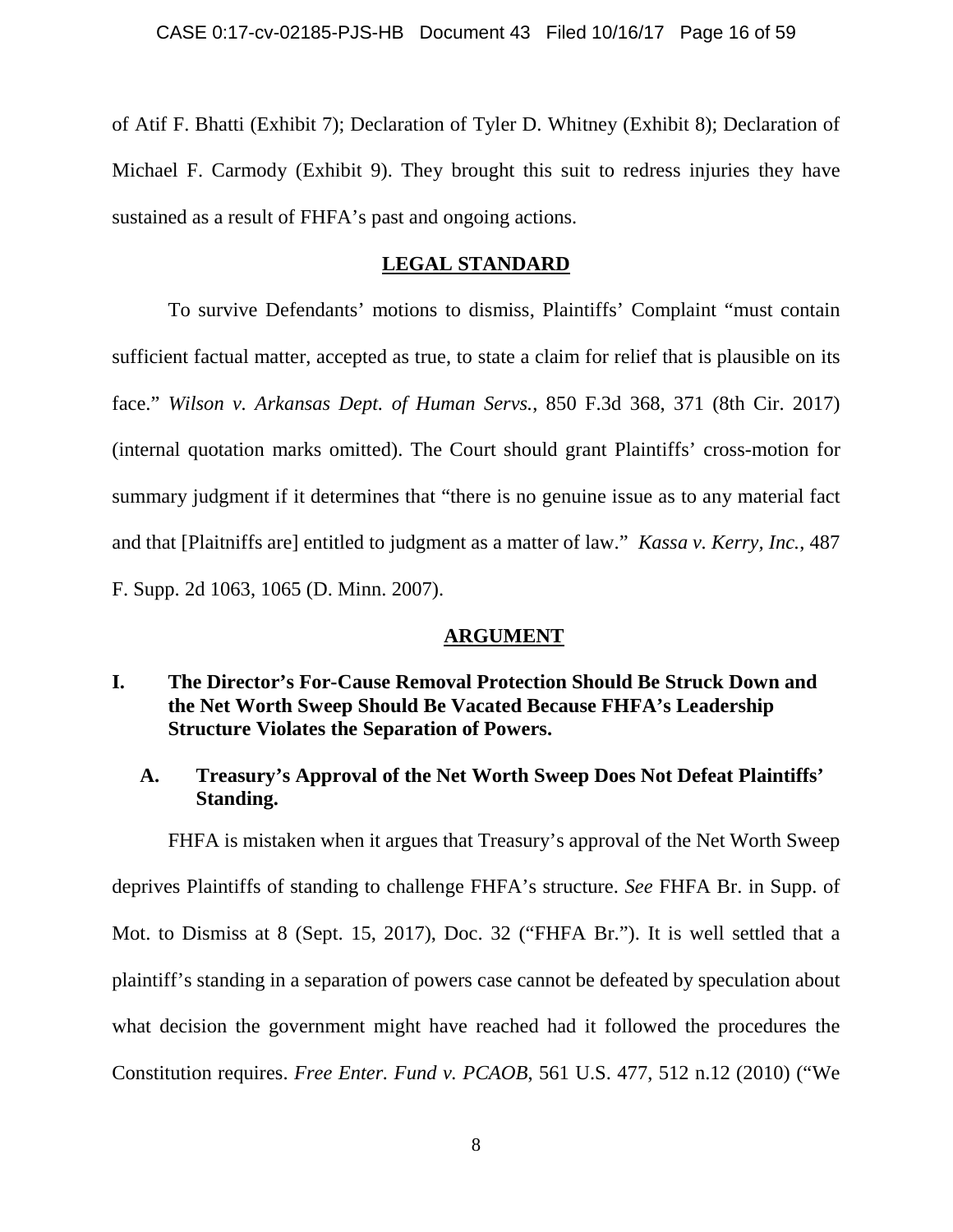#### CASE 0:17-cv-02185-PJS-HB Document 43 Filed 10/16/17 Page 17 of 59

cannot assume . . . that the Chairman would have made the same appointments acting alone; and petitioners' standing does not require precise proof of what the Board's policies might have been in that counterfactual world."); *Landry v. FDIC*, 204 F.3d 1125, 1131 (D.C. Cir. 2000); *see also Lujan v. Defenders of Wildlife*, 504 U.S. 555, 572 n.7 (1992). This rule should apply with particular force where, as here, the challenged action is the product of negotiations. *Cf. Metropolitan Washington Airports Auth. v. Citizens for Abatement of Aircraft Noise, Inc.*, 501 U.S. 252, 264-65 (1991). FHFA does not address these precedents or cite any authority for its argument to the contrary.

### **B. The Constitutional Separation of Powers Does Not Permit FHFA To Operate as an Independent Agency Headed by a Single Director.**

"Congress's 2008 creation of a single head of the new Federal Housing Finance Agency . . . raises the same question" presented in *PHH*, 839 F.3d at 20, *vacated and reh'g en banc granted* (Feb. 16, 2017). No less than the CFPB, FHFA's status as an independent agency headed by a single Director "represents a gross departure from settled historical practice" and "poses a far greater risk of arbitrary decisionmaking and abuse of power, and a far greater threat to individual liberty, than does a multi-member independent agency." *Id.* at 8. Although *PHH* is being reheard by the D.C. Circuit en banc, the panel's decision was correct, has been endorsed by the Department of Justice, and applies with equal force to FHFA.

The Constitution vests the Executive power in the President, who must "take Care that the Laws be faithfully executed." U.S. CONST. art. II, §§ 1, 3. Restrictions on the President's removal power are presumptively unconstitutional, and the Supreme Court has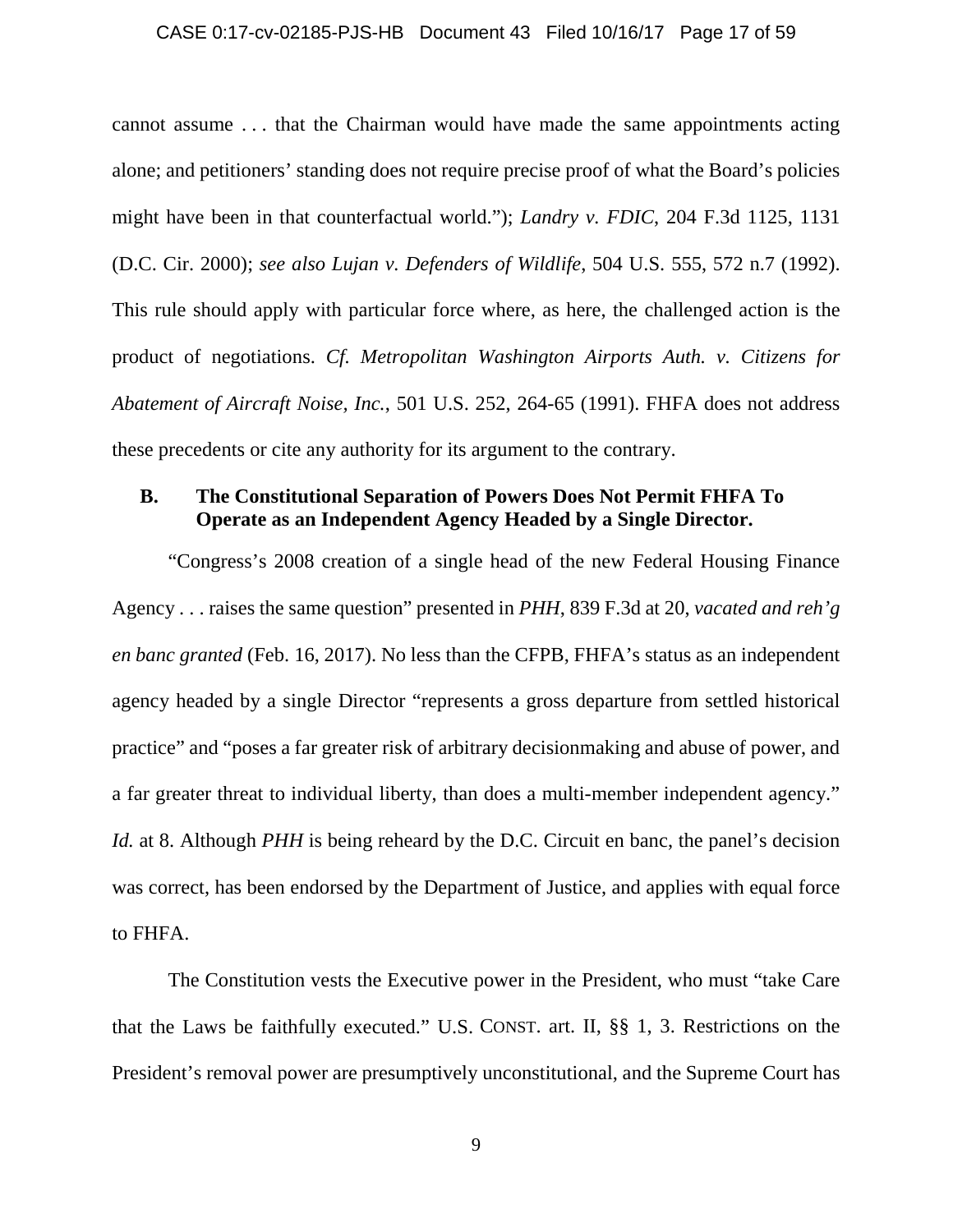#### CASE 0:17-cv-02185-PJS-HB Document 43 Filed 10/16/17 Page 18 of 59

recognized only two exceptions: Congress may limit the President's ability to remove (1) a multimember "body of experts," *see Humphrey's Ex'r v. United States*, 295 U.S. 602, 624 (1935), and (2) inferior officers with a narrow scope of powers, *see Morrison v. Olson*, 487 U.S. 654, 671-73, 695-97 (1988).

When a court is asked "to consider a new situation not yet encountered by the [Supreme] Court," there must be special "circumstances" to justify "restrict[ing the President] in his ability to remove" an officer. *Free Enterprise Fund*, 561 U.S. at 483-84. FHFA is precisely such a "new situation." Unlike the Federal Trade Commission, which was at issue in *Humphrey's Executor*, FHFA is headed not by an expert and nonpartisan multimember commission that contains its own internal checks, but by a single Director. *Humphrey's Executor*, 295 U.S. at 624 (citation omitted). Furthermore, the continued viability of *Humphrey's Executor* after *Free Enterprise Fund* has been questioned. *See In re Aiken Cty*., 645 F.3d 428, 444, 446 (D.C. Cir. 2011) (Kavanaugh, J., concurring). *Humphrey's Executor* should be read narrowly and not extended, and Plaintiffs respectfully preserve the argument that the Supreme Court should overrule it and *Morrison*. *See Morrison*, 487 U.S. at 725-27 (Scalia, J., dissenting).

Neither do the powers of FHFA's Director bear resemblance to those of the independent counsel whose authority the Supreme Court upheld in *Morrison*. The independent counsel was an inferior officer who had only "limited jurisdiction" for defined investigations, 487 U.S. at 691; *see also id.* at 671-72, and "lack[ed] policymaking or significant administrative authority," *id.* at 691. FHFA's Director, in contrast, is a principal officer with broad regulatory power over the Nation's multi-trillion-dollar housing finance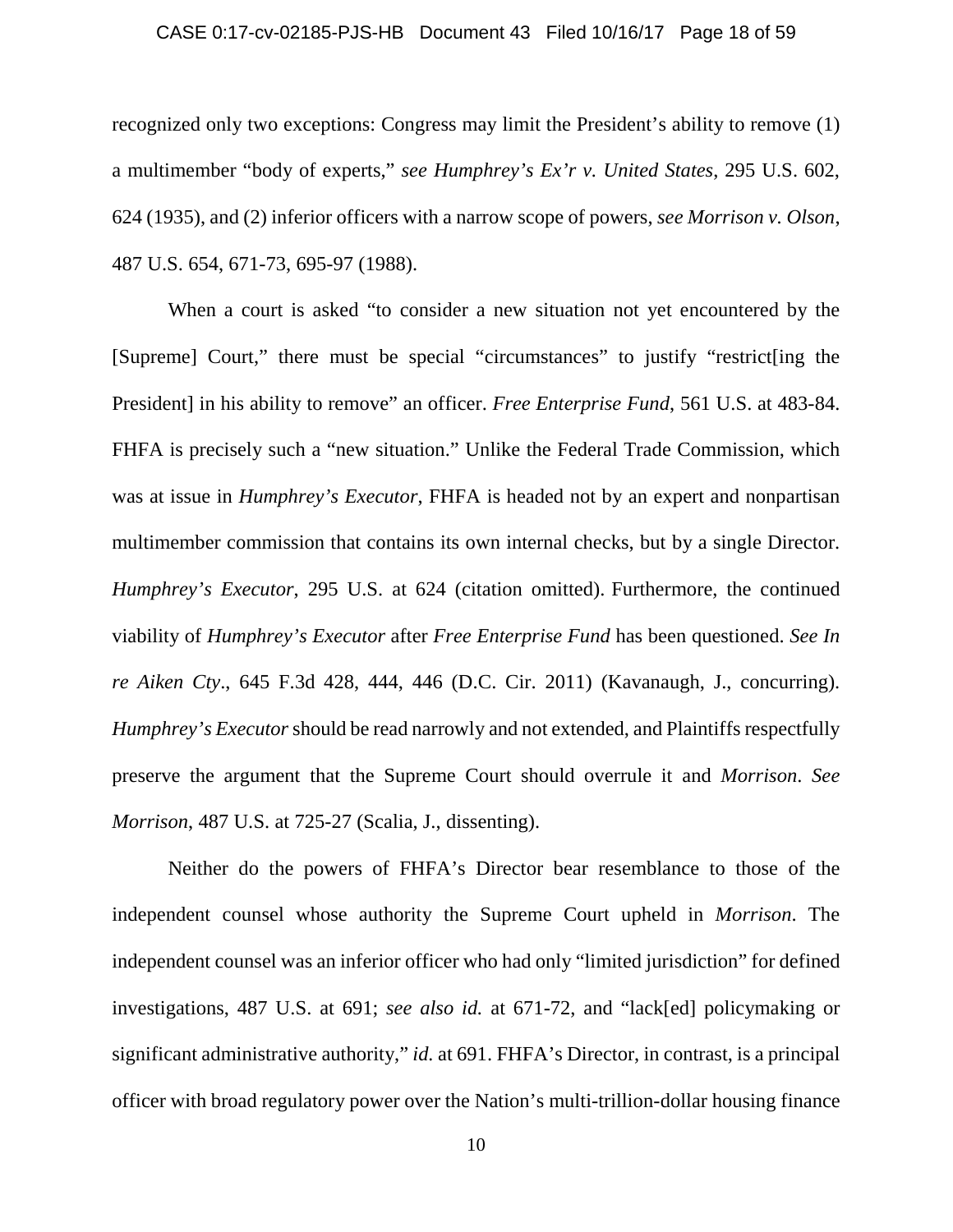#### CASE 0:17-cv-02185-PJS-HB Document 43 Filed 10/16/17 Page 19 of 59

system. *See* 12 U.S.C. § 4526. Indeed, Mr. DeMarco has written that "the entire housing system ... rel[ies] almost entirely on [FHFA's] decisions," MICHAEL BRIGHT & ED DEMARCO, MILKEN INSTITUTE CENTER FOR FINANCIAL MARKETS, WHY HOUSING REFORM STILL MATTERS 3 (June 2016) (Exhibit 10).

"A long line of Supreme Court precedent tells us that history and tradition are important guides in separation of powers cases," *PHH*, 839 F.3d at 21; *see id.* at 21-25; *Free Enterprise Fund*, 561 U.S. at 505-06, and FHFA's structure finds no support in historical precedent. Plaintiffs are aware of only two instances in which Congress authorized a single individual to head an independent agency before the creation of FHFA: the Office of Special Counsel and the Social Security Administration. The Office of Special Counsel "has a narrow jurisdiction" mainly involving government personnel rules, its current structure was only established in 1978, and the Reagan and Carter Administrations both argued against the current structure on separation of powers grounds. *PHH*, 839 F.3d at 19. The Social Security Administration was headed by a multi-member board until 1994, and when it was restructured, President Clinton issued a signing statement arguing that the change was constitutionally problematic. *PHH*, 839 F.3d at 18-19. Because the structure of both agencies is of recent vintage and has been constitutionally contested by the Executive Branch, they do not demonstrate a "longstanding practice" of independent agencies headed by a single individual. *See NLRB v. Noel Canning*, 134 S. Ct. 2550, 2560 (2014).

FHFA's unusual structure also diminishes the President's constitutional power and responsibility to supervise the agency's decisionmaking and ensure its faithful execution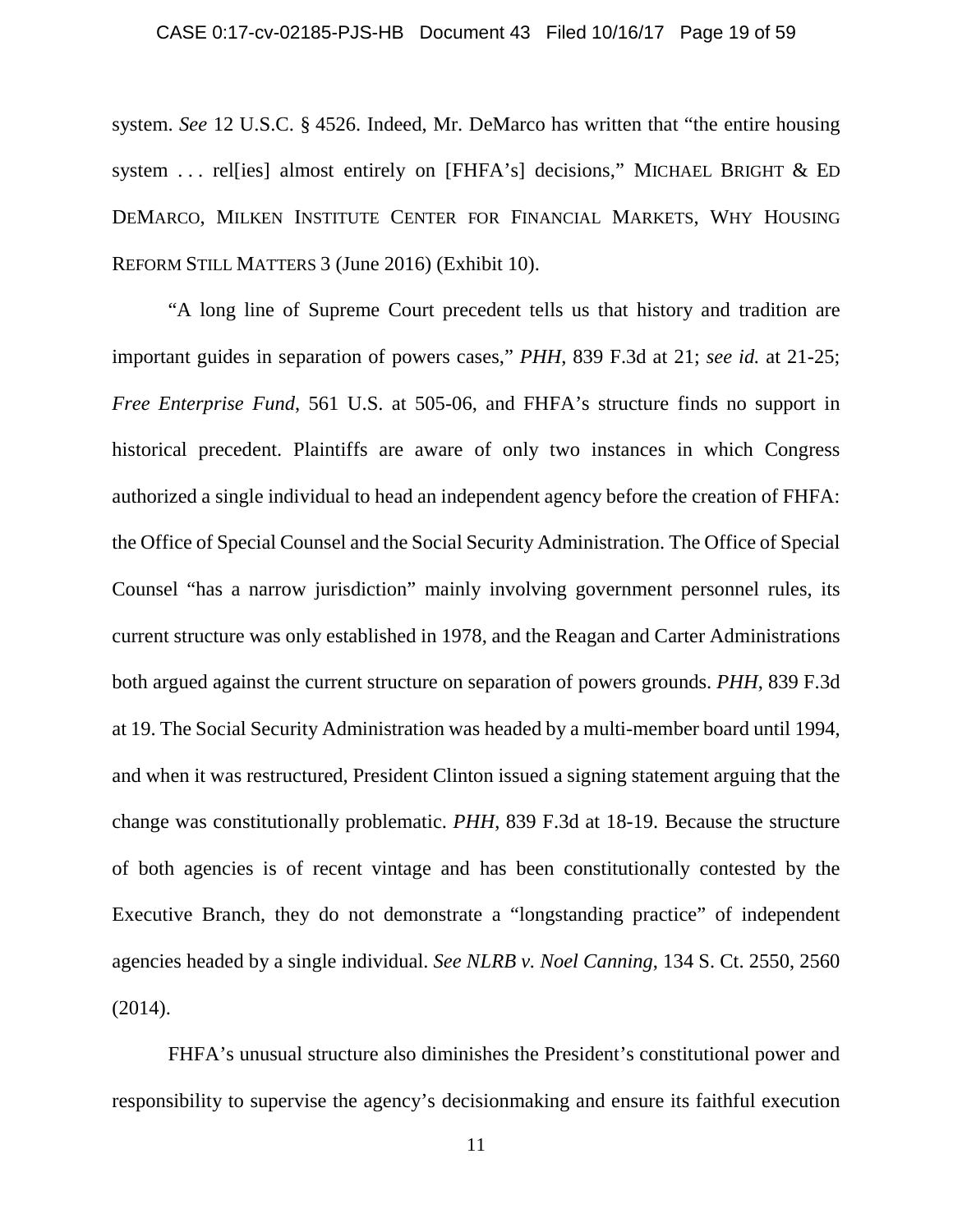#### CASE 0:17-cv-02185-PJS-HB Document 43 Filed 10/16/17 Page 20 of 59

of laws that give it significant policymaking and administrative responsibility. *See* U.S. *PHH* Br. at 14-16 (making similar point and arguing that CFPB's identical structure is unconstitutional). The terms of most multi-member commissions are staggered, and the President inevitably has the ability to influence the deliberations of such commissions by appointing one or more members. *See PHH*, 839 F.3d at 33. Many statutes establishing independent agencies expressly require bipartisan membership, thus guaranteeing that at least some members will belong to the President's party. *See, e.g.*, 15 U.S.C. § 41 (mandating that no more than three of FTC's five commissioners be members of the same political party). The President has unilateral authority to select the chair of many independent multi-member commissions. *See* HENRY B. HOGUE & MAEVE P. CAREY, CONG. RESEARCH SERV., R44083, APPOINTMENT AND CONFIRMATION OF EXECUTIVE BRANCH LEADERSHIP: AN OVERVIEW 11 (2015), https://goo.gl/aiY2Xq. Multi-member commissions also must deliberate and compromise in ways that reduce the risk that they will adopt extreme policies that are inconsistent with those of the President. Taken together, these features of agencies headed by bipartisan, multi-member commissions establish a floor beneath which presidential influence cannot fall.

FHFA's structure eliminates this floor and makes possible something that could never occur with an agency headed by a bipartisan, multi-member commission: someone opposed to the President's policies exercising exclusive and long-term control over a significant component of the Executive Branch. The Oval Office is today occupied by a Republican, but FHFA is run by a Democratic appointee (Melvin Watt). Acting Director DeMarco, who signed the Third Amendment during the tenure of a Democratic President,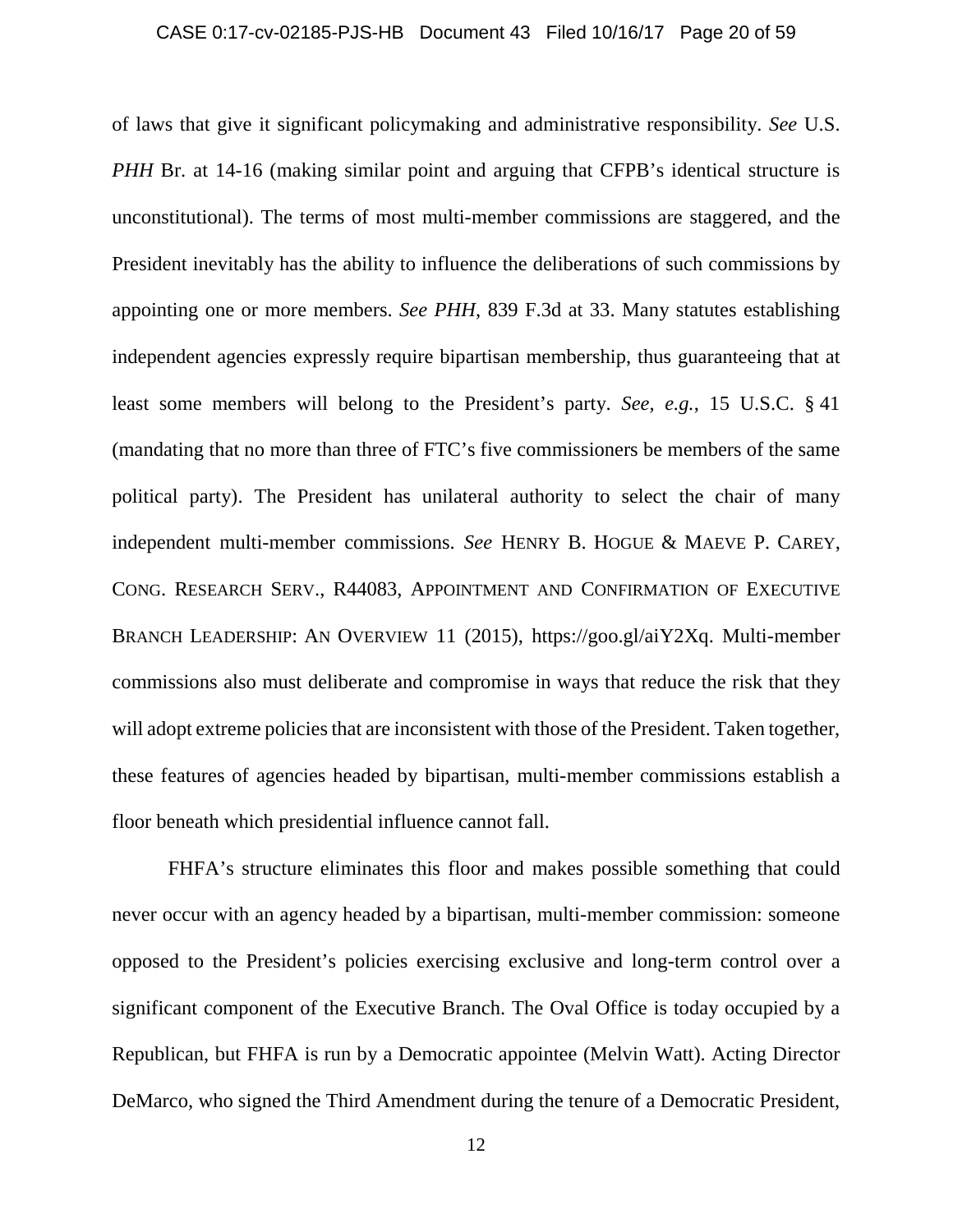#### CASE 0:17-cv-02185-PJS-HB Document 43 Filed 10/16/17 Page 21 of 59

attained his position because he was previously made Deputy Director by Republicanappointed FHFA Director James Lockhart. *See* 12 U.S.C. § 4512(f). In both instances, FHFA's structure reduced the incumbent President's influence to a nadir that could never be reached with a multi-member bipartisan commission. It is no answer to say, as FHFA does, that in some *other* situations the President might prefer that an independent agency be led by a single individual. *See* FHFA Br. 13-14. The President must at all times have at least as much influence over an independent agency as was guaranteed with the bipartisan multi-member commission at issue in *Humphrey's Executor*. FHFA's structure reduces Presidential influence beneath this constitutional minimum.

Furthermore, the *PHH* court correctly concluded that an independent agency headed by a single Director poses a serious threat to the individual liberty that the separation of powers safeguards. As that court explained, "[t]he basic constitutional concern with independent agencies is that the agencies are unchecked by the President, the official who is accountable to the people and who is made responsible by Article II for the exercise of executive power." *PHH*, 839 F.3d at 26. Accordingly, "[i]n the absence of Presidential control, the multi-member structure of independent agencies acts as a critical substitute check on the excesses of any individual independent agency head—a check that helps to prevent arbitrary decisionmaking and abuse of power, and thereby to protect individual liberty." *Id.* Multi-member independent agencies better protect individual liberty because they do not concentrate power in the hands of any one unelected individual, must necessarily account for multiple viewpoints, tend to make decisions that are less extreme, and better resist capture by interest groups. *Id.* at 26-28.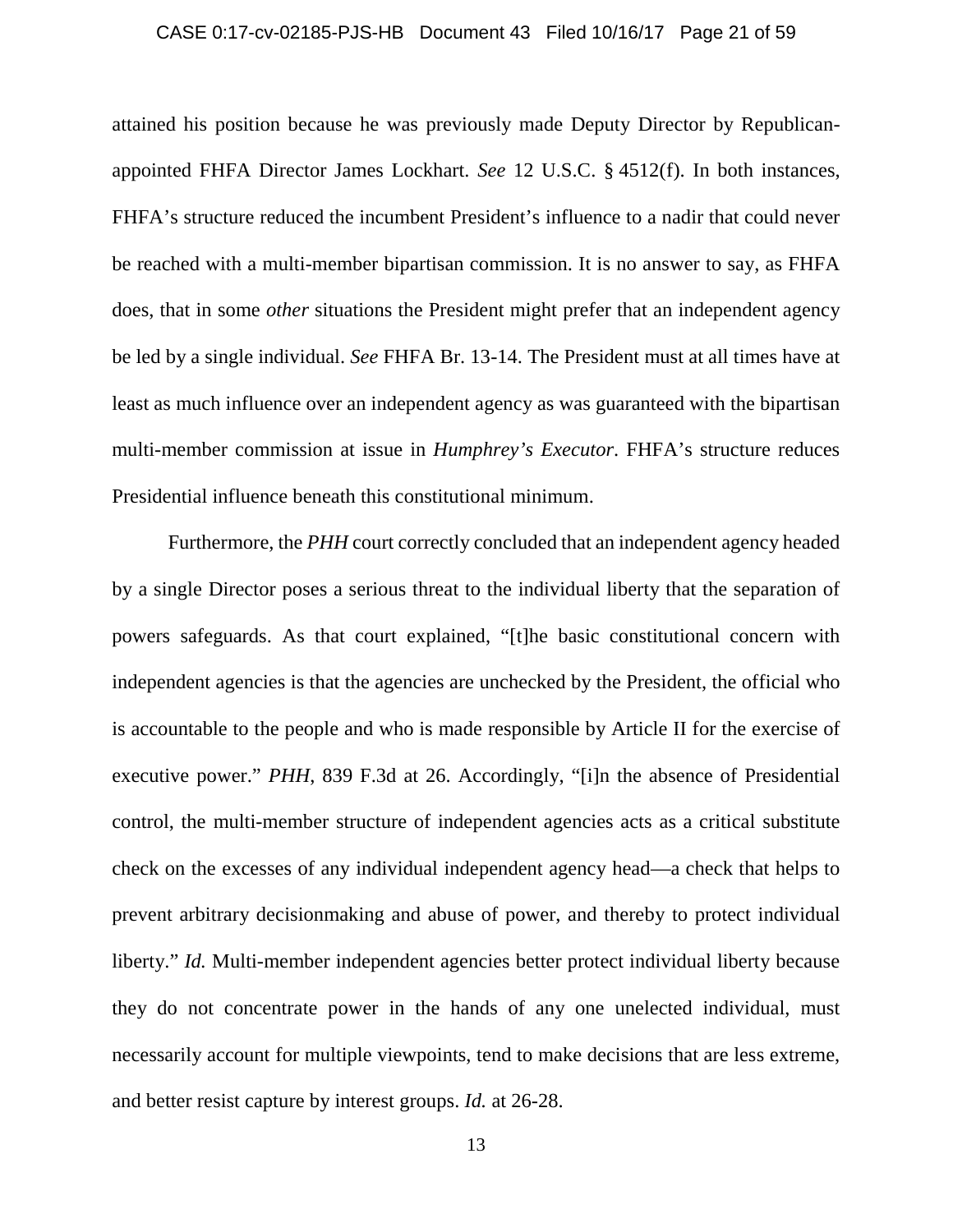#### CASE 0:17-cv-02185-PJS-HB Document 43 Filed 10/16/17 Page 22 of 59

Although FHFA's structure violates the separation of powers without regard to the agency's relative importance in national life, there can be no serious dispute that it, like the CFPB, "wields vast power over the U.S. economy." *Id.* at 8. FHFA is "responsible for the oversight of vital components of the secondary mortgage markets," regulates entities that "provide more than \$5.8 trillion in funding for the U.S. mortgage markets and financial institutions," and oversees programs that "have helped millions of Americans remain in their homes." FHFA, *About FHFA: Who We Are & What We Do* (Exhibit 11). It "is charged with directing the largest conservatorships in U.S. history in support of the Nation's multitrillion dollar mortgage finance system," Declaration of FHFA Director Melvin L. Watt ¶ 7 (May 29, 2014) (Exhibit 12)—a system that underpins the entire housing sector and thus directly affects every American. FHFA exercises broad powers over an industry that is responsible for roughly 15% of the Nation's Gross Domestic Product, *see* David Logan, *Housing Share of GDP Expands*, NAT'L ASS'N OF HOME BUILDERS (June 28, 2016) (Exhibit 13), and there can thus be no doubt that its decisions "have an almost unrivaled effect on a broad swath of the economy," Joe Light, *Fannie-Freddie Regulator Said to Plan to Stay On Under Trump*, BLOOMBERG NEWS (Dec. 15, 2016) (Exhibit 14). The character of the powers FHFA exercises within its domain makes its structure even more constitutionally problematic. FHFA is the regulator of two of the Nation's largest privately owned financial institutions, and in other cases it has asserted that it enjoys "plenary power" over the Companies and the rights of their shareholders during conservatorship. FHFA Motion to Dismiss at 16, *Collins v. Mnuchin*, No. 16-3113 (S.D. Tex. Jan. 9, 2017), ECF No. 24; *see also* 12 U.S.C. §§ 4511 *et seq.* (granting FHFA's Director extensive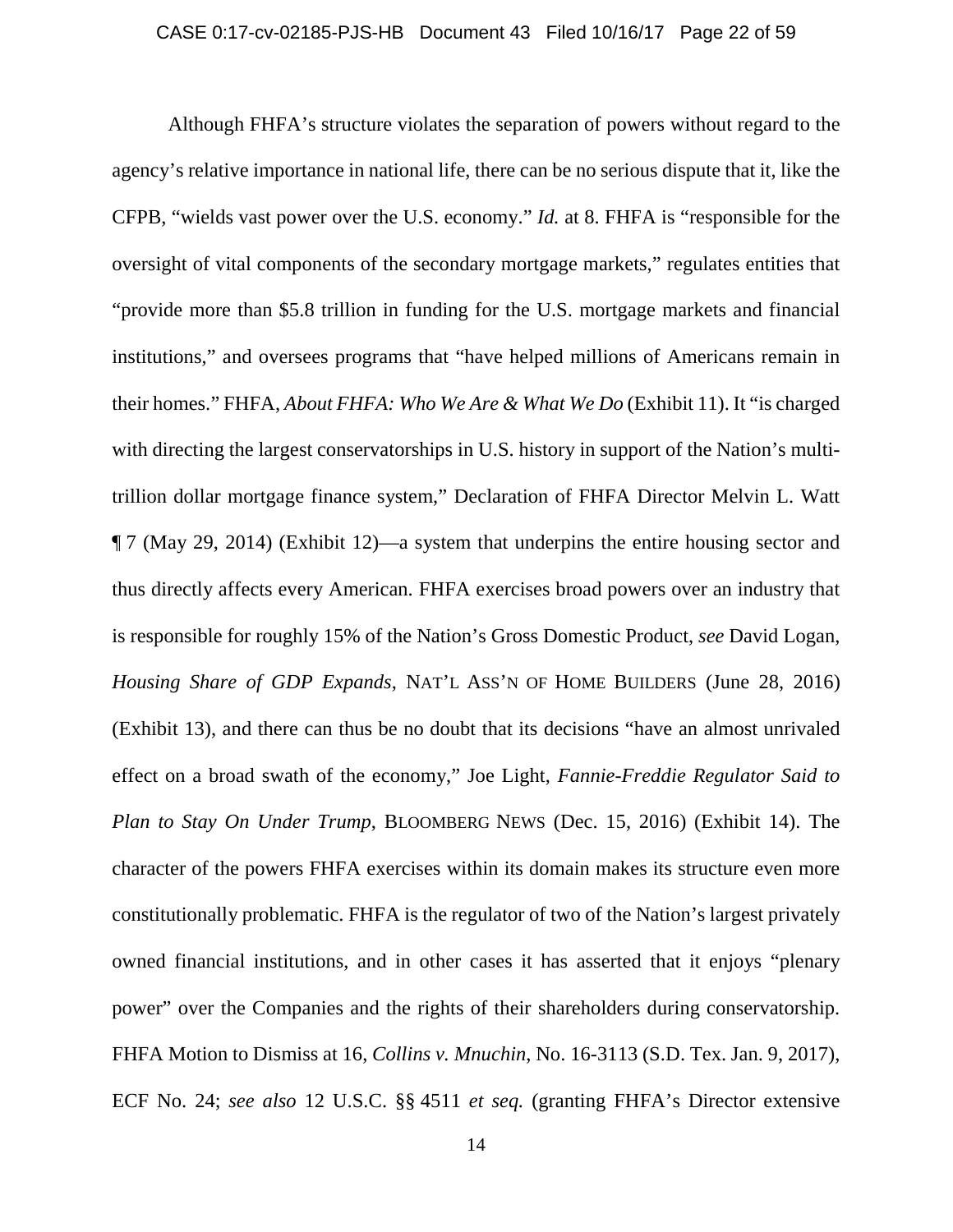#### CASE 0:17-cv-02185-PJS-HB Document 43 Filed 10/16/17 Page 23 of 59

regulatory powers over the Companies). When FHFA exercises its powers, it benefits from a variety of statutory restrictions on judicial review. *See* 12 U.S.C. § 4617(f); *id.*  § 4617(b)(5)(E); *id.* § 4617(b)(11)(D); *id.* § 4623(d). And unlike every other independent agency headed by a single individual save the CFPB, FHFA is not subject to the congressional appropriations process. *See* 12 U.S.C. § 4516(f)(2).

In the absence of meaningful judicial review or congressional oversight, presidential control is an even more important safeguard against the threat that arbitrary agency decisionmaking poses to individual liberty. *See PHH*, 839 F.3d at 35-36. The separation of powers does not permit a single, unsupervised government official to exercise broadly defined powers with no guidance from Congress, no prospect of review by the courts, and no accountability to the elected President.

# **C. Mr. DeMarco's Status as an Acting Director Does Not Affect Plaintiffs' Claims.**

Defendants argue that Plaintiffs' challenge to FHFA's independence fails because the Net Worth Sweep was signed by Mr. DeMarco, who they contend did not enjoy forcause removal protection because he was only the agency's *acting* Director. FHFA Br. 7; Treasury Br. in Supp. of Mot. to Dismiss at 12 n.4 (Sept. 15, 2017), Doc. 36 ("Treas. Br."). But HERA says that FHFA is an "independent" agency without any suggestion that its status changes during the tenure of an acting Director. 12 U.S.C. § 4511(a); 44 U.S.C. § 3502(5). Furthermore, "[t]he most reliable factor for drawing an inference regarding the President's power of removal . . . is the nature of the function that Congress vested in" the officer in question. *Wiener v. United States*, 357 U.S. 349, 353 (1958). Given that Congress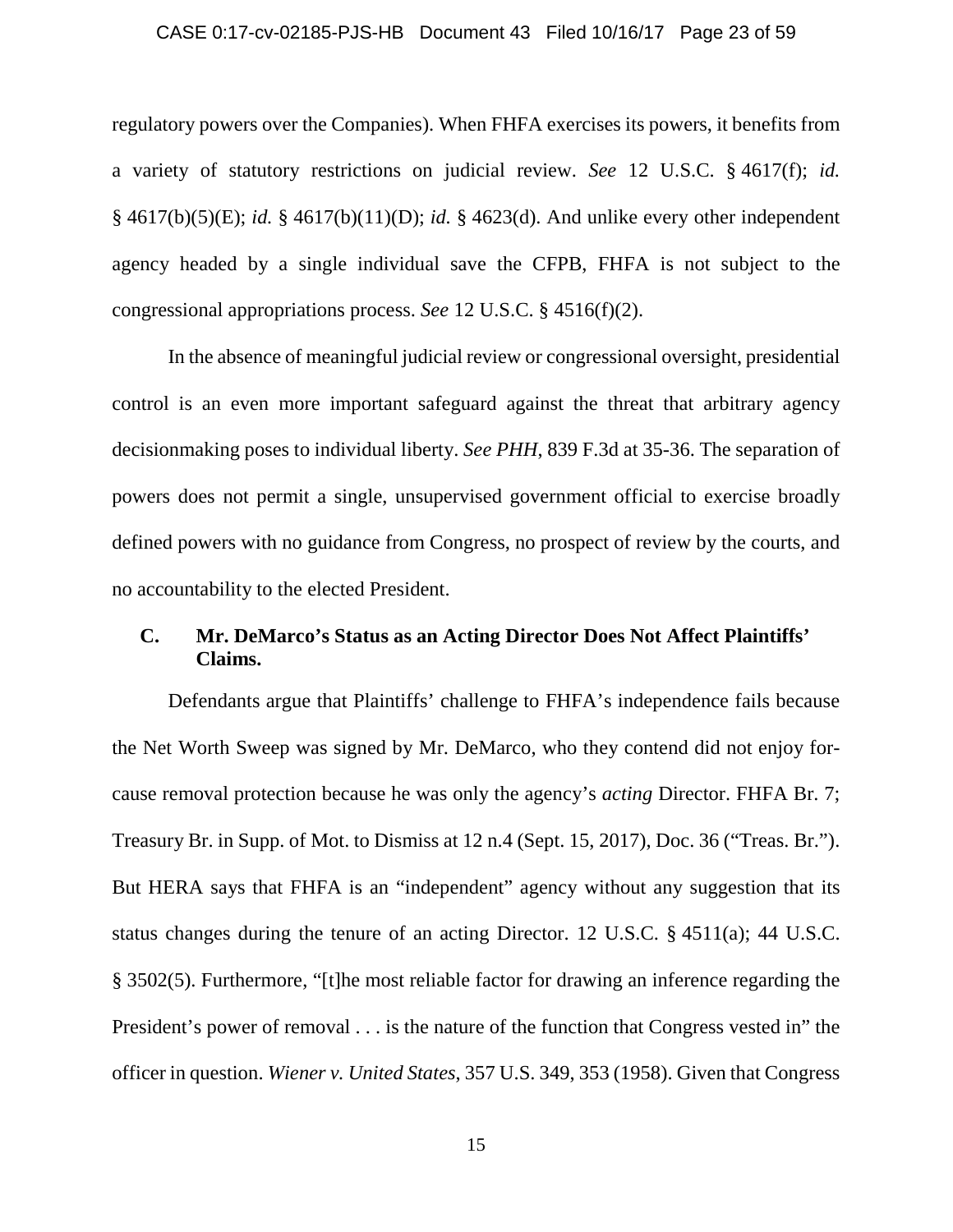#### CASE 0:17-cv-02185-PJS-HB Document 43 Filed 10/16/17 Page 24 of 59

vested in the acting Director the very same responsibility for running an independent agency that is otherwise assigned to the Director, the only reasonable inference is that Congress intended for the acting Director to enjoy the Director's removal protections. That Congress did not think it necessary to repeat in 12 U.S.C. § 4512(f) what it had already said in 12 U.S.C. § 4512(b)(2)—that the Director enjoys "for cause" removal protection does not support a different conclusion. Acting officers are presumed to "succeed[ ] to all the powers of the office" except as otherwise specified. *United States v. Guzek*, 527 F.2d 552, 560 (8th Cir. 1975). The statute's failure to specify a different rule thus indicates that the acting Director enjoys the same protection from removal as the Director.<sup>[1](#page-23-0)</sup>

The Obama Administration understood that HERA insulated Mr. DeMarco from removal by the President. For example, when a senior Obama Administration official was asked about the possibility of firing Mr. DeMarco over a policy disagreement, he told reporters "[t]hat is not authority that the president has." *See* Rob Blackwell, *HUD Chief: Obama Can't Fire FHFA's DeMarco*, NAT'L MORTGAGE NEWS (Aug. 3, 2012) (Exhibit 15). And an internal Treasury document created during Mr. DeMarco's tenure similarly recognized that "Treasury cannot compel FHFA to act" because it is an "independent agenc[y]." Treasury Department, Housing Finance Reform Questions and Answers, at 4 (Exhibit 16); *see also* Joseph Williams, *Housing head at home with criticism*, POLITICO

l

<span id="page-23-0"></span><sup>&</sup>lt;sup>1</sup> Indeed, to the extent the text of the statute suggests any variation between the removal protection afforded to an acting Director and a Director, it would be in the direction of *stronger* protection for the acting Director. That is because the statute says that the acting Director "serve[s] . . . until the return of the Director, or the appointment of a [Senate-confirmed] successor," 12 U.S.C. § 4512(f), without any suggestion that he may be removed by the President.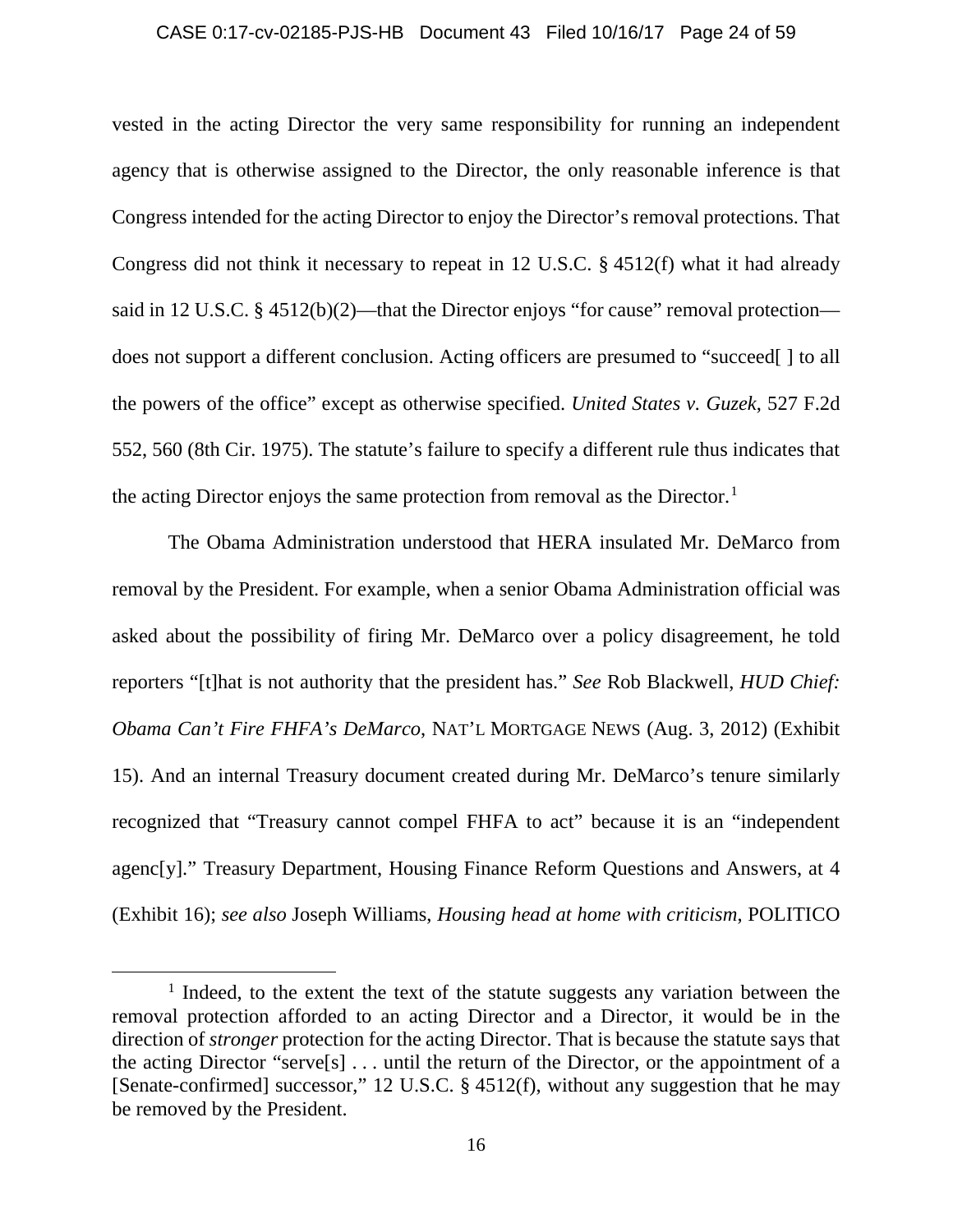(Oct. 26, 2011) (Exhibit 17) (reporting that Mr. DeMarco "resisted White House and Treasury Department pressure to step down"). The Administration's legal analysis was correct.

In any case, the series of FHFA actions that ultimately resulted in the nullification of Plaintiffs' economic rights were not undertaken exclusively during Mr. DeMarco's tenure. It was FHFA's transitional Director—James Lockhart—who placed the Companies into conservatorship, FAC ¶ 42, and all of the agency's actions as conservator, including the Net Worth Sweep, are infected by that original action undertaken in violation of the separation of powers. Moreover, FHFA's current Senate-confirmed Director has required the Companies to declare dividends under the Net Worth Sweep, blocked shareholder derivative suits seeking to challenge Mr. DeMarco's actions, and vigorously defended the Net Worth Sweep in every court in which it is challenged. *See* FAC ¶ 70. Thus, whether FHFA was an independent agency during Mr. DeMarco's tenure is ultimately of no moment; the Net Worth Sweep was made possible and has been sustained by FHFA Directors who Defendants do not dispute enjoyed for-cause removal protection.

Moreover, even with respect to actions undertaken by Mr. DeMarco, giving the President the power to remove Mr. DeMarco from his post as acting Director without cause would not have cured the constitutional defect in FHFA's leadership structure. If fired, Mr. DeMarco could have only been replaced by one of the agency's other Deputy Directors individuals selected by Mr. DeMarco or his Republican-appointed predecessor. *See* 12 U.S.C. § 4512(c)-(f). That prevented the President from using any removal power he had to effect a policy change at the agency, thus unconstitutionally insulating the agency from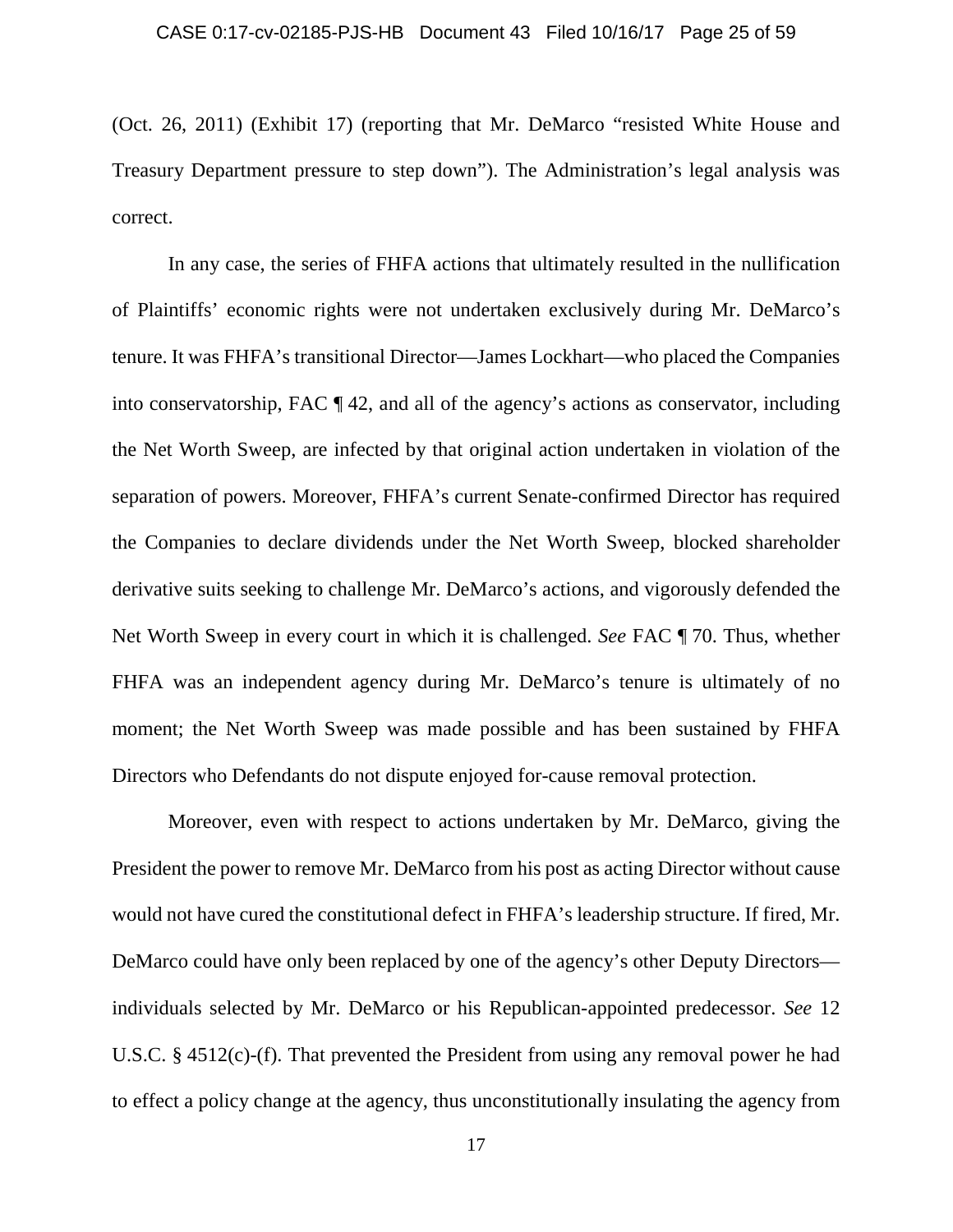Presidential control. *See* FAC ¶ 49; Mike Lillis, *Rep. Frank joins calls for top Fannie, Freddie regulator to be replaced*, THE HILL (Mar. 11, 2012) (Exhibit 18) (recounting statement by Representative Barney Frank that President could not force change in policies at FHFA by firing Mr. DeMarco because FHFA's Deputy Directors "support DeMarco's strategies" and "would likely continue the same" policies).

### **D. FHFA Cannot Evade the Separation of Powers by Labeling Its Actions as Those of a "Conservator."**

Defendants are mistaken when they argue that Plaintiffs' separation of powers challenge to FHFA's independence fails because FHFA is not the government when it acts as "conservator." FHFA Br. 9-10; Treas. Br. 11-13. As an initial matter, Plaintiffs were deprived of their economic rights as a result of a series of actions by FHFA, some of which the agency undertook in its *regulatory* capacity. FHFA acted as regulator when it forced the Companies into conservatorship, and that action undertaken in violation of the separation of powers means that its subsequent decisions as conservator—including the decision to enter into the Net Worth Sweep—are likewise invalid. *See* 12 U.S.C. § 4617(a)(1) (stating that "the Director," i.e., FHFA as regulator, "may appoint the Agency as conservator or receiver for a regulated entity"). During conservatorship, the Companies remain subject to oversight by FHFA as regulator. Indeed, FHFA's own regulations say that during conservatorship the Companies cannot pay dividends except with authorization from "[t]he Director," i.e., FHFA as regulator. 12 C.F.R.  $\S$  1237.12(a), (b). FHFA is indisputably subject to the separation of powers when it acts as regulator, and Plaintiffs challenge actions FHFA undertook in that capacity.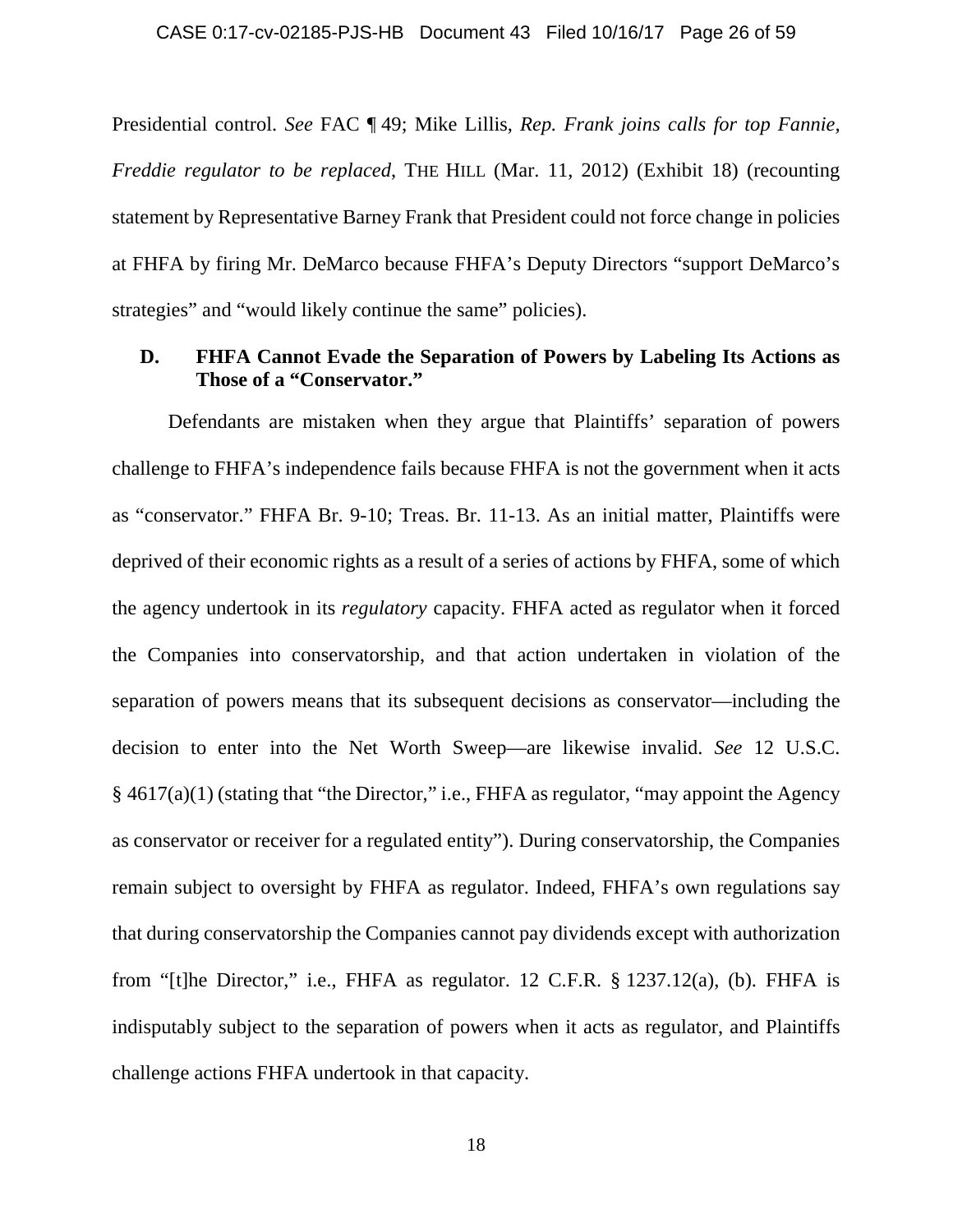#### CASE 0:17-cv-02185-PJS-HB Document 43 Filed 10/16/17 Page 27 of 59

Defendants' contention that FHFA did not approve the Net Worth Sweep in a governmental capacity is also directly contrary to the position they successfully urged in the D.C. Circuit in *Perry Capital*. There, FHFA argued that "HERA expressly permits the Conservator to consider its own best interests—including, for example to promote the public interest." Brief of Appellees FHFA at 36, *Perry Capital, LLC v. Mnuchin*, No. 14- 5243 (D.C. Cir. Mar. 7, 2016). The D.C. Circuit embraced that understanding of the law when it dismissed APA challenges to the Net Worth Sweep, explaining that FHFA did not violate the statute because "Congress, consistent with its concern to protect the public interest, . . . made a deliberate choice in [HERA] to permit FHFA to act in its own best *governmental* interests, which may include the taxpaying public's interest." *Perry Capital*, 864 F.3d at 608 (emphasis added). Having successfully obtained dismissal of another suit by arguing that FHFA as conservator has "governmental" interests that it lawfully advanced when it entered into the Net Worth Sweep, Defendants should be judicially estopped from arguing the opposite here. *See New Hampshire v. Maine*, 532 U.S. 742, 749 (2001); *Hutterville Hutterian Brethren, Inc. v. Sveen*, 776 F.3d 547, 556-57 (8th Cir. 2015).

In all events, Defendants misstate the law when they argue that a federal conservator is not the government under any circumstances. Whether a federal conservator "should be treated as the United States depends on the context," *Auction Co. of America v. FDIC*, 132 F.3d 746, 748 (D.C. Cir. 1997), and the context here is FHFA's decision to expropriate Plaintiffs' investments for the benefit of the federal government. Confronted with similar allegations that as receiver the FDIC had retained a failed bank's liquidation surplus for itself rather than distributing the surplus to shareholders, the Federal Circuit held that the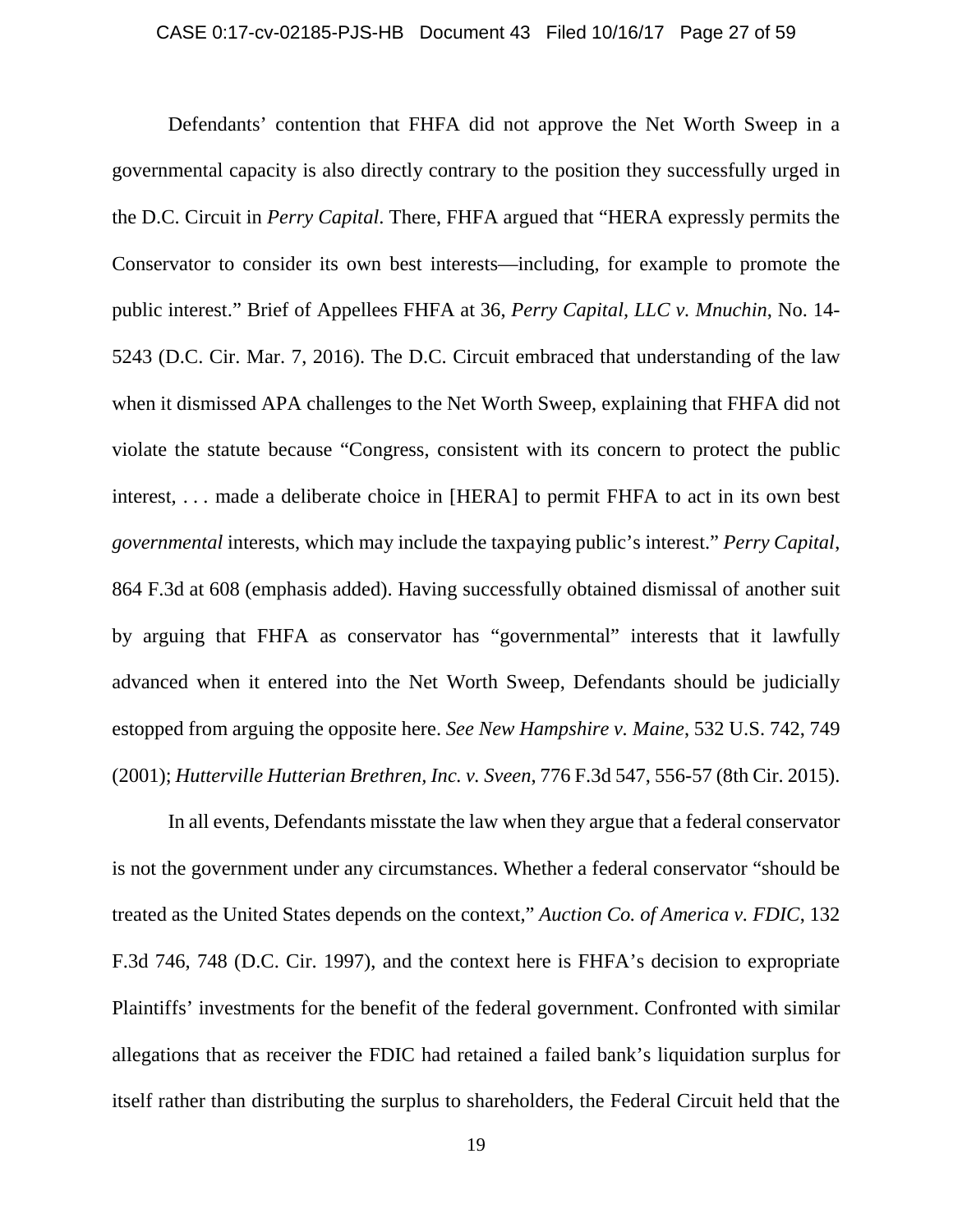#### CASE 0:17-cv-02185-PJS-HB Document 43 Filed 10/16/17 Page 28 of 59

FDIC could be sued in its receivership capacity for a Fifth Amendment taking. *Slattery v. United States*, 583 F.3d 800, 826-29 (Fed. Cir. 2009). The Federal Circuit observed that "whether the FDIC as receiver is 'the government' depends on the context of the claim" and allowed the constitutional claim to go forward because the facts before it were "unlike the standard receivership situation in which the receiver is enforcing the rights or defending claims and paying the bills of the seized bank." *Id.* at 827-28. The cases cited by Defendants are not to the contrary, for none of them involved a similar expropriation to benefit the public fisc. *See, e.g.*, *United States v. Beszborn*, 21 F.3d 62, 68 (5th Cir. 1994) (federal receiver's suit for civil penalties did not implicate the Double Jeopardy Clause because the penalties collected would "not go to the United States Treasury" but instead "benefit all stockholders and creditors of the bank"); *Herron v. Fannie Mae*, 861 F.3d 160, 167-69 (D.C. Cir. 2017) (declining to apply First Amendment to routine personnel decision by conservator).

Treasury argues that FHFA's imposition of the Net Worth Sweep is not attributable to the federal government in light of the "historical practice" of appointing private conservators, Treas. Br. 12, but Defendants prevailed in *Perry Capital* on the theory that FHFA's conservatorship powers "bear[] no resemblance to the type of conservatorship measures that a private common-law conservator would be able to undertake," *Perry Capital*, 864 F.3d at 613. Indeed, the principal difference between FHFA and a common law conservator identified by the court in *Perry Capital*—that FHFA is entitled to promote the public interest—cuts strongly in favor of the conclusion that FHFA was acting as the government when it approved the Net Worth Sweep. In distinguishing between private and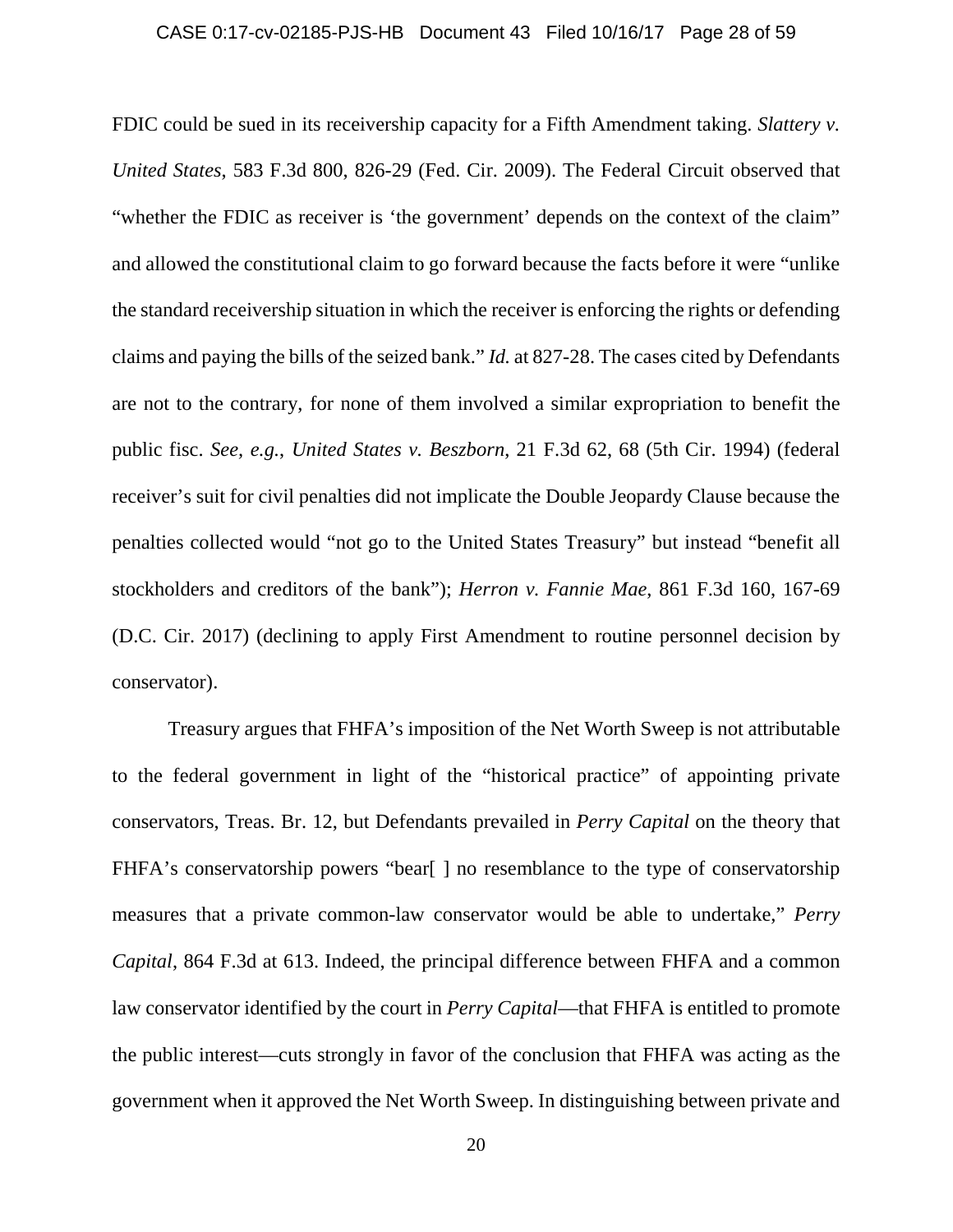#### CASE 0:17-cv-02185-PJS-HB Document 43 Filed 10/16/17 Page 29 of 59

governmental actors under the Appointments Clause, the Office of Legal Counsel ("OLC") has opined that a governmental actor exercises "power lawfully conferred by the Government to bind third parties, or the Government itself, for the public benefit." Officers of the United States Within the Meaning of the Appointments Clause, 2007 WL 1405459, at \*11 (O.L.C. Apr. 16, 2007). A private, common law conservator would not satisfy that definition, but FHFA does.

Other aspects of FHFA's decision to enter into the Net Worth Sweep further reinforce the conclusion that it exercised governmental power when it took this action. The D.C. Circuit ruled that by entering into a contract with Treasury, FHFA suspended the application of provisions of the APA and HERA that would have otherwise restricted Treasury's legal authority to invest in the Companies. *Perry Capital*, 864 F.3d at 615-16. Altering the legal duties of a federal agency is not the act of a private entity. Moreover, the Net Worth Sweep would have been a flagrant violation of the duty of loyalty if it had been signed while the Companies were still under private management. *See Cede & Co. v. Technicolor, Inc.*, 634 A.2d 345, 361 (Del. 1993). Thus, when FHFA took this action it did not merely exercise powers it inherited from the Companies' private management—those powers did not include giving all of the Companies' assets and future profits to a related entity.

# **E. FHFA's Unconstitutional Structure Requires Vacatur of the Net Worth Sweep.**

If the Court determines that FHFA is unconstitutionally structured, the appropriate remedy is to strike down the Director's for-cause removal protection and vacate the Net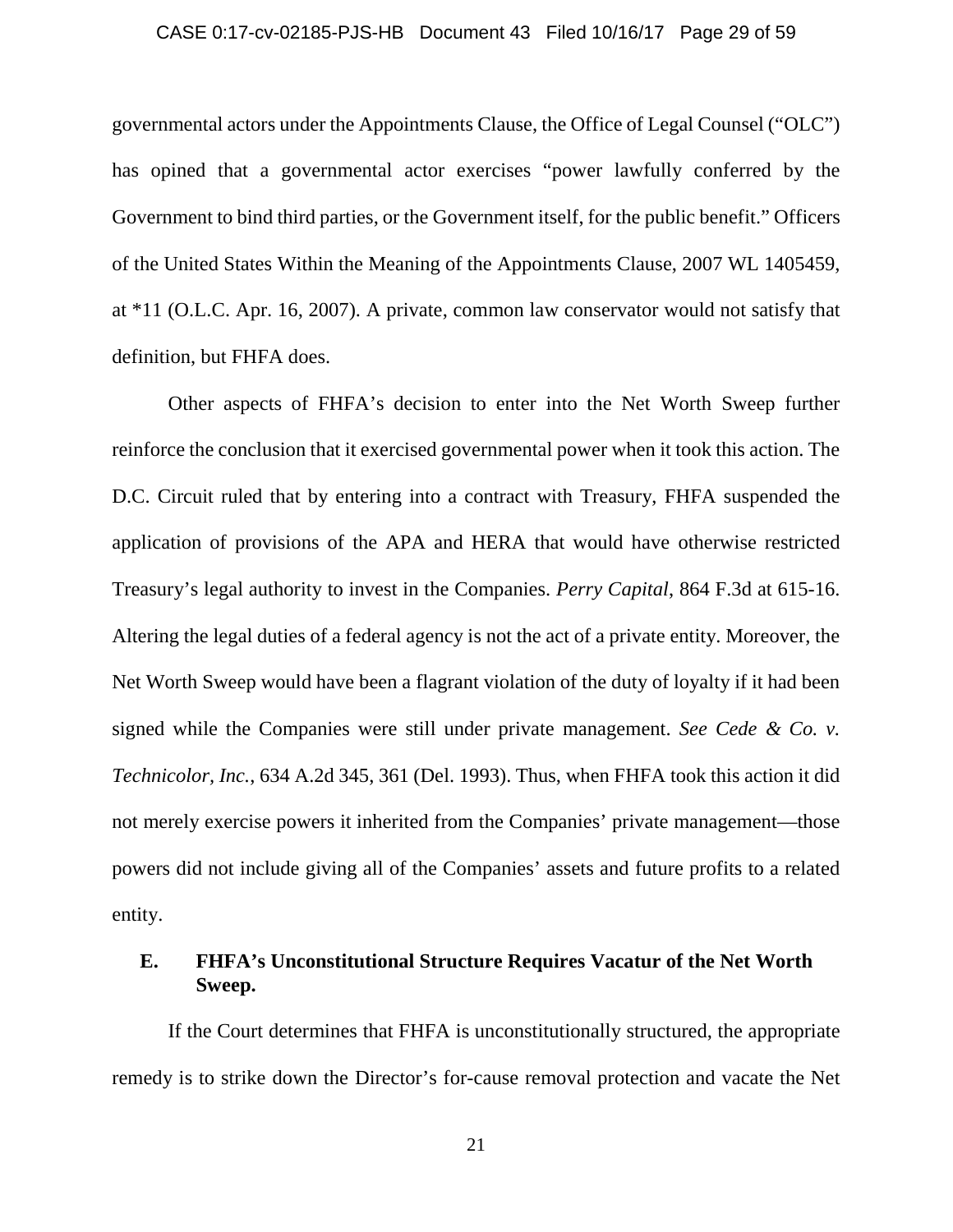#### CASE 0:17-cv-02185-PJS-HB Document 43 Filed 10/16/17 Page 30 of 59

Worth Sweep so that FHFA may reconsider that decision once it is no longer insulated from presidential oversight.

As the Department of Justice recently acknowledged in other litigation, a "second proceeding [is] necessary" when an agency official is "unconstitutionally insulated from presidential control at the time of the initial proceeding." Brief of the SEC at 37, *Laccetti v. SEC*, No. 16-1368 (D.C. Cir. May 5, 2017). That is because when a government official acts on behalf of an agency that is structured in violation of the separation of powers, the official's action is *ultra vires* and must be vacated. Thus, in *NLRB v. Noel Canning*, 134 S. Ct. 2550 (2014), the Supreme Court affirmed a ruling of the D.C. Circuit that an NLRB decision was "void *ab initio*" because the Board "lacked authority to act" due to a violation of the Recess Appointments Clause, *Noel Canning v. NLRB*, 705 F.3d 490, 493 (D.C. Cir. 2013). Numerous other authorities support the same approach in separation of powers cases. *See, e.g.*, *Nguyen v. United States*, 539 U.S. 69, 83 (2003); *Ryder v. United States*, 515 U.S. 177, 182-83 (1995); *IBS, Inc. v. Copyright Royalty Bd.*, 684 F.3d 1332, 1340-42 (D.C. Cir. 2012); *see also Kuretski v. CIR*, 755 F.3d 929, 938 (D.C. Cir. 2014) (case concerning presidential removal power).

*Free Enterprise Fund*, 561 U.S. at 509, and *John Doe Co. v. CFPB*, 849 F.3d 1129 (D.C. Cir. 2017), are not to the contrary. The plaintiffs in both cases challenged *ongoing*  agency investigations, and vacatur was not needed for the constitutionally restructured agencies to decide whether to continue investigating. *See FEC v. Legi-Tech, Inc.*, 75 F.3d 704, 708-09 (D.C. Cir. 1996) (declining to dismiss civil enforcement action first brought by unconstitutionally composed FEC because enforcement action was later ratified by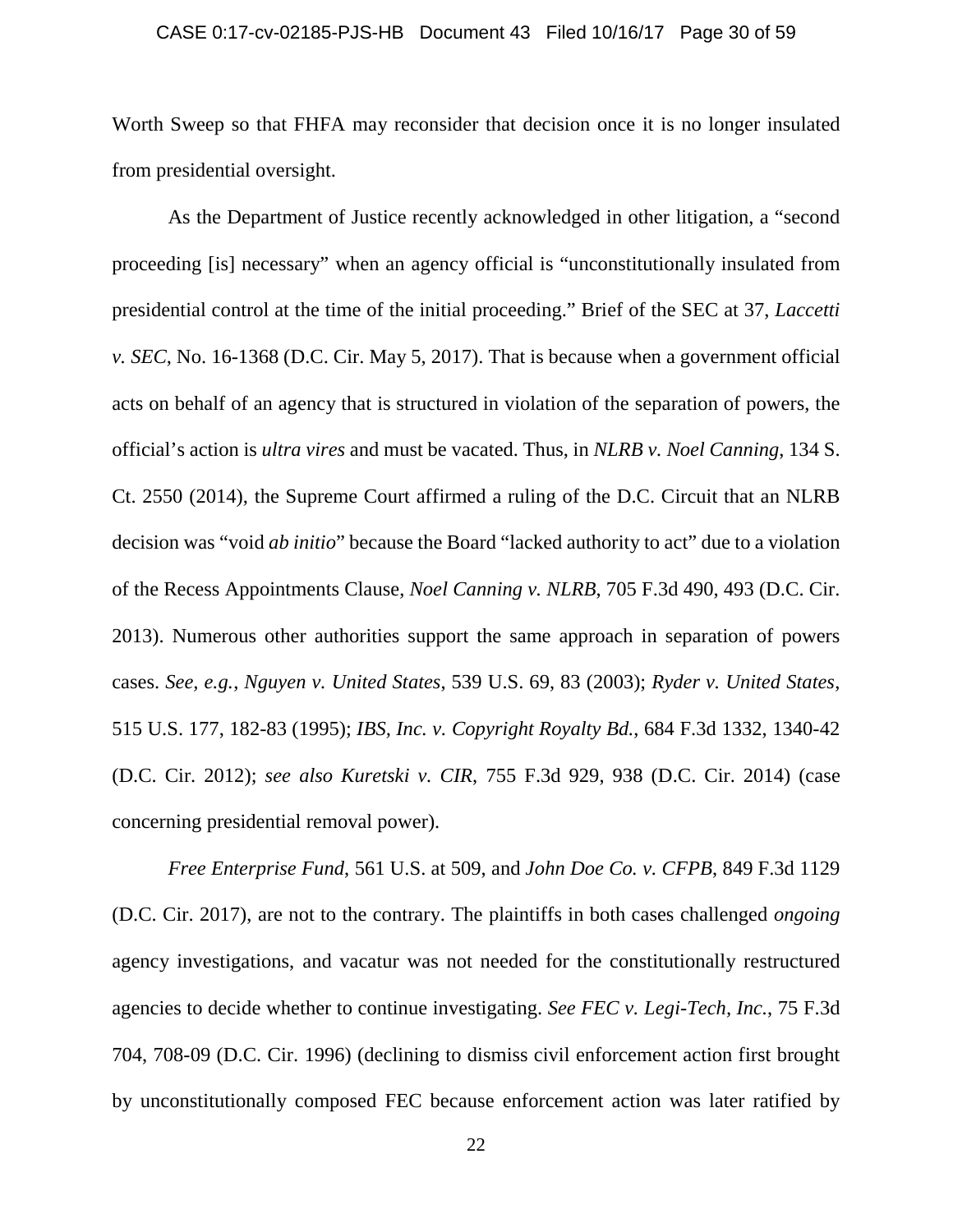#### CASE 0:17-cv-02185-PJS-HB Document 43 Filed 10/16/17 Page 31 of 59

constitutionally restructured agency). In " 'reject[ing]' the plaintiff's argument that the removal restrictions rendered 'all power and authority exercised by [the PCAOB] in violation of the Constitution,' " FHFA Br. 8 (quoting *Free Enterprise Fund*, 561 U.S. at 508), the Court was saying that the PCAOB would be allowed to continue to function in the future after being restructured—not that there is no remedy for past agency actions undertaken in violation of the separation of powers.

In any event, Plaintiffs seek not only vacatur of the Net Worth Sweep but also an order declaring that FHFA may no longer operate as an independent agency. FHFA suggests that this latter form of relief would be inappropriate because all of Plaintiffs' injuries "stem from the historical adoption of the Third Amendment," FHFA Br. 9, but that is not correct. As the Companies' conservator, FHFA succeeded to most of Plaintiffs' rights as shareholders, *see* 12 U.S.C. § 4617(b)(2)(A), and the agency's ongoing policy is to exercise those rights to promote the interests of the federal government without regard to what is best for shareholders, *see* C-SPAN, Newsmakers with Mel Watt at minute 9:00- 9:27 (May 16, 2014), http://goo.gl/s3XWqi (statement by Director Watt that he does not "lay awake at night worrying about what's fair to the shareholders" but rather focuses on "what is responsible for the taxpayers").

Treasury argues that vacating the Net Worth Sweep while leaving the original PSPAs in place would improperly allow Plaintiffs to "benefit from conservator action they now insist is unlawful." Treas. Br. 13. But Plaintiffs did not benefit from the original PSPAs, which greatly diluted the value of their shares in return for a funding commitment from Treasury that the Companies did not need. *See* FAC ¶¶ 25-26, 34-35. To the extent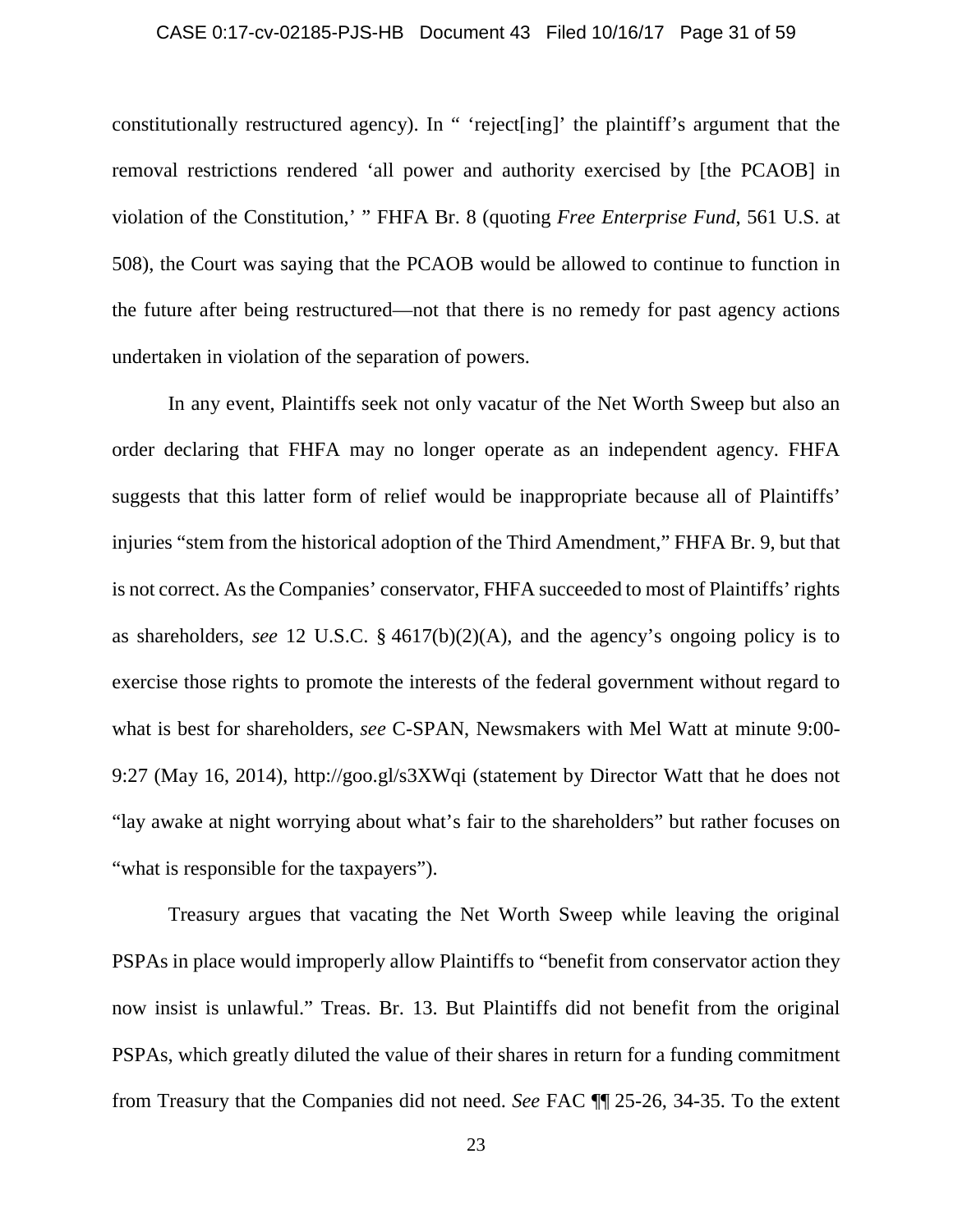the Court deems it appropriate, Plaintiffs have no objection to vacatur of the PSPAs in their entirety. Furthermore, even if the Court accepts Treasury's premise that the original PSPAs did not injure Plaintiffs, Plaintiffs cannot be faulted for focusing their constitutional suit on the actions by FHFA that have been most harmful to them.

# **II. FHFA Violated the Nondelegation Doctrine When It Imposed the Net Worth Sweep.**

To the extent that the Court agrees with Defendants that FHFA "step[ped] into the shoes" of the Companies and acted as a private entity when it imposed the Net Worth Sweep, FHFA Br. 10, that will only establish a different constitutional basis for vacating the Net Worth Sweep. As FHFA concedes, "[u]nder the private nondelegation doctrine, Congress generally cannot delegate sovereign legislative or executive power to a private entity." *Id.* at 23 (citing *Pittston Co. v. United States*, 368 F.3d 385, 394-95 (4th Cir. 2004)); *see Department of Transp. v. Association of American R.R.*, 135 S. Ct. 1225, 1252-53 (2015) (Thomas, J., concurring).

Despite FHFA's arguments to the contrary, several aspects of its decision to impose the Net Worth Sweep show that this was an exercise of governmental powers. First, in imposing the Net Worth Sweep, FHFA exercised authority under a federal statute to alter the legal rights and obligations of third parties—the Companies and their shareholders and promote what it deemed to be in the public interest. Such actions are by definition an exercise of "a portion of the sovereign powers of the federal Government." Officers of the United States Within the Meaning of the Appointments Clause, 2007 WL 1405459, at \*4. Second, the D.C. Circuit ruled that by entering into a contract with Treasury, FHFA had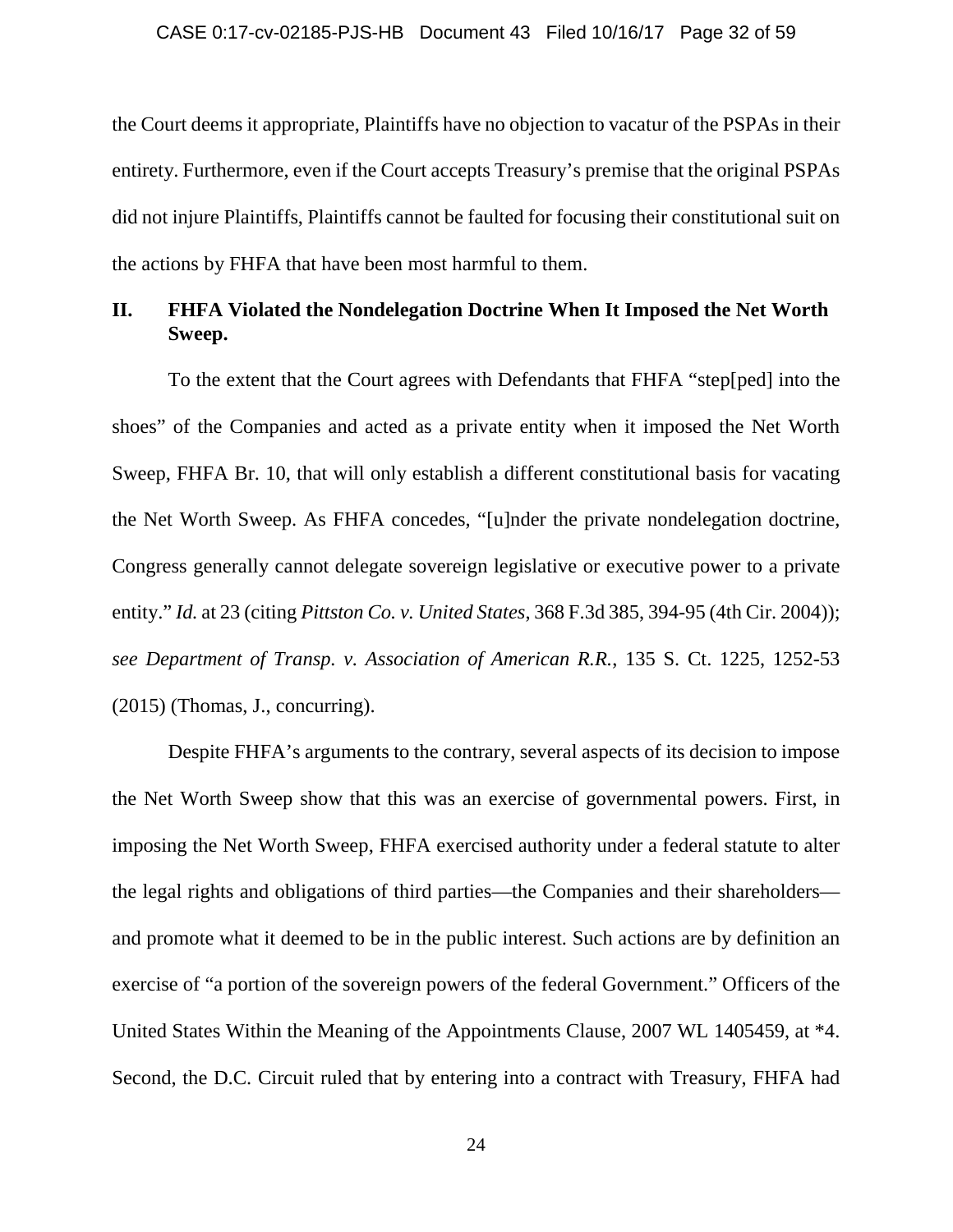#### CASE 0:17-cv-02185-PJS-HB Document 43 Filed 10/16/17 Page 33 of 59

the power under 12 U.S.C. § 4617(f) to suspend the application of provisions of the APA and HERA that would have otherwise restricted Treasury's legal authority to invest in the Companies. *Perry Capital*, 864 F.3d at 615-16. Whether denominated as legislative or executive, the power to alter the legal responsibilities of a federal agency is essentially governmental. Third, the most basic principles of corporation law did not give the Companies' private management the power to enter into a contract like the Net Worth Sweep, *see Cede & Co.*, 634 A.2d at 361, so FHFA's actions cannot be treated as an exercise of powers it merely inherited from the Companies.

Furthermore, to the extent FHFA acted as the government when it imposed the Net Worth Sweep, FHFA is wrong when it argues that Congress gave it an intelligible principle to guide its exercise of discretion. In *Perry Capital*, the D.C. Circuit said that as conservator FHFA has "permissive, discretionary authority." *Perry Capital*, 864 F.3d at 607. Under this interpretation, neither FHFA's power to "carry on the business of the [Companies]" pursuant to their charters nor its power to pursue the Companies' "best interests" provides the necessary intelligible principle because these are powers that FHFA "may" but is not required to exercise. *See* 12 U.S.C.  $\S$  4617(b)(2)(D), (b)(2)(J). The D.C. Circuit thus "eras[ed] any outer limit to FHFA's statutory powers." *Perry Capital*, 864 F.3d at 642 (Brown, J., dissenting). The nondelegation doctrine requires more, especially when an agency's exercise of discretion is largely immunized from judicial review. *See Whitman v. American Trucking Ass'n*, 531 U.S. 457, 472 (2001); *United States v. Garfinkel*, 29 F.3d 451, 459 (8th Cir. 1994).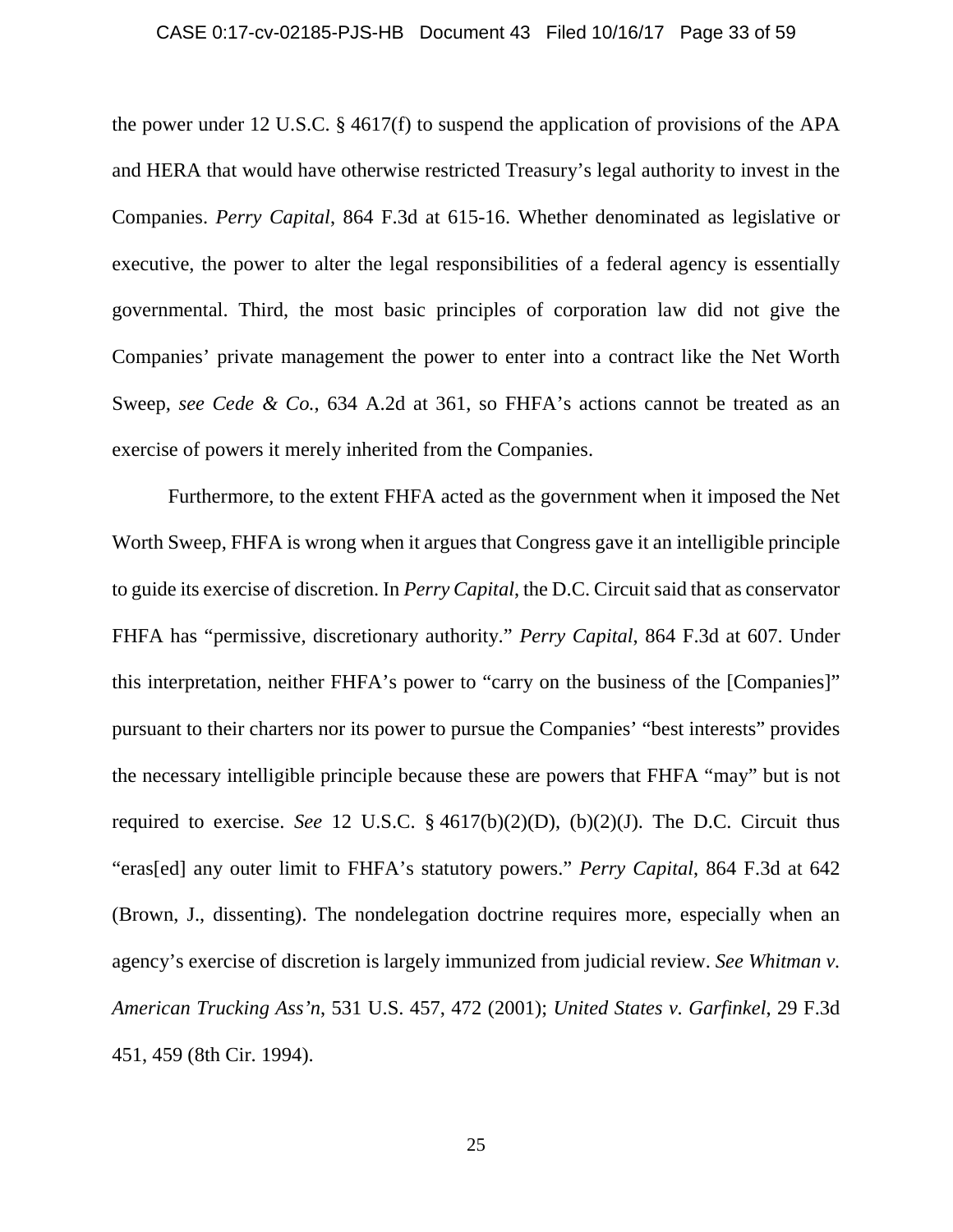# **III. FHFA Was Constituted in Violation of the Appointments Clause When It Approved the Net Worth Sweep.**

# **A. Mr. DeMarco's Tenure as Acting Director Violated the Appointments Clause.**

1. The Appointments Clause provides an independent reason for vacating the Net Worth Sweep. It provides that the President "shall nominate, and by and with the Advice and Consent of the Senate, shall appoint" all officers of the United States. U.S. CONST. art. II, § 2, cl. 2. The Constitution permits only two exceptions to this rule: First, Congress may "vest the Appointment of such *inferior* Officers, as they think proper, in the President alone, in the Courts of Law, or in the Heads of Departments." *Id.* (emphasis added). Second, the President "shall have Power to fill up all vacancies that may happen during the recess of the Senate, by granting commissions which shall expire at the end of their next session." U.S. CONST. art. II, § 2, cl. 3.

FHFA does not dispute that its Director is a *principal* officer of the United States, who must therefore either be nominated by the President and confirmed by the Senate or receive a temporary presidential commission during the recess of the Senate. Neither does it dispute that Mr. DeMarco had not been confirmed by the Senate, nor received a temporary commission during the recess of the Senate, at the time he approved the Net Worth Sweep.

FHFA nevertheless contends that Mr. DeMarco had authority to exercise powers ordinarily reserved to principal officers by virtue of 12 U.S.C. § 4512(f), which empowers the President, upon the resignation of the Director of FHFA, to designate one of three Deputy Directors to serve as "acting Director until . . . the appointment of a successor."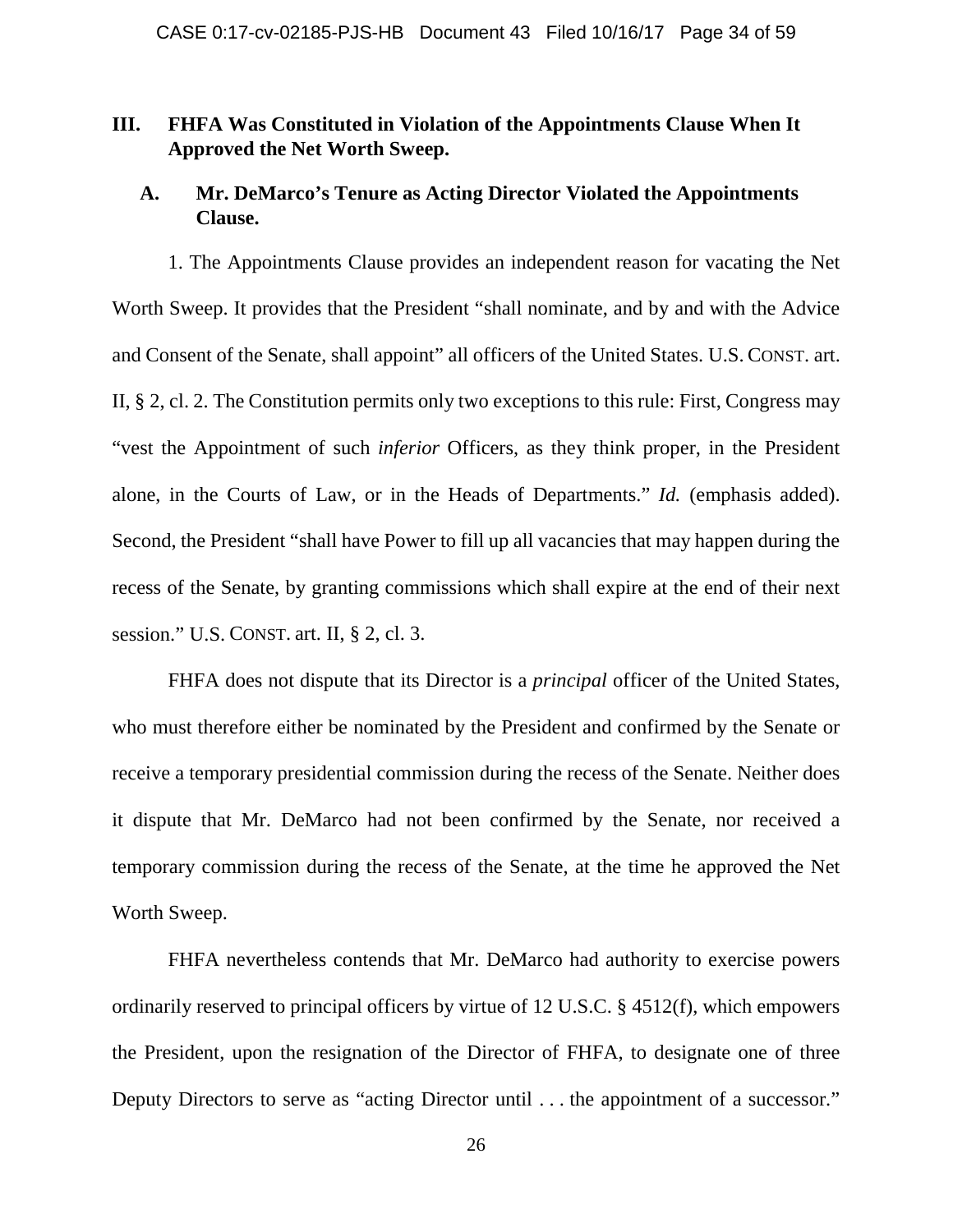#### CASE 0:17-cv-02185-PJS-HB Document 43 Filed 10/16/17 Page 35 of 59

President Obama exercised his statutory power to designate then-Deputy Director DeMarco as acting Director after Mr. Lockhart resigned from his transitional post in August 2009. Given the absence of an "acting director" exception to the Appointments Clause in the Constitution, the question arises how Mr. DeMarco could constitutionally exercise the powers of the Director.

The United States Supreme Court has provided some guidance on that question in the context of another group of officers that require Senate confirmation: consuls. In *United States v. Eaton*, 169 U.S. 331 (1898), the Court held that a "vice consul" could "be charged with the duty of temporarily performing the functions of the consular office" for ten months. *Id.* at 343. Allowing that Article II requires consuls to be nominated by the President and confirmed by the Senate, the Court concluded that "the word 'consul' therein does not embrace a subordinate and temporary officer like that of vice consul." *Id.* "Because the subordinate officer is charged with the performance of the duty of the superior *for a limited time*, and under special *and temporary conditions*," he remained an "inferior Officer." *Id.* (emphases added).<sup>[2](#page-34-0)</sup>

The Supreme Court reaffirmed this temporal dimension to the Appointments Clause in *Morrison v. Olson*, 487 U.S. 654 (1988), in which it identified several factors that distinguish inferior from principal officers. *Id.* at 671-72. They were: the degree to which

l

<span id="page-34-0"></span><sup>2</sup> Furthermore, the Constitution does not permit the President to *appoint* an acting principal officer. *See NLRB v. SW Gen., Inc.*, 137 S. Ct. 929, 945-49 (2017) (Thomas, J. concurring). FHFA dismisses this argument because it is inconsistent with longstanding practice, FHFA Br. 22, but the Constitution's text is clear: except during a recess of the Senate, the President may not appoint principal officers without the advice and consent of the Senate.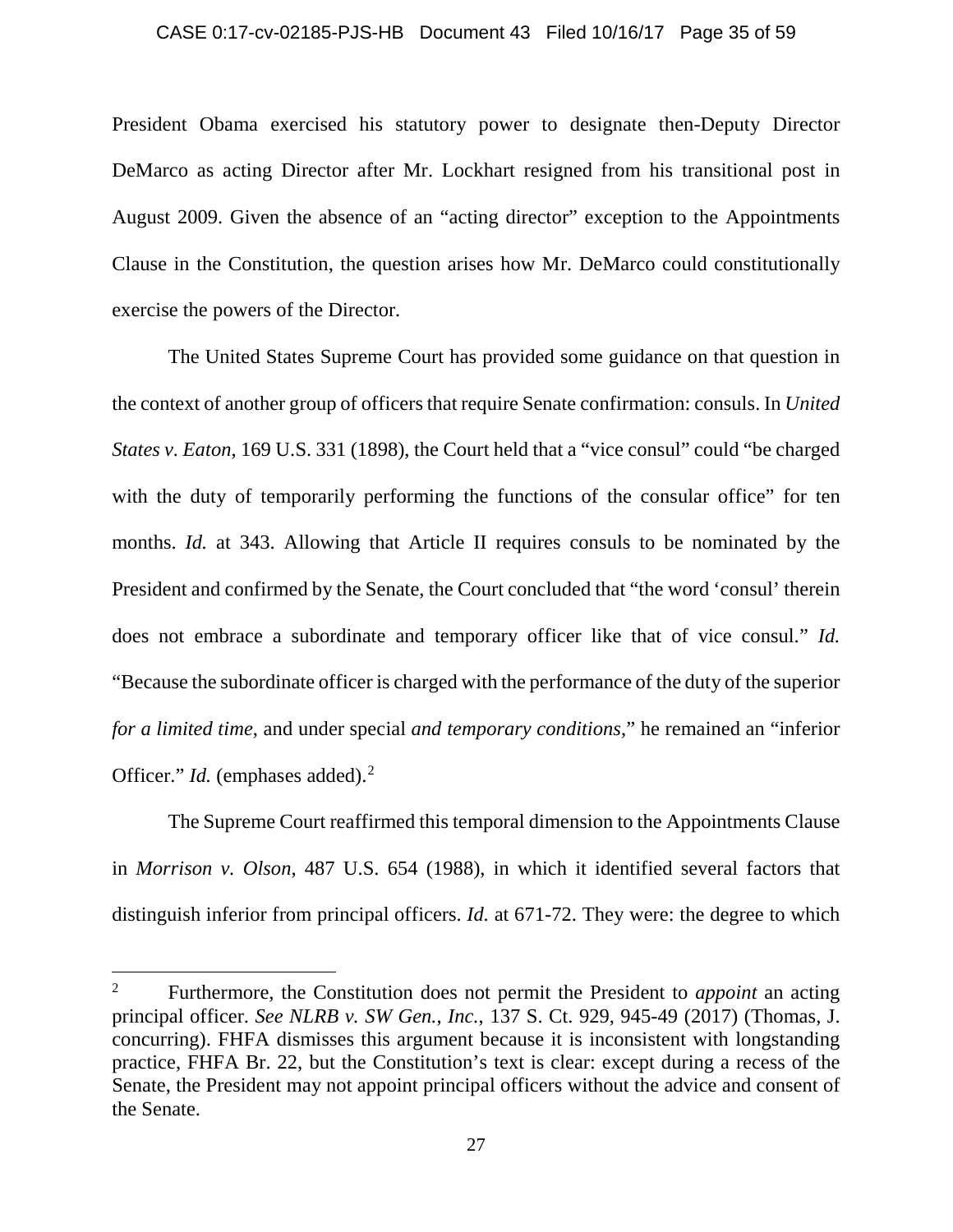#### CASE 0:17-cv-02185-PJS-HB Document 43 Filed 10/16/17 Page 36 of 59

the officer is subject to supervision by another officer; the scope and nature of the duties assigned to the officer; the scope and nature of the officer's jurisdiction; and the limitations on the officer's tenure. *Id*.

Under *Morrison*, an acting Director can claim classification as an "inferior" officer, if at all, under only one circumstance: if he serves "for a limited time" and under "temporary conditions." *Eaton*, 169 U.S. at 343. As with many "acting" positions, including the position of vice consul in *Eaton*, the degree of supervision and the scope and nature of the officer's duties and jurisdiction do not distinguish the position of the acting Director from that of the principal officer whose shoes the acting Director fills. It follows *a fortiori* that an "acting" position may not be occupied *indefinitely* by a person who has not been appointed to that office "by and with the Advice and Consent of the Senate;" instead, his or her tenure must be "temporary" and "limited." *Id.*

The structure of the Constitution reinforces this conclusion. Article II provides a reticulated scheme for selecting officers of the United States: one that balances pragmatic considerations like exigency and efficiency with institutional ones like accountability and deliberation. *See Noel Canning*, 134 S. Ct. at 2558-59; *see also Edmond v. United States*, 520 U.S. 651, 663 (1997). It requires the President to solicit and receive the Senate's approval for the most important appointments, but permits Congress to authorize unilateral action in the selection of officers who exercise less power by virtue of the subordinate, limited, or temporary nature of their responsibilities. *See Edmond*, 520 U.S. at 660. It also permits the President to meet public need by filling vacancies while the Senate is in recess,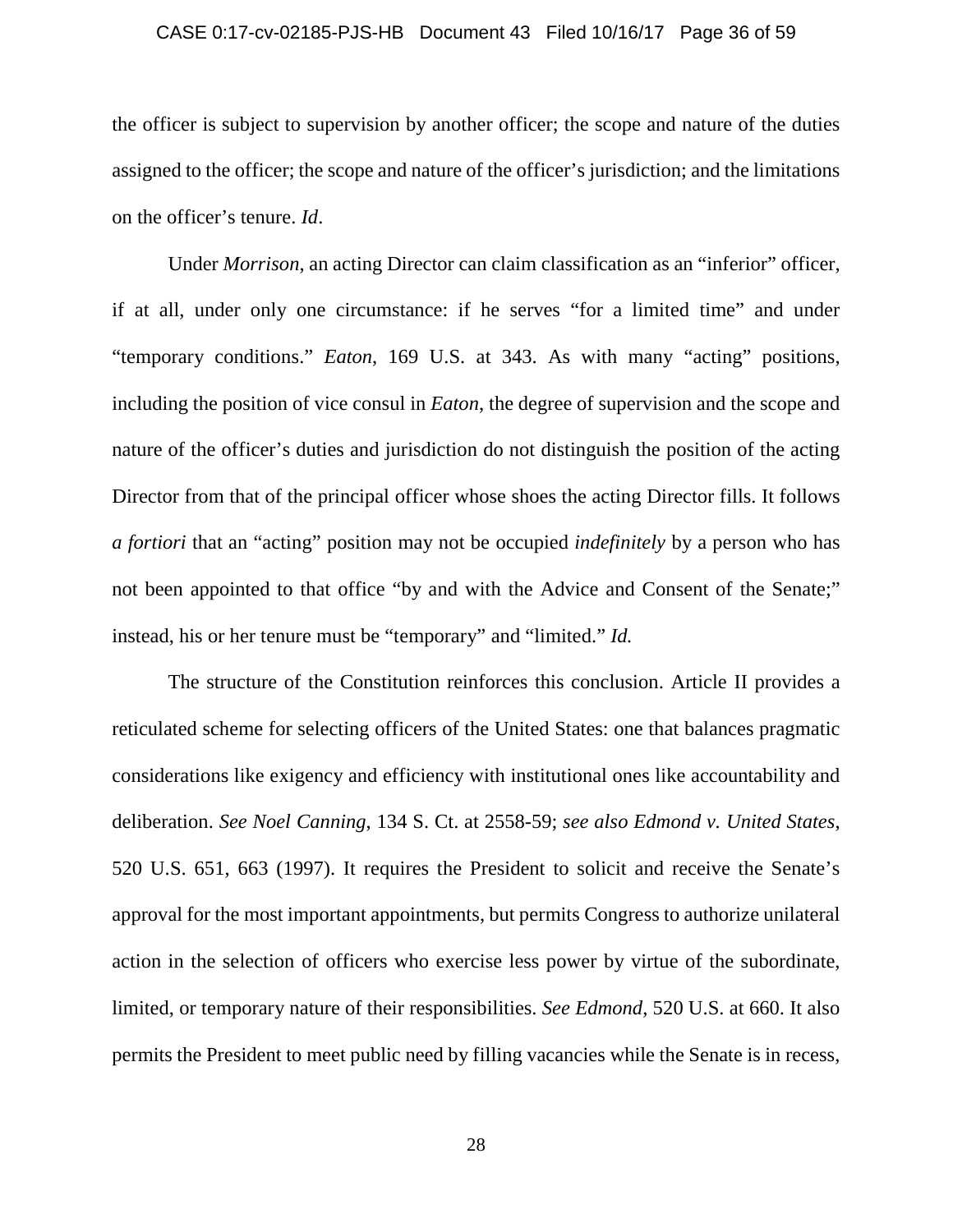#### CASE 0:17-cv-02185-PJS-HB Document 43 Filed 10/16/17 Page 37 of 59

but it once again reinforces the importance of Senate input by placing strict time limits on these "recess appointments."

It would be strange for this densely woven fabric to include a loophole through which the President might introduce permanent, unilateral appointments to the most powerful offices in the Executive Branch. Yet that is precisely what FHFA suggests: that the President may designate acting principal officers to serve indefinitely, thereby frustrating the Senate's constitutional role. Indeed, FHFA's interpretation would permit the President as well as the Senate to be cut out of the appointments process for certain independent agencies, by permitting the independent head of a federal agency to select his own acting successor to serve indefinitely, so long as the Senate refused to confirm any presidential nominee. *See* 12 U.S.C. § 4512(c)-(e) (authorizing the Director of FHFA to choose the three deputy directors from which the President selects the Director's successor). Merely labeling an officer as an "acting officer," while permitting him to serve indefinitely, does not render him "inferior." "[T]he structural protections of the Appointments Clause can[not] be avoided based on such trivial distinctions." *SW General*, 137 S. Ct. at 946 n.1 (Thomas, J., concurring).

2. Having established that acting appointments must be temporary, the question remains: how long is too long? The answer is that in all circumstances an acting principal's tenure must be less than two years. This constitutional ceiling derives from the Recess Appointments Clause, which provides that even when necessitated by the most exigent of circumstances—a recess of the Senate that necessarily prevents appointment "by and with the Advice and Consent of the Senate"—a unilateral appointment by the President may not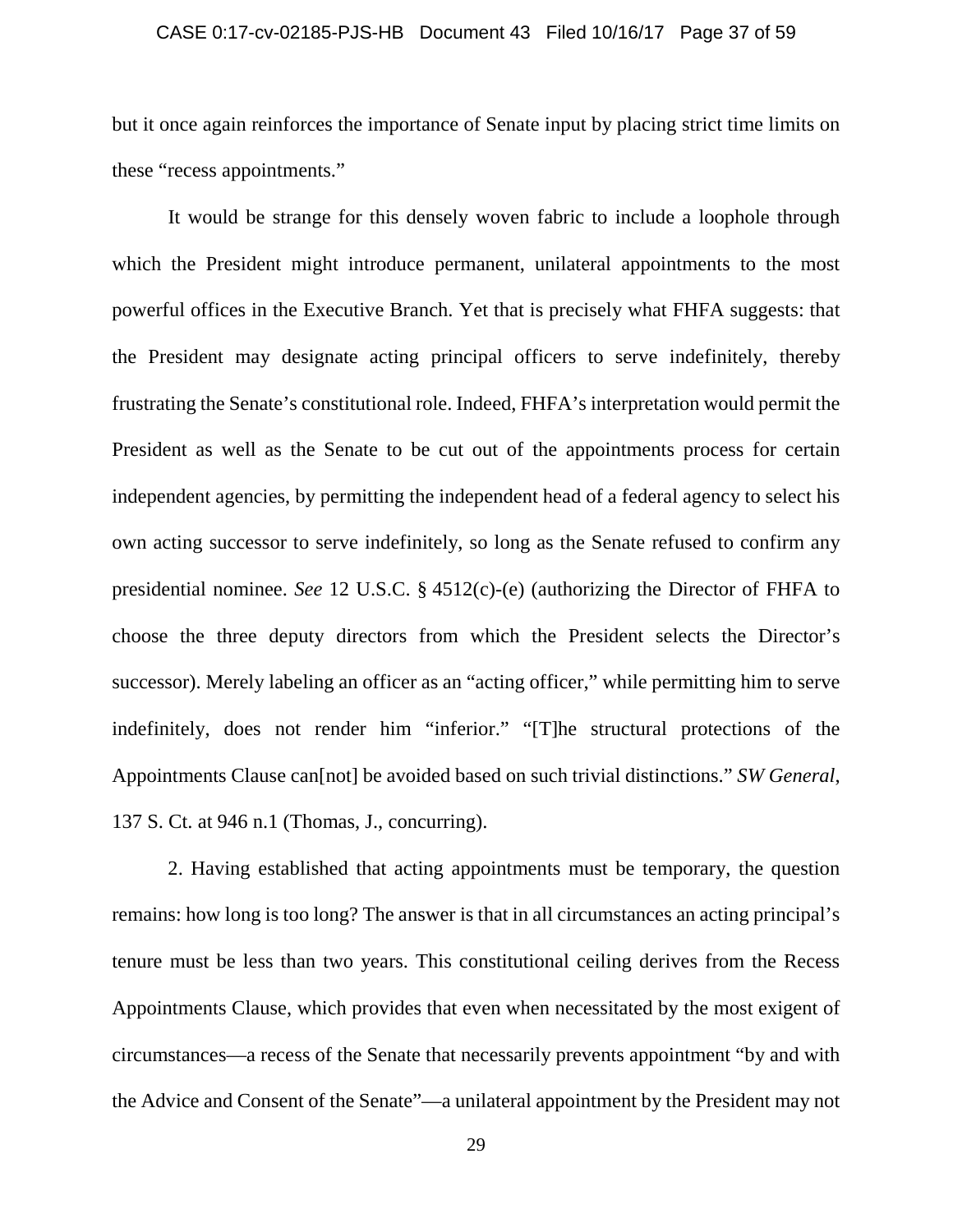#### CASE 0:17-cv-02185-PJS-HB Document 43 Filed 10/16/17 Page 38 of 59

exceed the length of the period from the start of the recess until the end of the Senate's next session. U.S. CONST. art. II,  $\S 2<sup>3</sup>$  $\S 2<sup>3</sup>$  $\S 2<sup>3</sup>$  During the first nearly 150 years of this Republic, the maximum period for which someone could hold a recess appointment was usually shorter than one year. *Noel Canning*, 134 S. Ct. at 2579-83 (app'x A). Today, by virtue of the Twentieth Amendment, that period must be less than two years. U.S. CONST. amend. XX, § 2. Because Mr. DeMarco had served for more than two years at the time FHFA approved the Net Worth Sweep, he held his office in violation of the Appointments Clause, and the Net Worth Sweep is therefore void.

Even in the absence of a fixed constitutional ceiling, however, Mr. DeMarco's tenure would violate the Appointments Clause. OLC has opined that someone may serve as an acting principal officer without Senate confirmation only for "as long as is reasonable under the circumstances." Designation of Acting Director of OMB, 2003 WL 24151770, at \*1 n.2 (June 12, 2003). *See also Status of the Acting Director, Office of Management and Budget*, 1 Op. O.L.C. 287, 287 (1977). In determining how long a tenure is "reasonable under the circumstances," OLC identified the following considerations as "pertinent": "the specific functions being performed by the [acting officer]; the manner in which the vacancy

l

<span id="page-37-0"></span><sup>&</sup>lt;sup>3</sup> FHFA dismisses the Recess Appointments Clause as irrelevant because Mr. DeMarco was not serving as a recess appointee. FHFA Br. 21. But the Recess Appointments Clause reflects a constitutional judgment that, even under circumstances that make unilateral action by the President *most reasonable*—that is, when a vacancy for a critical office arises during a recess of the Senate—officers commissioned without Senate confirmation ought to serve just long enough to give the President a full session of the Senate in which to attempt to secure confirmation for a regular appointment. *See Noel Canning*, 134 S. Ct. at 2565. It follows that a *longer* tenure would be unreasonable under any circumstances.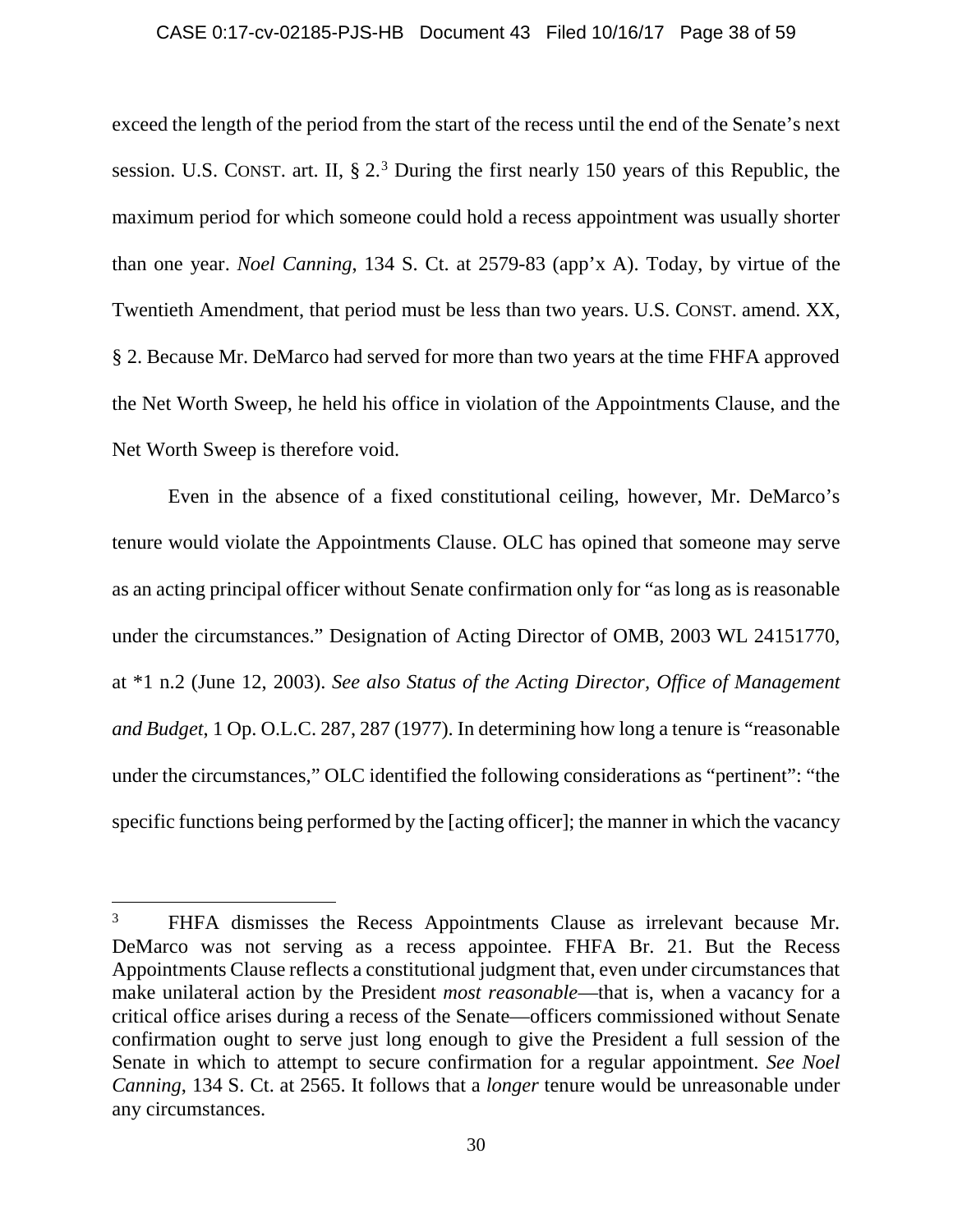#### CASE 0:17-cv-02185-PJS-HB Document 43 Filed 10/16/17 Page 39 of 59

was created (death, long-planned resignation, etc.); the time when the vacancy was created (*e.g.*, whether near the beginning or the end of a session of the Senate); whether the President has sent a nomination to the Senate; and particular factors affecting the President's choice (*e.g.*, a desire to appraise the work of an Acting Director) or the President's ability to devote attention to the matter." *Id.* at 290. It is also relevant whether there is a statutory time limit on the tenure of the principal officer whose position is being filled on a temporary basis. *SW General*, 137 S. Ct. at 946 n.1 (Thomas, J.).

Every single "pertinent consideration" militates in favor of the conclusion that Mr. DeMarco's tenure was, by the fall of 2012, unreasonable under the circumstances: *First*, Mr. DeMarco exercised the full powers of the Director of FHFA, 12 U.S.C. § 4512(f), the head of an independent federal agency, without *anyone's* supervision—even the President's—from August 2009 until January 2014.

*Second*, the vacancy Mr. DeMarco filled was created by Mr. Lockhart's voluntary resignation after holding the post for thirteen months under a transitional provision of HERA that made the outgoing Director of OFHEO the head of the agency until a permanent Director could be nominated and confirmed. 12 U.S.C. § 4512(b)(5).

*Third*, President Obama did not send a nomination for Director of FHFA to the Senate until November 2010, and when he did, the Senate refused to act on it. By the time the Net Worth Sweep was approved, that nomination had been withdrawn and shelved for nearly two years.

*Fourth*, whatever factors might have influenced President Obama's choice when he appointed Mr. DeMarco—such as the need for quick action in response to an ongoing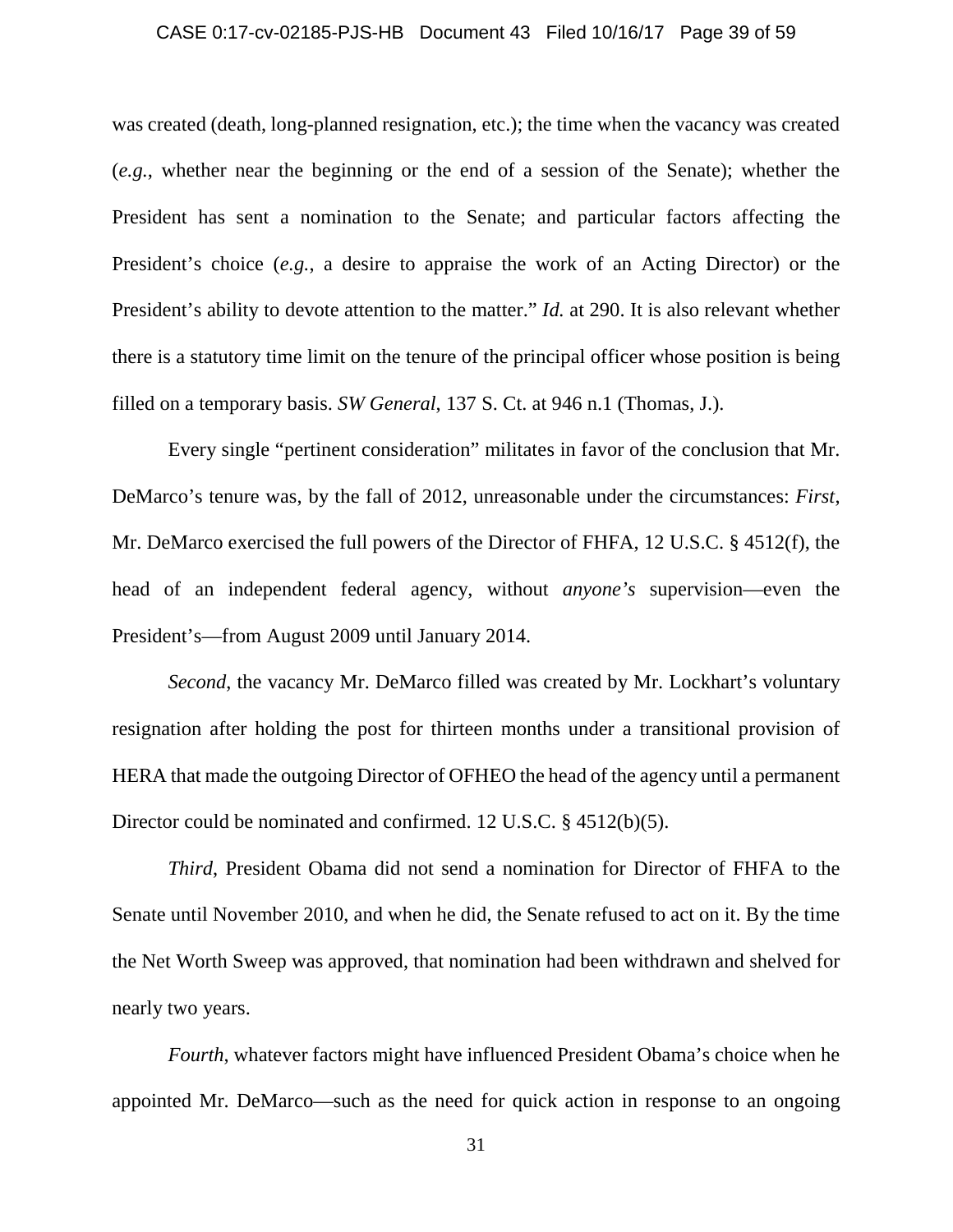#### CASE 0:17-cv-02185-PJS-HB Document 43 Filed 10/16/17 Page 40 of 59

crisis—those factors no longer held by the time Mr. DeMarco approved the Net Worth Sweep three years later. The crisis had passed and Fannie's and Freddie's performance was improving.

*Fifth*, there appears to be no claim that, in the three years between Mr. DeMarco's appointment and the approval of the Net Worth Sweep, President Obama did not have the time or attention to devote to the question who should serve as Director of one of the most powerful (and independent) agencies in the country.

*Sixth*, Mr. DeMarco served four years and four months in an office limited by statute to a 5-year term. "There was thus nothing 'special and temporary' about [his] appointment." *SW General*, 137 S. Ct. at 946 n.1 (Thomas, J.) (quoting *Eaton*, 169 U.S. at 343).

FHFA does not analyze these considerations individually. Instead, it points out that during Mr. DeMarco's tenure, the country was "reeling from recession" and "FHFA's future role w[as] uncertain." FHFA Br. 20 (speculation unsupported by the Complaint). But a recession and uncertainty do not suspend the Constitution. And leaving aside that these factors would seem to militate in favor of putting a Senate-confirmed Director at the helm, it was simply not the case that the crisis continued four years after HERA was enacted. To the contrary, both the housing market and Fannie and Freddie had recovered prior to the approval of the Net Worth Sweep. FAC ¶¶ 52-54.

In addition, FHFA cites President Obama's own opposition to Mr. DeMarco as evidence that keeping him in office was reasonable under the circumstances. FHFA Br. 20. But the "reasonable under the circumstances" inquiry is not about assigning blame: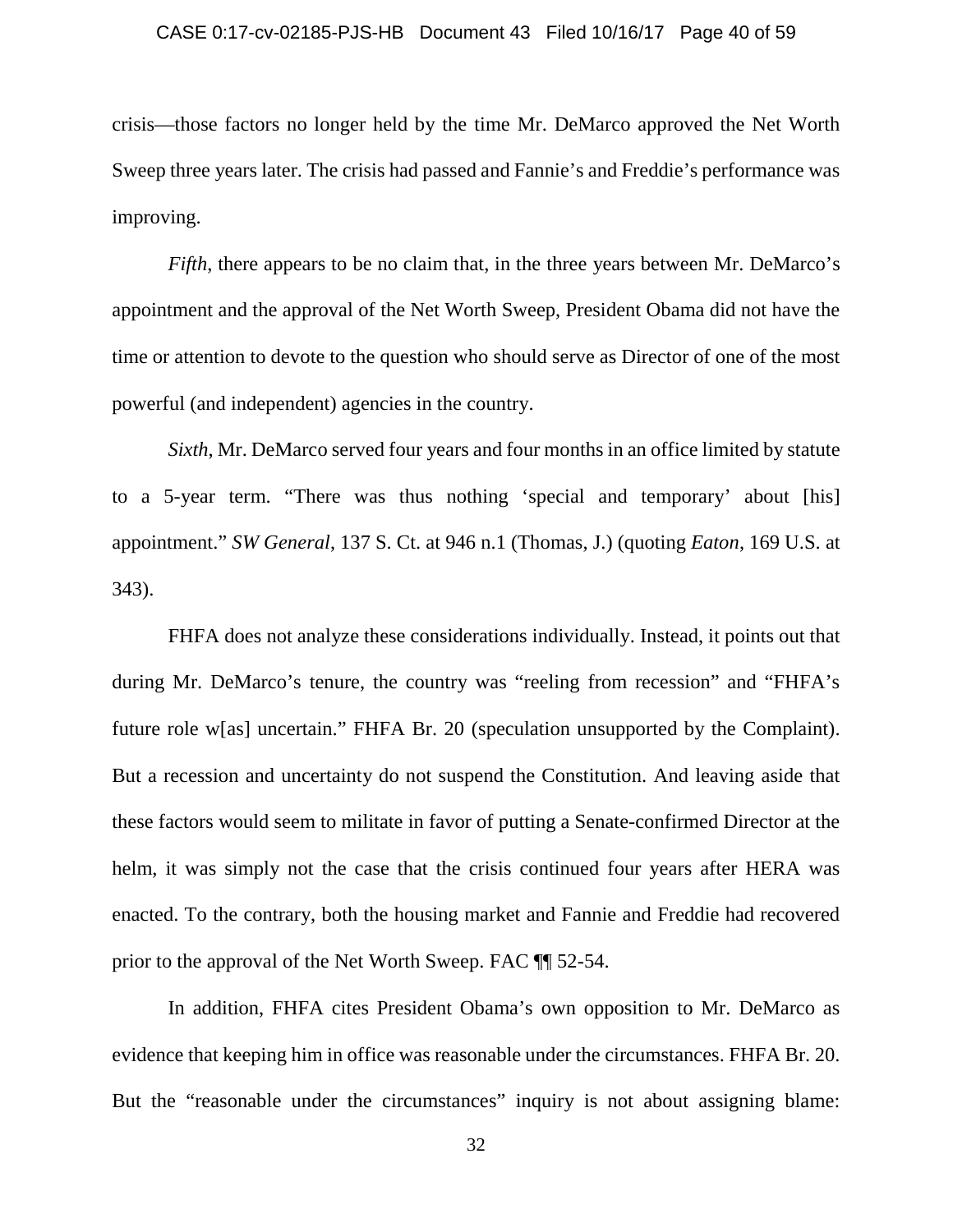#### CASE 0:17-cv-02185-PJS-HB Document 43 Filed 10/16/17 Page 41 of 59

whether it is the President's or the Senate's fault that Mr. DeMarco's successor was such a long time coming, the fact is that the duration of Mr. DeMarco's tenure rendered him a principal officer who could not act unless nominated by the President *and* confirmed by the Senate. Indeed, given that the appointment power is vested jointly in the President and the Senate, the fact that Mr. DeMarco enjoyed the support of *neither* the President *nor* the Senate reinforces rather than undermines the conclusion that his protracted tenure violated the Appointments Clause.

FHFA finally seeks to take refuge in modern practice. FHFA Br. 21 n.5. The handful of very recent examples—all of the tenures FHFA identifies lasting longer than one year date to 1990 or later—should be given little to no weight in the face of the textual, structural, and longstanding doctrinal support for the proposition that acting principal officers may serve only for a limited time. *See INS v. Chadha*, 462 U.S. 919, 944 (1983) ("[O]ur inquiry is sharpened rather than blunted by the fact that [the challenged practice was] appearing with increasing frequency . . . ."); *see, e.g.*, *Noel Canning*, 134 S. Ct. at 2567 (considering and rejecting anomalous historical examples of recess appointments made during recesses of fewer than ten days).

3. While Mr. DeMarco's appointment was constitutionally invalid for the reasons just discussed, the Court can avoid this issue and still rule for Plaintiffs. *See Ashwander v. TVA*, 297 U.S. 288, 347 (1936) (Brandeis, J., concurring); *National Advert. Co. v. City of Rolling Meadows*, 789 F.2d 571, 574 (7th Cir. 1986). That is because Mr. DeMarco's purported appointment as an "inferior officer" did not even comply with 12 U.S.C. § 4512(f). Congress has authorized the President to designate an acting Director "[i]n the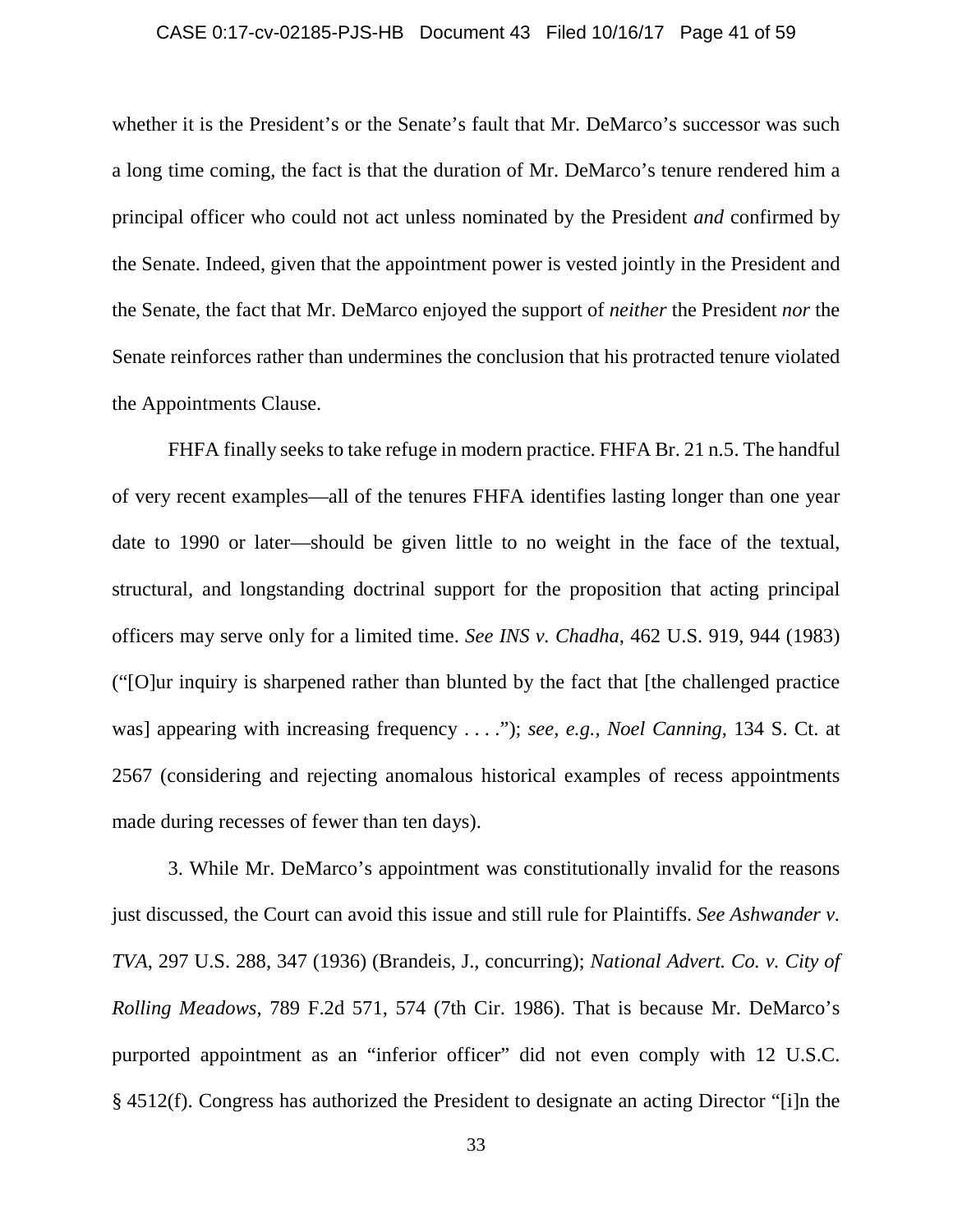#### CASE 0:17-cv-02185-PJS-HB Document 43 Filed 10/16/17 Page 42 of 59

event of the death, resignation, sickness, or absence of *the Director*." 12 U.S.C. § 4512(f) (emphasis added). But none of these events preceded Mr. DeMarco's designation as acting Director. Instead, President Obama designated him upon the resignation of former OFHEO Director Lockhart, who was merely authorized to "act" as FHFA Director until one was appointed. 12 U.S.C. § 4512(b)(5). No "Director" whose departure from office could trigger the President's powers under Section 4512(f) had yet even been appointed by the President pursuant to Section 4512(b)(1), much less left office. *Cf. Doolin Sec. Sav. Bank, FSB v. OTS*, 139 F.3d 203, 207-08 (D.C. Cir. 1998) (holding that the President's powers under the Vacancies Act cannot be triggered by the resignation of a mere acting official), *superseded by statute*, Federal Vacancies Reform Act of 1998, Pub. L. No. 105-277, 112 Stat. 2681 (1998). Because no "Director" resigned, the President was not vested with the power to appoint an acting Director, and Mr. DeMarco's appointment violated 12 U.S.C. § 4512.

### **B. The Constitutionality of Mr. DeMarco's Tenure Is Justiciable.**

FHFA further argues that the question whether an acting officer's tenure is "reasonable under the circumstances" is a non-justiciable political question. FHFA Br. 19- 20. The Court need not reach that question in this case because Mr. DeMarco's tenure had exceeded the two-year ceiling set by the Recess Appointments Clause when he approved the Net Worth Sweep.

In any event, courts are fully capable of deciding whether the length of an acting principal officer's tenure violates the Appointment Clause. Courts have long adjudicated similar challenges under the Appointments Clause. Indeed, FHFA's own defense of Mr.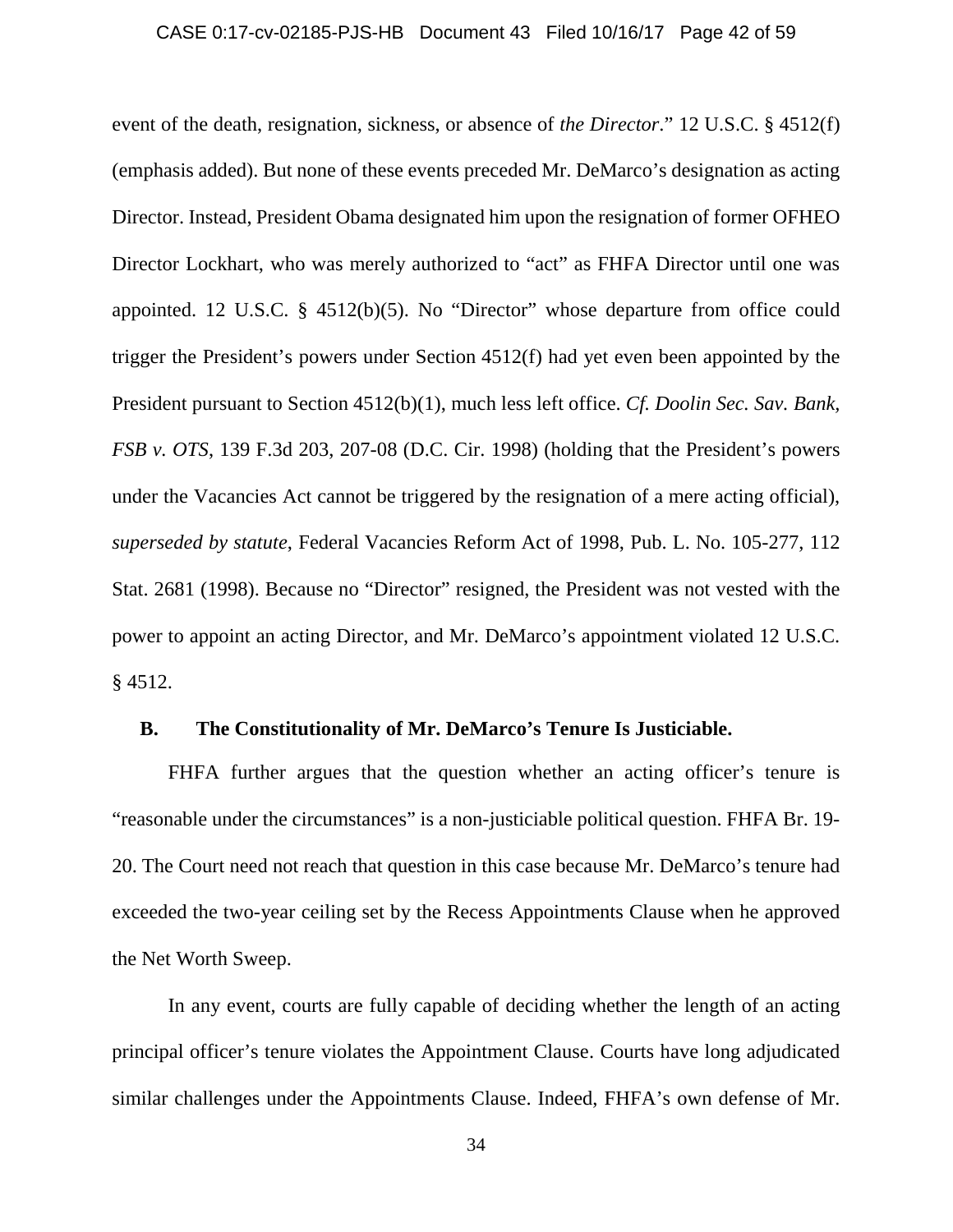#### CASE 0:17-cv-02185-PJS-HB Document 43 Filed 10/16/17 Page 43 of 59

DeMarco's exercise of the Director's powers—that he acted as an inferior officer, FHFA Br. 17—invokes a constitutional line that is "far from clear." *Morrison*, 487 U.S. at 671. Yet courts have repeatedly decided whether an officer is inferior, including by taking into account the duration of the officer's tenure. *See, e.g.*, *id.*; *Edmond*, 520 U.S. at 666; *Eaton*, 169 U.S. at 343. FHFA offers no compelling reason why the temporal factor for determining an officer's constitutional status defies adjudication here.

Indeed, the Supreme Court recently rejected an argument that is materially indistinguishable from FHFA's: that courts are incapable of determining how short a "recess" is too short to permit a recess appointment. In *NLRB v. Noel Canning*, the Court held that a recess of "less than 10 days is presumptively too short to fall within the Clause." 134 S. Ct. at 2567. Not only was the Court willing to draw a line in the absence of an express numerical threshold in the Constitution, but it also allowed that courts might have to adjudicate whether "unusual circumstance[s]," including "a national catastrophe . . . that renders the Senate unavailable but calls for an urgent response," would permit an exception to this presumptive rule. *Id.* And as though speaking directly to FHFA's justification for Mr. DeMarco's all-but-unprecedented tenure as an acting officer, the Court observed that "[i]t should go without saying . . . that political opposition in the Senate would not qualify as an unusual circumstance." *Id.* The types of judgments this precedent makes or invites courts to make are indistinguishable from the judgment whether an acting principal officer's appointment is "reasonable under the circumstances."

To be clear: that is the *only* judgment this Court must make here. The Court need not decide whether the President waited too long to nominate a successor or whether the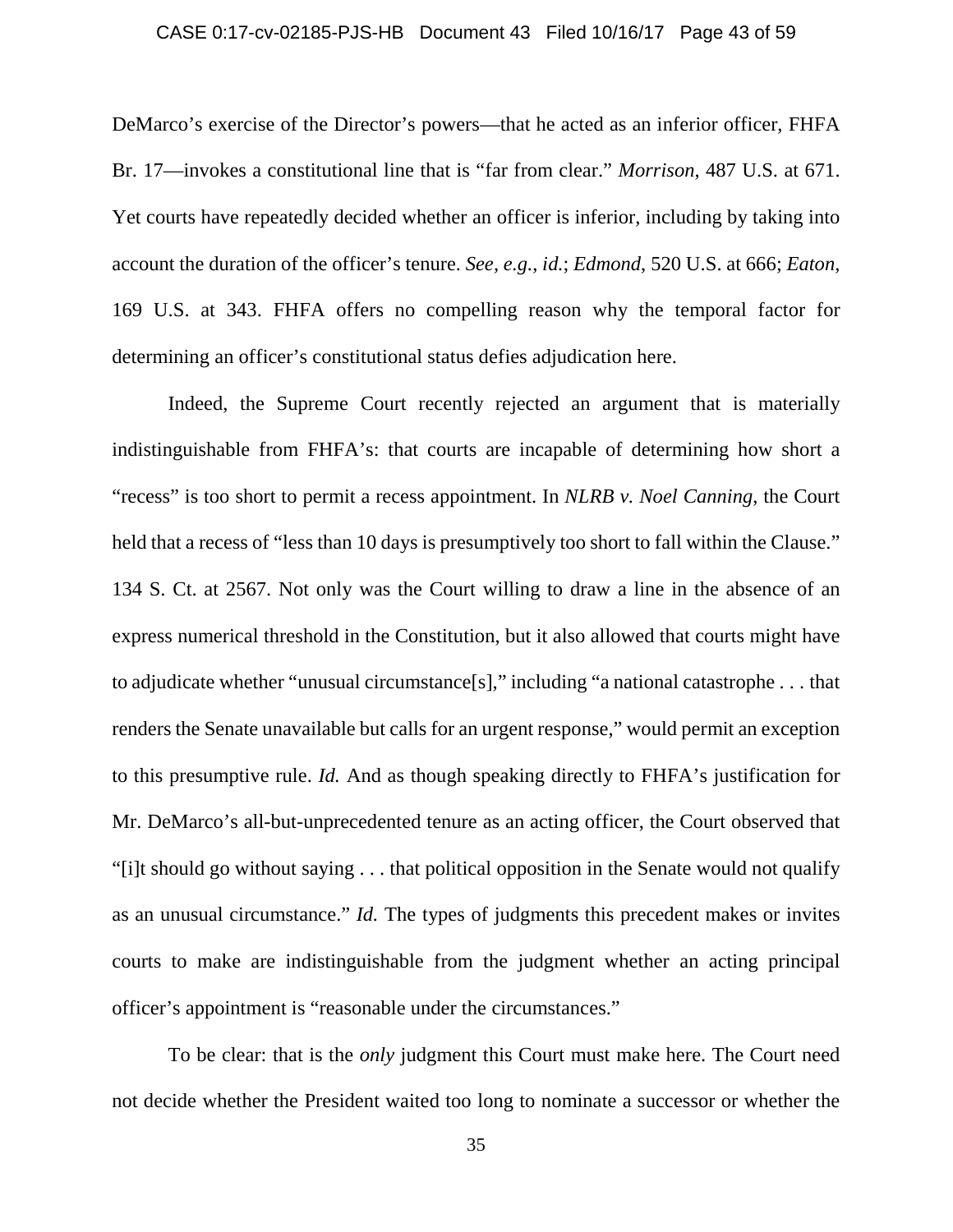#### CASE 0:17-cv-02185-PJS-HB Document 43 Filed 10/16/17 Page 44 of 59

Senate was unreasonable in rejecting his first nomination. FHFA's argument to the contrary begins with the flawed premise that "an acting official is needed for however long a vacancy persists." FHFA Br. 19. FHFA cites no authority for that proposition, nor could it, for the simple reason that a vacancy may remain vacant. A practical consequence of Article II is that certain offices may remain vacant or inoperative when the constitutional requirements for an appointment cannot be satisfied. A desire to avoid those consequences cannot relieve a court of its responsibility to give effect to those constitutional requirements when the case before it requires it to do so. *See Olympic Fed. Sav. and Loan Ass'n v. Director, OTS*, 732 F. Supp. 1183, 1196 (D.D.C. 1990). The political question doctrine does not permit courts to "avoid their responsibility merely because the issues have political implications." *Zivotofsky ex rel. Zivotofsky v. Clinton*, 566 U.S. 189, 196 (2012) (quotation marks omitted).

### **C. The De Facto Office Doctrine Cannot Salvage the Net Worth Sweep.**

Finally, FHFA argues that Plaintiffs' challenge to the Net Worth Sweep based on Mr. DeMarco's tenure is precluded by the disfavored de facto officer doctrine. *See United States v. Gantt*, 194 F.3d 987, 998 (9th Cir. 1999), *overruled on other grounds*, *United States v. Grace*, 526 F.3d 499, 506 (9th Cir. 2008) (en banc); *see* FHFA Br. 23-25. Because Plaintiffs challenge Mr. DeMarco's *constitutional* authority to impose the Net Worth Sweep, the de facto officer doctrine has no application here.

The de facto officer doctrine operates only where the challenge is based on a "merely technical" defect in the incumbent's title to the office. *Nguyen v. United States*, 539 US. 69,77. (2003). In *Glidden Co. v. Zdanok*, 370 U.S. 530 (1962), for example, the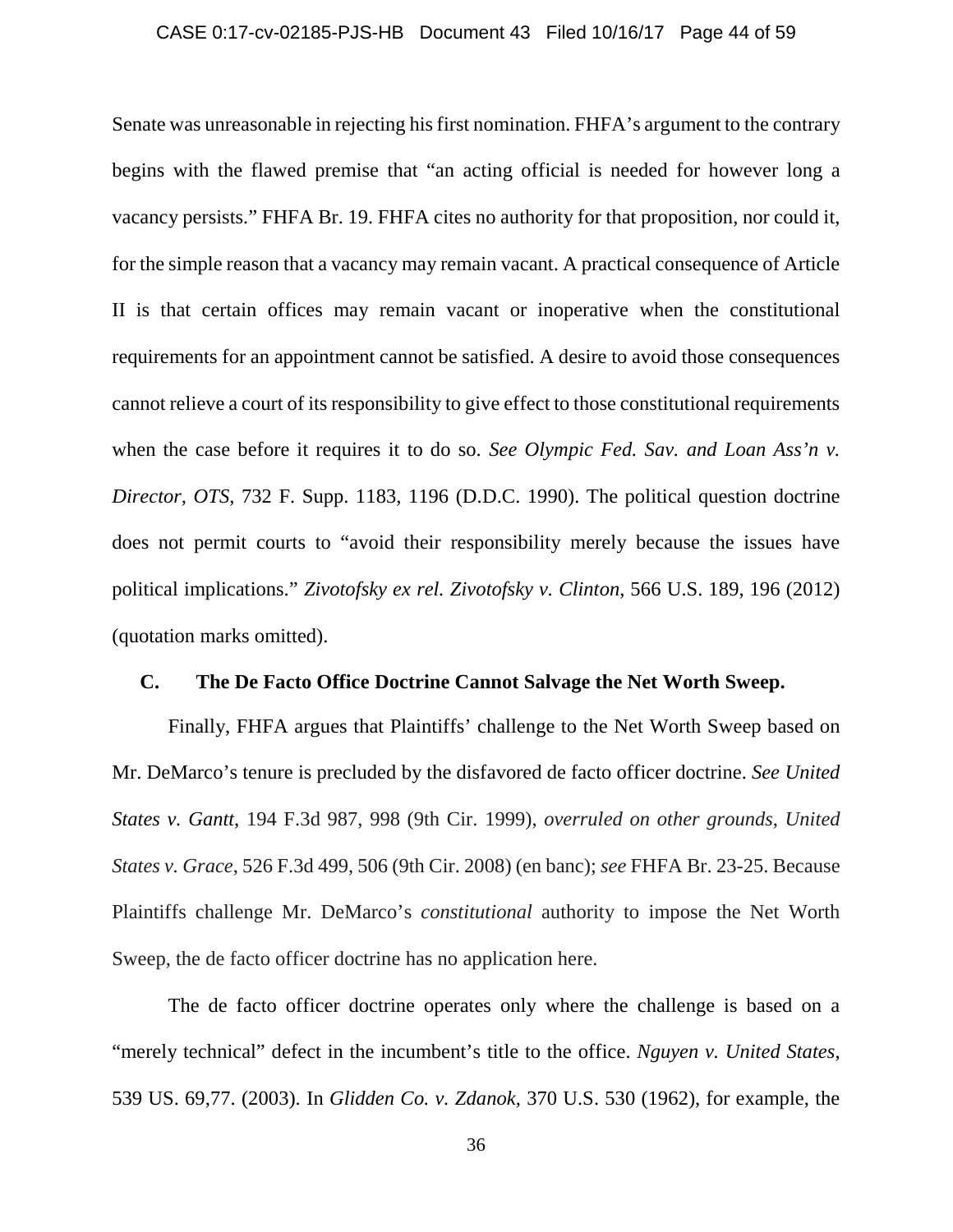#### CASE 0:17-cv-02185-PJS-HB Document 43 Filed 10/16/17 Page 45 of 59

Court rejected the argument that a party could not raise an Article III challenge to the judge who decided its case for the first time on appeal. Writing for a plurality, Justice Harlan noted first that the de facto officer doctrine did not apply "when the statute claimed to restrict authority is not merely technical but embodies a strong policy concerning the proper administration of judicial business," *id.* at 535-36, and held that "[a] fortiori is this so when the challenge is based upon nonfrivolous constitutional grounds." *Id.* at 536.

Contrary to FHFA's argument based on non-binding D.C. Circuit decisions, the rule enunciated in *Glidden* and *Nguyen* is not limited to timely challenges. To the contrary, nontechnical, and especially constitutional, violations are not protected by the de facto officer doctrine "even though the defect was not raised in a timely manner." *Nguyen*, 539 U.S. at 78; *accord Wrenn v. District of Columbia*, 808 F.3d 81, 84 (D.C. Cir. 2015) (refusing to apply the de facto officer doctrine where district judge sitting by designation exceeded his authority to hear specific cases even though "no party challenged the judge's authority until after the decision issued"); *see United States v. Wrigley*, 520 F.2d 362, 366 n.8 (8th Cir. 1975). Regardless, Plaintiffs filed suit within the six-year statute of limitations, *see* 28 U.S.C. § 2401, and no more should be required for Plaintiffs' nonfrivolous constitutional claim to be deemed "timely."[4](#page-44-0)

l

<span id="page-44-0"></span><sup>&</sup>lt;sup>4</sup> Although the constitutional nature of Plaintiffs' challenge makes it unnecessary for them to satisfy *either* prong of the D.C. Circuit's exception to the de facto officer doctrine, it is also the case that FHFA "had reasonable notice under all circumstances of the claimed defect in the official's title to office." *See* Complaint ¶¶ 46-52, *Ohio Pub. Emps. Retirement Sys. v. FHFA*, No. 11-1543 (D.D.C. Aug. 26, 2011) (complaint filed full year before Net Worth Sweep alleging that Mr. DeMarco's lengthy tenure violated the Appointments Clause).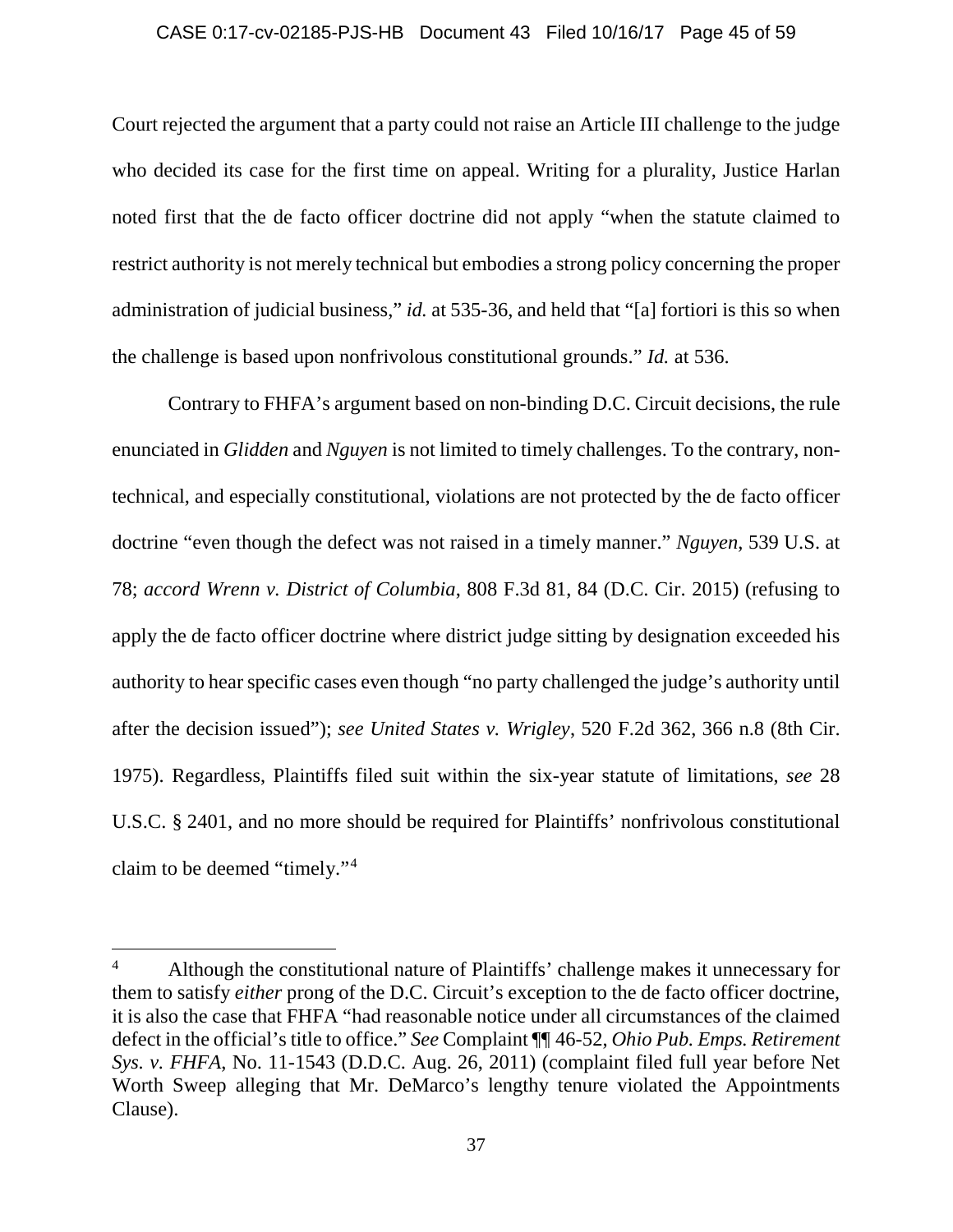### **IV. HERA's Succession Clause Does Not Immunize FHFA from Claims that It Is Operating the Companies in Violation of the Separation of Powers.**

HERA's Succession Clause provides that as conservator FHFA "immediately succeed[s] to . . . all rights, titles, powers, and privileges . . . of any stockholder." 12 U.S.C. § 4617(b)(2)(A). Treasury's argument that the Succession Clause bars this suit rests on two premises: (1) that Plaintiffs' separation of powers claims are derivative; and (2) that the Succession Clause prohibits derivative constitutional claims against FHFA during conservatorship. *See* Treas. Br. 17-20, 23-24. Treasury is mistaken on both points.

# **A. Plaintiffs' Claims Are Direct Under Principles of Both Federal and State Law.**

1. The direct or derivative nature of Plaintiffs' federal constitutional claims is ultimately a question of federal law. *Starr Int'l Co. v. United States*, 856 F.3d 953, 965-66 (Fed. Cir. 2017). And while federal courts often look to state law principles when distinguishing between direct and derivative claims, they will not do so when the application of state law "would be inconsistent with the federal policy underlying the cause of action." *Kamen v. Kemper Fin. Servs., Inc.*, 500 U.S. 90, 99 (1991). The federal policy underlying Plaintiffs' causes of action is clear: "The declared purpose of separating and dividing the powers of government . . . was to 'diffus[e] power the better to secure liberty.' " *Bowsher v. Synar*, 478 U.S. 714, 721 (1986) (quoting *Youngstown Sheet & Tube Co. v. Sawyer*, 343 U.S. 579, 635 (1952) (Jackson, J., concurring). Because treating Plaintiffs' claims as derivative would badly undermine this important federal constitutional policy, Plaintiffs' claims are direct as a matter of federal law.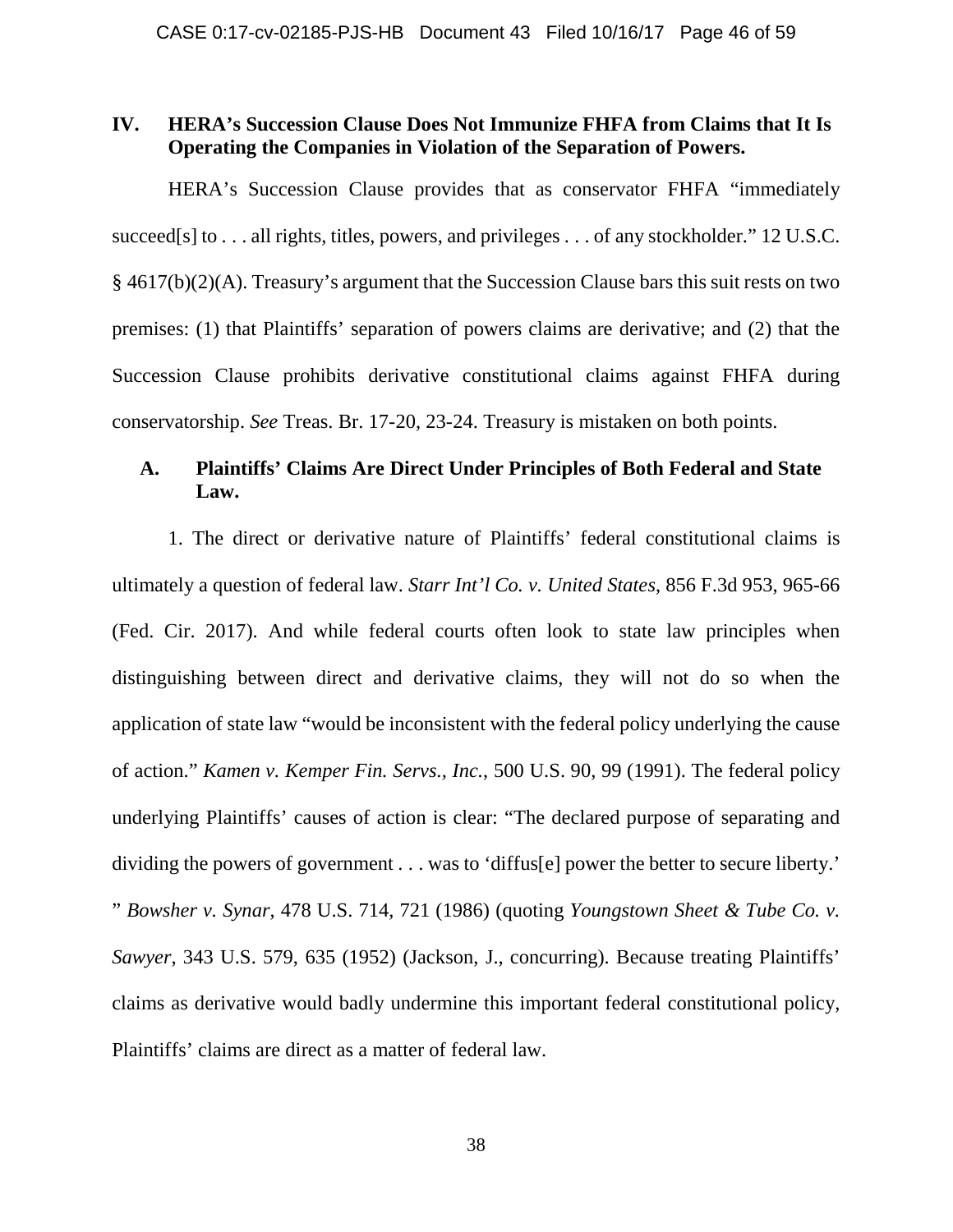#### CASE 0:17-cv-02185-PJS-HB Document 43 Filed 10/16/17 Page 47 of 59

Even if FHFA agreed with Plaintiffs' separation of powers arguments, Article III's case or controversy requirement would not permit the agency to raise these arguments by suing itself. *See United States v. ICC*, 337 U.S. 426, 430 (1949) (recognizing the "general principle that no person may sue himself"); *SEC v. Federal Labor Relations Auth.*, 568 F.3d 990, 997 (D.C. Cir. 2009) (Kavanaugh, J., concurring). Treasury's contention that Plaintiffs' claims are derivative and therefore belong to FHFA thus threatens to bar *anyone*  from suing to remedy the violations of the separation of powers at issue here—a troubling result given that "[t]he structural principles secured by the separation of powers protect the individual." *Bond v. United States*, 564 U.S. 211, 222 (2011). Accordingly, at least where there is no more directly injured party with the capacity to sue, an individual who has suffered "injury that is concrete, particular, and redressable" "has a direct interest in objecting to laws that upset the constitutional balance" among the branches of the federal government and need not sue derivatively. *Id.*

This analysis finds support in the Supreme Court's relaxation of prudential thirdparty standing rules in cases in which there is a "close relationship" between the plaintiff and a third party facing "a 'hindrance' to [his] ability to protect his own interests." *Kowalski v. Tesmer*, 543 U.S. 125, 130 (2004). With FHFA incapable of suing on behalf of the Companies to vindicate the important constitutional principles at stake in this case, Plaintiffs' status as shareholders gives them a close relationship with the Companies that makes them the appropriate parties to assert the claims at issue here.

2. Plaintiffs' claims are also direct under governing principles of state law. "Causes of action for the misallocation of shares among competing stockholders or for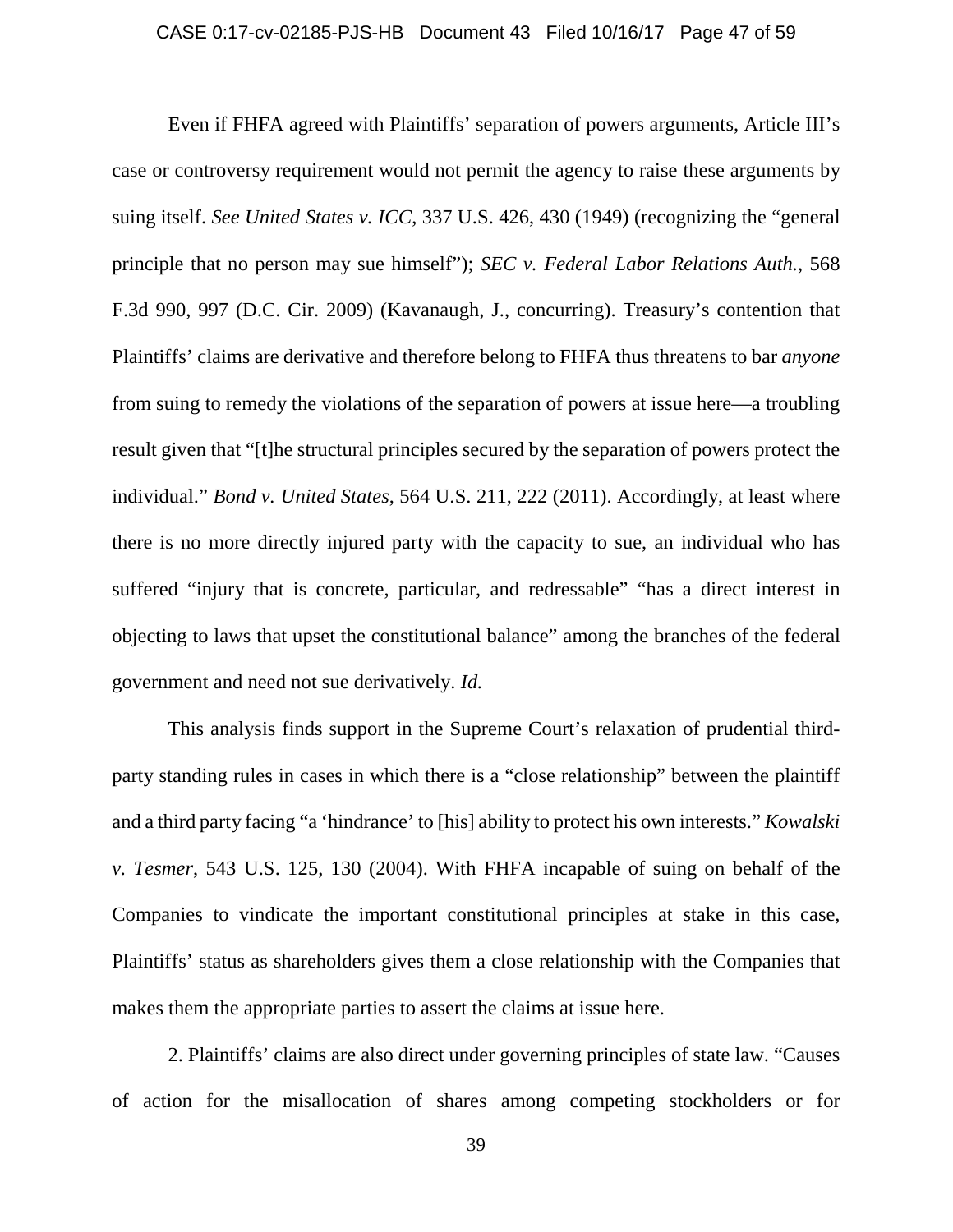#### CASE 0:17-cv-02185-PJS-HB Document 43 Filed 10/16/17 Page 48 of 59

discrimination against specific stockholders have often been found to be direct and not derivative in nature." *Deephaven Risk Arb Trading Ltd. v. UnitedGlobalCom, Inc.*, 2005 WL 1713067, at \*8 n.41 (Del. Ch. July 13, 2005); *cf. Pareto v. FDIC*, 139 F.3d 696, 699- 700 (9th Cir. 1998) (observing that under California law minority shareholders may sue directly to challenge "a majority stockholders' breach of a fiduciary duty to minority stockholders, which resulted in the majority stockholders retaining a disproportionate share of the corporation's ongoing value"). That is because rearranging a corporation's capital structure to shift part of the corporation's ongoing value from one shareholder to another does not necessarily injure the corporation. In such cases, the disadvantaged shareholder directly suffers the "alleged harm" and receives "the benefit of any recovery." *Tooley v. Donaldson, Lufkin & Jenrette, Inc.*, 845 A.2d 1031, 1033 (Del. 2004).

The Net Worth Sweep rearranged the Companies' capital structure so that dividends that would have been shared with Plaintiffs are now instead paid exclusively to Treasury. Treasury's argument that this change to the Companies' capital structure harms Plaintiffs only derivatively is not correct; the fact that Treasury now receives dividends that would have otherwise been paid to Plaintiffs harms Plaintiffs, not the Companies. Accordingly, Plaintiffs "can prevail without showing an injury to the corporation." *Tooley*, 845 A.2d at 1039. Indeed, even if Defendants were correct that the Net Worth Sweep benefitted the Companies, Plaintiffs would be no less injured by having their economic rights transferred to Treasury.

Treasury also argues that vacatur of the Net Worth Sweep would only benefit Plaintiffs indirectly, Treas. Br. 19, but when a plaintiff seeks injunctive or declaratory relief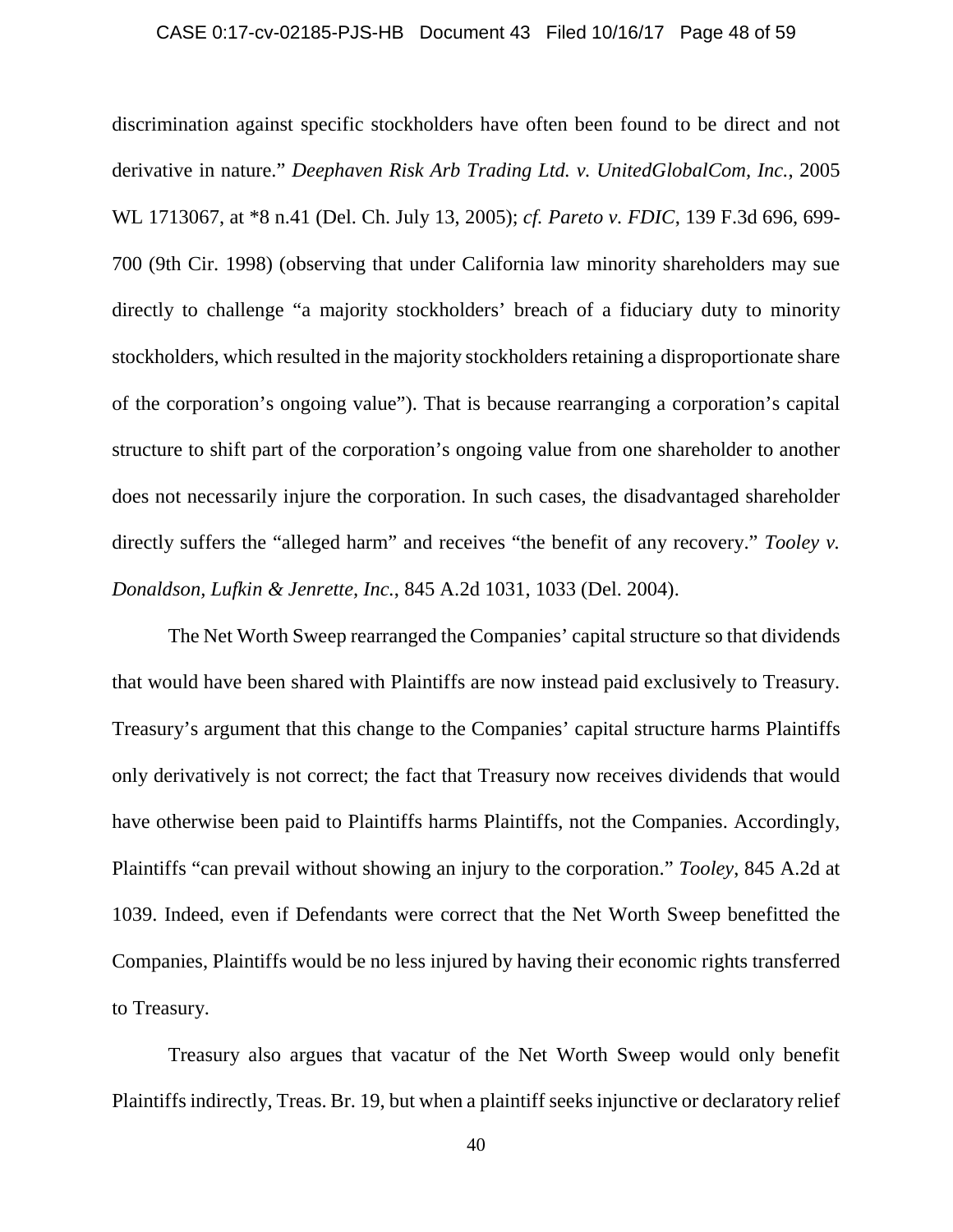#### CASE 0:17-cv-02185-PJS-HB Document 43 Filed 10/16/17 Page 49 of 59

rather than damages the only way to determine to whom the relief flows is to consider whose injury it remedies. Accordingly, "courts have been more prepared to permit the plaintiff to characterize the action as direct when the plaintiff is seeking only injunctive or prospective relief," as is the case here. *Grimes v. Donald*, 673 A.2d 1207, 1213 (Del. 1996), *overruled on other grounds*, *Brehm v. Eisner*, 746 A.2d 244, 253 (Del. 2000); *see also Tooley*, 845 A.2d at 1038 (citing *Grimes* with approval). For example, the Delaware Court of Chancery held in *Gatz v. Ponsoldt* that a shareholder's claim was direct where the plaintiff asked the court to unwind a transaction entered into by the corporation to the advantage of certain shareholders at the expense of others. 2004 WL 3029868, at \*7-\*8 (Del. Ch. Nov. 5, 2004). Because Plaintiffs seek similar relief, their claims are direct.

### **B. HERA's Succession Clause Does Not Prevent Shareholders from Asserting Derivative Constitutional Claims Against FHFA.**

When the D.C. Circuit dismissed derivative fiduciary duty claims against FHFA in *Perry Capital*, it created a circuit split on the question whether such shareholder derivative claims may go forward during conservatorship or receivership. *Compare Perry Capital LLC v. Mnuchin*, 864 F.3d 591, 623 (D.C. Cir. 2017), *with First Hartford Corp. Pension Plan & Tr. v. United States*, 194 F.3d 1279, 1283 (Fed. Cir. 1999); *Delta Sav. Bank v. United States*, 265 F.3d 1017, 1024 (9th Cir. 2001). But even if the Court concludes that Plaintiffs' claims are derivative, there is an important difference between this case and *Perry Capital that makes it unnecessary to decide whether the D.C. Circuit was correct:* unlike the plaintiffs in *Perry Capital*, Plaintiffs here assert constitutional claims.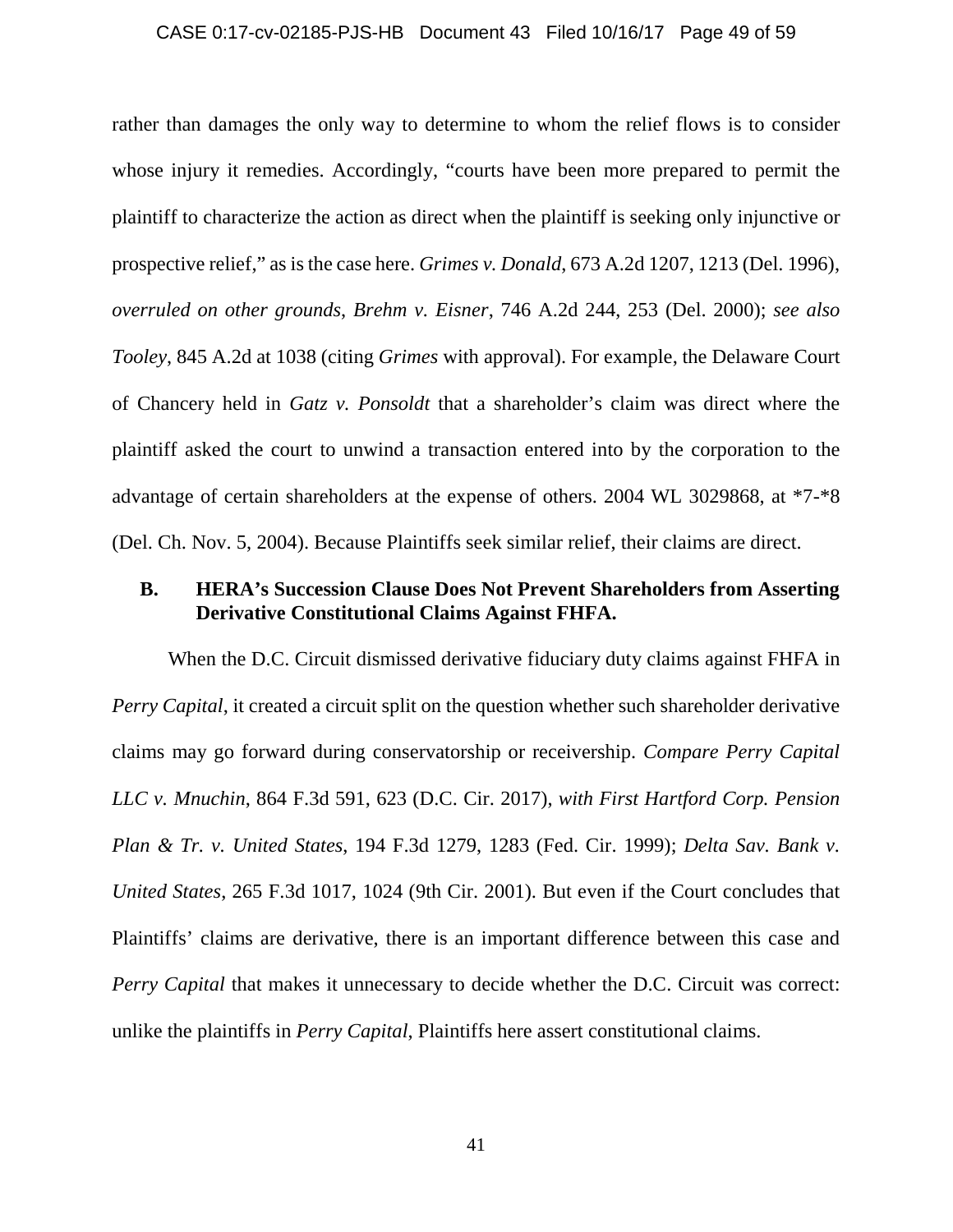#### CASE 0:17-cv-02185-PJS-HB Document 43 Filed 10/16/17 Page 50 of 59

Because both practical and Article III impediments would prevent FHFA from suing on the constitutional claims Plaintiffs seek to advance, interpreting HERA's Succession Clause to vest in FHFA the exclusive authority to press these claims would be tantamount to eliminating any judicial forum in which they could be heard. The Supreme Court has repeatedly strained to read statutes "to avoid the 'serious constitutional question' that would arise if a federal statute were construed to deny any judicial forum for a colorable constitutional claim." *Webster v. Doe*, 486 U.S. 592, 603 (1988); *see Woody v. United States Bureau of Prisons*, 2016 WL 7757523, at \*3 (D. Minn. Nov. 22, 2016) (plaintiff could press constitutional claim because statute did not "explicitly remove constitutional claims from the ambit of judicial review"). Plaintiffs submit that the Succession Clause would violate due process if it had this effect. *See Bartlett v. Bowen*, 816 F.2d 695, 705 (D.C. Cir. 1987); *Battaglia v. General Motors Corp.*, 169 F.2d 254, 257 (2d Cir. 1948). The Due Process Clause would not permit Congress to pass a law requiring a litigant to accept the decisions of a conflicted class representative, *Richards v. Jefferson Cty.*, 517 U.S. 793, 801 (1996), criminal defense lawyer, *Wood v. Georgia*, 450 U.S. 261, 271-72 (1981), or judge, *Ward v. Village of Monroeville*, 409 U.S. 57, 61-62 (1972). Neither may a federal statute require the Companies to accept FHFA as their exclusive representative in a lawsuit alleging that FHFA itself has violated the Constitution.

Even apart from the constitutional concerns that make this case different from *Perry Capital*, the D.C. Circuit in that case erred in declining to follow the congressionally ratified decisions of its sister circuits. Before Congress enacted HERA, both the Federal and Ninth Circuits had interpreted 12 U.S.C.  $\S$  1821(d)(2)(A)(i), the provision of the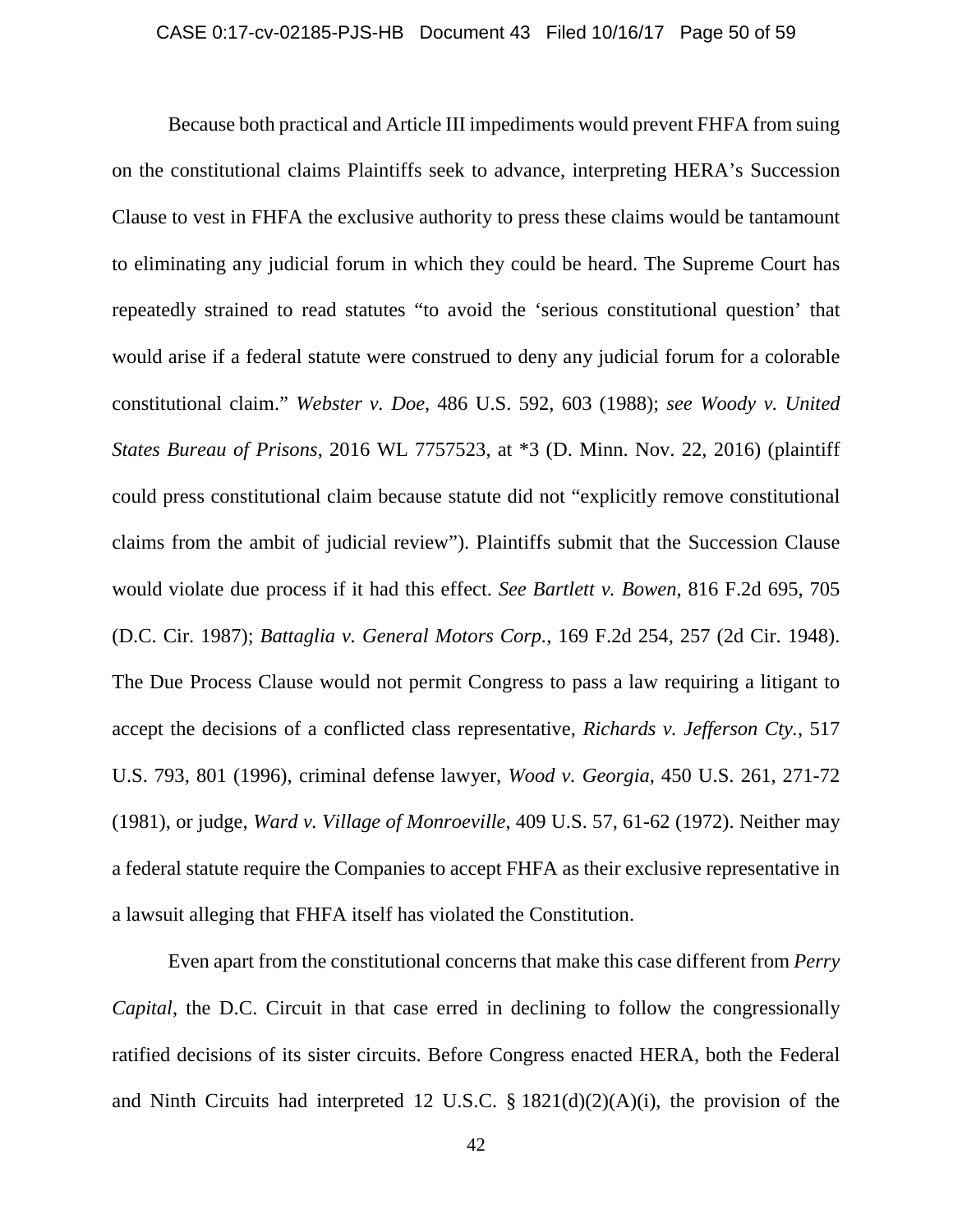#### CASE 0:17-cv-02185-PJS-HB Document 43 Filed 10/16/17 Page 51 of 59

Financial Institutions Reform, Recovery, and Enforcement Act of 1989 ("FIRREA") on which HERA's Succession Clause was modeled, as allowing shareholders to maintain a derivative suit when the conservator or receiver has a manifest conflict of interest. *See First Hartford*, 194 F.3d at 1283; *Delta Sav. Bank*, 265 F.3d at 1024. When Congress reenacted substantially the same language in HERA, it must be presumed to have adopted these consistent judicial constructions. *See Bragdon v. Abbott*, 524 U.S. 624, 645 (1998). Indeed, given the importance of financial markets' "settled expectations" in this sensitive area and Congress's manifest intent to reassure investors by including in HERA conservatorship provisions modeled on the familiar provisions of FIRREA, *see Perry Capital*, 864 F.3d at 647 (Brown, J., dissenting), prior judicial constructions of FIRREA deserve particular weight.

*First Hartford* and *Delta Savings Bank* also reflect the best reading of the statute's text. Another provision of HERA explicitly contemplates that during conservatorship a "regulated entity" may sue "for an order requiring the Agency to remove itself as conservator." 12 U.S.C. § 4617(a)(5). Since FHFA controls the Companies during conservatorship and FHFA could not sue itself, this provision would be meaningless if shareholders could not sue the conservator derivatively on behalf of the Companies. HERA's Succession Clause, moreover, does not purport to *eliminate* any shareholder rights but only provides that FHFA temporarily "succeed[s]" to them. For this reason as well, HERA should not be read as making FHFA the "successor" to rights it cannot exercise. *See Delta Sav. Bank*, 265 F.3d at 1024.

43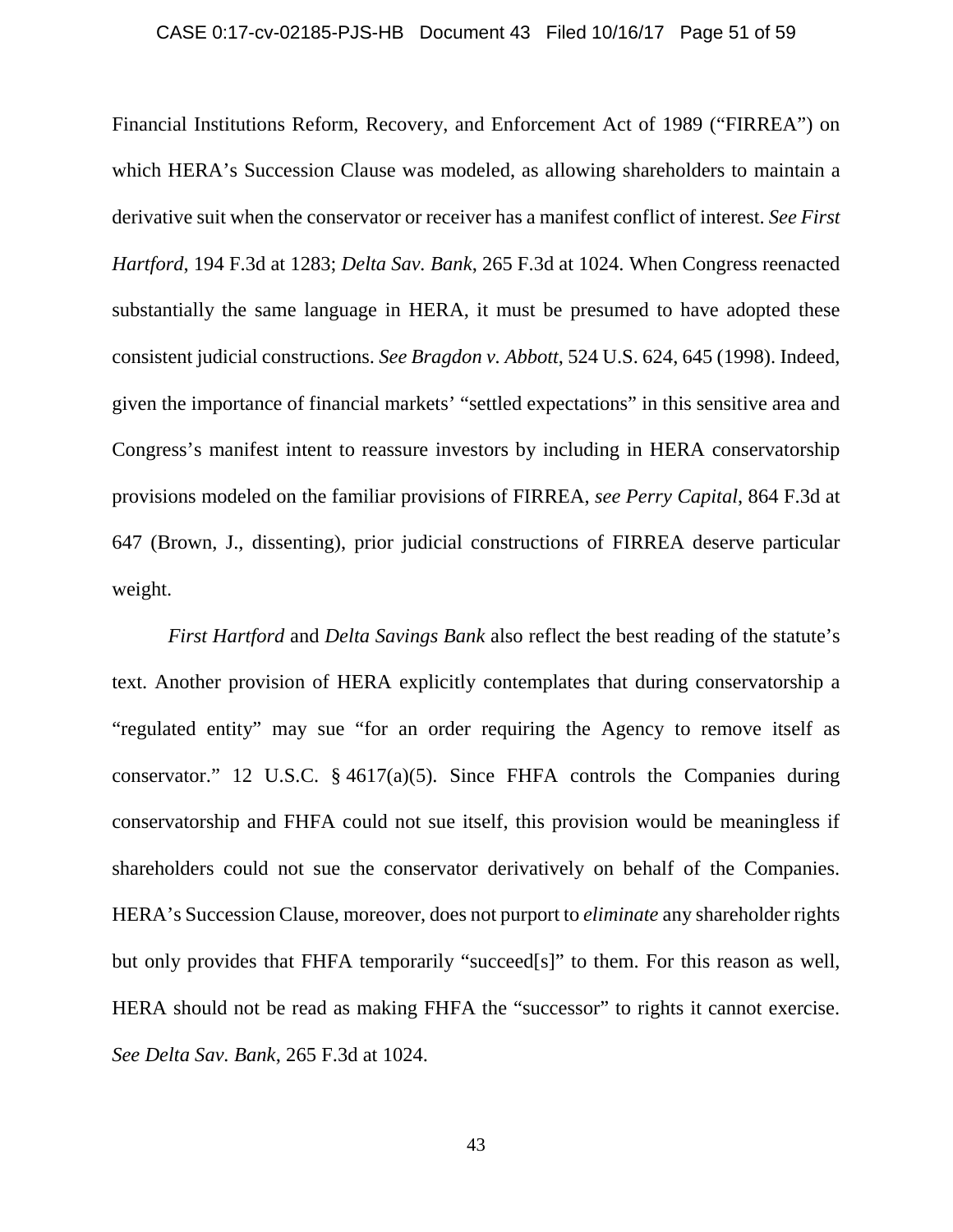### **V. Claim Preclusion Does Not Bar Plaintiffs' Suit.**

As Treasury acknowledges, claim preclusion requires that: "(1) the first suit resulted in a final judgment on the merits; (2) the first suit was based on proper jurisdiction; (3) both suits involve the same parties (or those in privity with them); and (4) both suits are based upon the same claims or causes of action." *Yankton Sioux Tribe v. United States Dep't of Health & Human Servs.*, 533 F.3d 634, 639 (8th Cir. 2008). Neither of the prior suits Treasury identifies as providing a basis for claim preclusion were decided on the merits, Plaintiffs were not parties or in privity with parties in those cases, and this case is based on a distinct cause of action. Accordingly, this suit cannot be dismissed on claim preclusion grounds.

# **A. Dismissals of Claims Under HERA's Succession Clause Are Not Judgments "On the Merits."**

Without reaching the substance of the claims that were before them, the *Perry Capital* and *Saxton* courts dismissed claims they deemed to be derivative on the ground that only FHFA may assert derivative claims during conservatorship. *Perry Capital*, 864 F.3d at 625-26; *Saxton v. FHFA*, 245 F. Supp. 3d 1063, 1078-79 (N.D. Iowa 2017). It has long been settled that dismissal for failure to satisfy a precondition to suit is not a decision on the merits that bars subsequent suits after the precondition is cured, *Costello v. United States*, 365 U.S. 265, 285-88 (1961), and this rule applies when "a new substantive theory can be advanced that is not subject to the same precondition," CHARLES ALAN WRIGHT & ARTHUR R. MILLER, FEDERAL PRACTICE & PROCEDURE § 4437 (2d ed. 2017); *see Kulinski v. Medtronic Bio-Medicus, Inc.*, 112 F.3d 368, 373 (8th Cir. 1997). As explained above,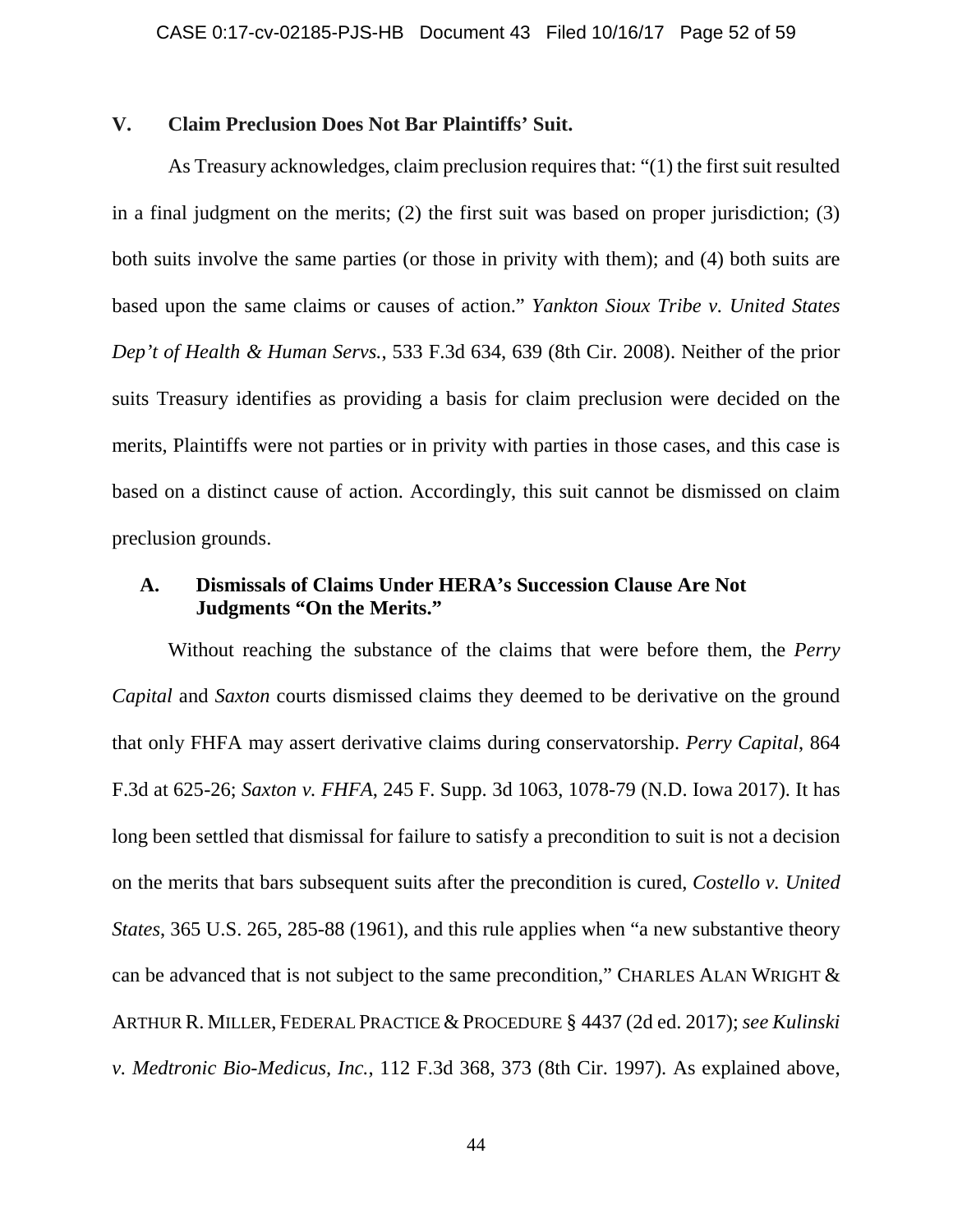#### CASE 0:17-cv-02185-PJS-HB Document 43 Filed 10/16/17 Page 53 of 59

even if the *Perry Capital* and *Saxton* courts were correct to dismiss common law and statutory derivative claims under HERA's Succession Clause, this suit may still proceed because Plaintiffs allege violations of the Constitution. With Plaintiffs having thus identified claims that are not subject to the precondition that justified dismissal of the earlier suits, claim preclusion does not apply.

Plaintiffs are not aware of a case in which a court decided whether dismissal of a shareholder derivative suit under HERA's Succession Clause constitutes a judgment "on the merits" for claim preclusion purposes, but the First Circuit's decision in *In re Sonus Networks, Inc., Shareholder Derivative Litig.*, 499 F.3d 47, 58-62 (1st Cir. 2007), is instructive. An earlier shareholder derivative suit had been dismissed for failure to adequately plead demand futility, and the First Circuit ruled that the prior judgment was "on the merits" for purposes of issue preclusion *but not* claim preclusion. Explaining that "some determinations may reach the 'merits' of a particular issue, but bar only relitigation of that particular issue, rather than the whole claim," the court "reject[ed] the defendants' argument that the . . . dismissal was 'on the merits' in the sense that no further suit could be brought on the same claim." *Id.* at 58, 62. The same logic applies with equal force to dismissals based on HERA's Succession Clause.

Furthermore, treating dismissals under the Succession Clause as judgments "on the merits" would lead to troubling and incongruous results, as the following hypothetical illustrates. Suppose that a shareholder attempted to derivatively sue the Companies' auditors for various alleged accounting errors that occurred before the Companies were placed into conservatorship. With the plaintiffs unable the identify a conflict of interest that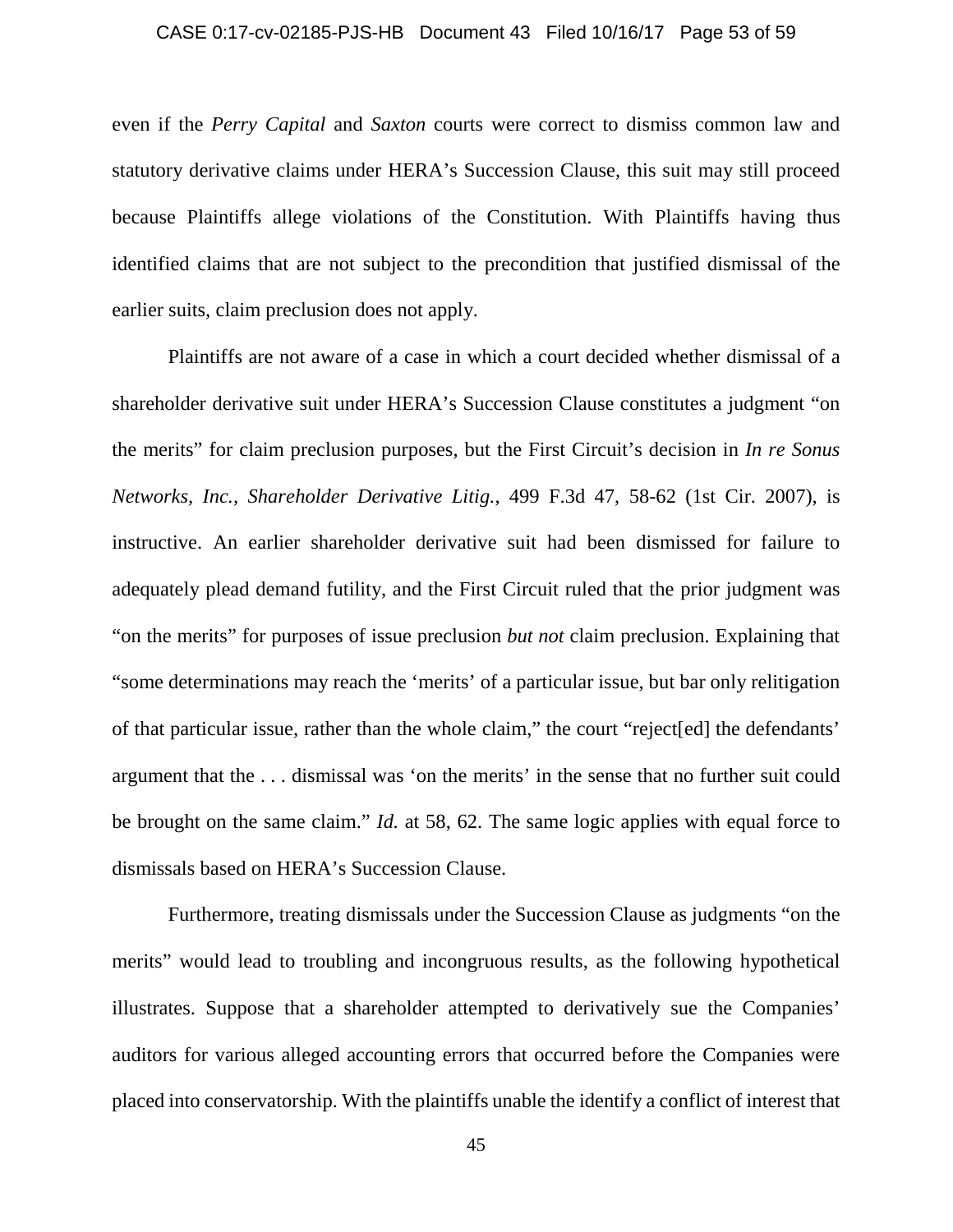### CASE 0:17-cv-02185-PJS-HB Document 43 Filed 10/16/17 Page 54 of 59

FHFA would face when deciding whether to pursue the claims, the derivative suit would be dismissed under HERA's Succession Clause. If FHFA later decided to pursue the claims itself on behalf of the Companies, could the auditors avoid liability by pointing to the prior judgment as a basis for claim preclusion? The correct answer is that they could not. "[T]here must be at least one decision on a right between the parties . . . before a judgment can avail as a bar to a subsequent suit," *Costello*, 365 U.S. at 285, and dismissals under the Succession Clause do not determine any rights between the Companies and the defendants.[5](#page-53-0)

### **B. Plaintiffs Are Not in Privity with the Plaintiffs from** *Perry Capital* **and**  *Saxton***.**

Plaintiffs were not parties in *Perry Capital* or *Saxton*. Treasury's contention that there is nevertheless privity depends entirely on its argument that Plaintiffs' claims are derivative and thus subject to the general rule that in derivative cases parties and their privies include the corporation and nonparty shareholders. Treas. Br. 15-16. Because Plaintiffs' claims are direct, Treasury's privity argument fails.

But even if the Court determines that Plaintiffs' claims are derivative, Plaintiffs still would not be in privity with plaintiffs who the D.C. Circuit determined *lacked the capacity*

l

<span id="page-53-0"></span><sup>5</sup> The dismissal in *Saxton* was not "on the merits" for an additional reason: the court in that case held in the alternative that "each of [the plaintiffs'] claims [is] jurisdictionally barred by HERA's anti-injunction provision." 245 F. Supp. 3d at 1078. A dismissal for lack of subject matter jurisdiction does not preclude a second suit on the same claim. *Kulinski*, 112 F.3d at 373; *see Pizlo v. Bethlehem Steel Corp.*, 884 F.2d 116, 119 (4th Cir. 1989) ("When a dismissal is based on two determinations, one of which would not render the judgment a bar to another action on the same claim, the dismissal should not operate as a bar.").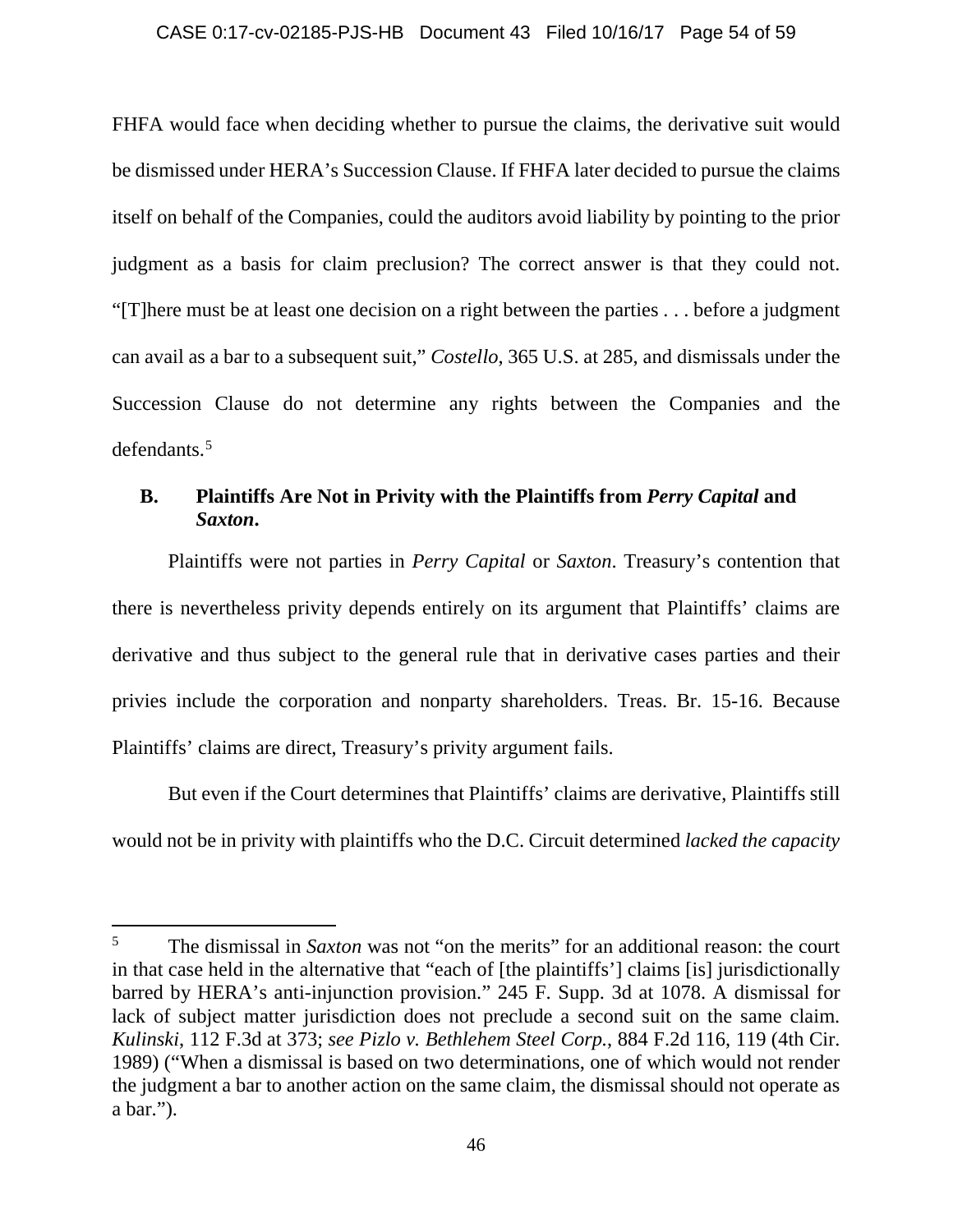#### CASE 0:17-cv-02185-PJS-HB Document 43 Filed 10/16/17 Page 55 of 59

to sue on behalf of the Companies due to HERA's Succession Clause. The rationale for finding privity between shareholder derivative plaintiffs in separate suits is that the corporation is "the true plaintiff in interest" in all such suits. *See Cottrell v. Duke*, 737 F.3d 1238, 1242 (8th Cir. 2013). That rationale does not apply when a putative shareholder derivative suit is dismissed because the plaintiff lacks "capacity to bring the suit," and in such cases the dismissal "will not bar other stockholders from bringing a derivative action." WRIGHT & MILLER, FEDERAL PRACTICE & PROCEDURE § 1840. To be sure, the First Circuit has taken a different view with respect to issue preclusion in the demand futility context. *Sonus*, 499 F.3d at 64. But this aspect of the *Sonus* court's issue preclusion analysis has been criticized, *see generally In re Wal-Mart Stores, Inc. Del. Derivative Litig.*, 2017 WL 3138201 (Del. Ch. July 25, 2017), and as discussed in the preceding section the *Sonus*  court's claim preclusion holding would in any event foreclose the defense that Treasury raises here.

The conclusion that Plaintiffs are not in privity with the *Perry Capital* plaintiffs is further supported by the Supreme Court's unanimous ruling that where a putative class action is dismissed before certification, issue preclusion does not bar absent class members from relitigating the same issues in a subsequent suit. *Smith v. Bayer Corp.*, 564 U.S. 299, 314-18 (2011). Class actions and shareholder derivative suits are closely related procedural mechanisms that implicate similar due process concerns. *See Wal-Mart Stores*, 2017 WL 3138201, at \*10-\*14. Just as due process would not permit absent class members to be bound by a judgment obtained by an inadequate class representative, *Hansberry v. Lee*, 311 U.S. 32, 42-43 (1940), the Companies cannot as a matter of logic or constitutional law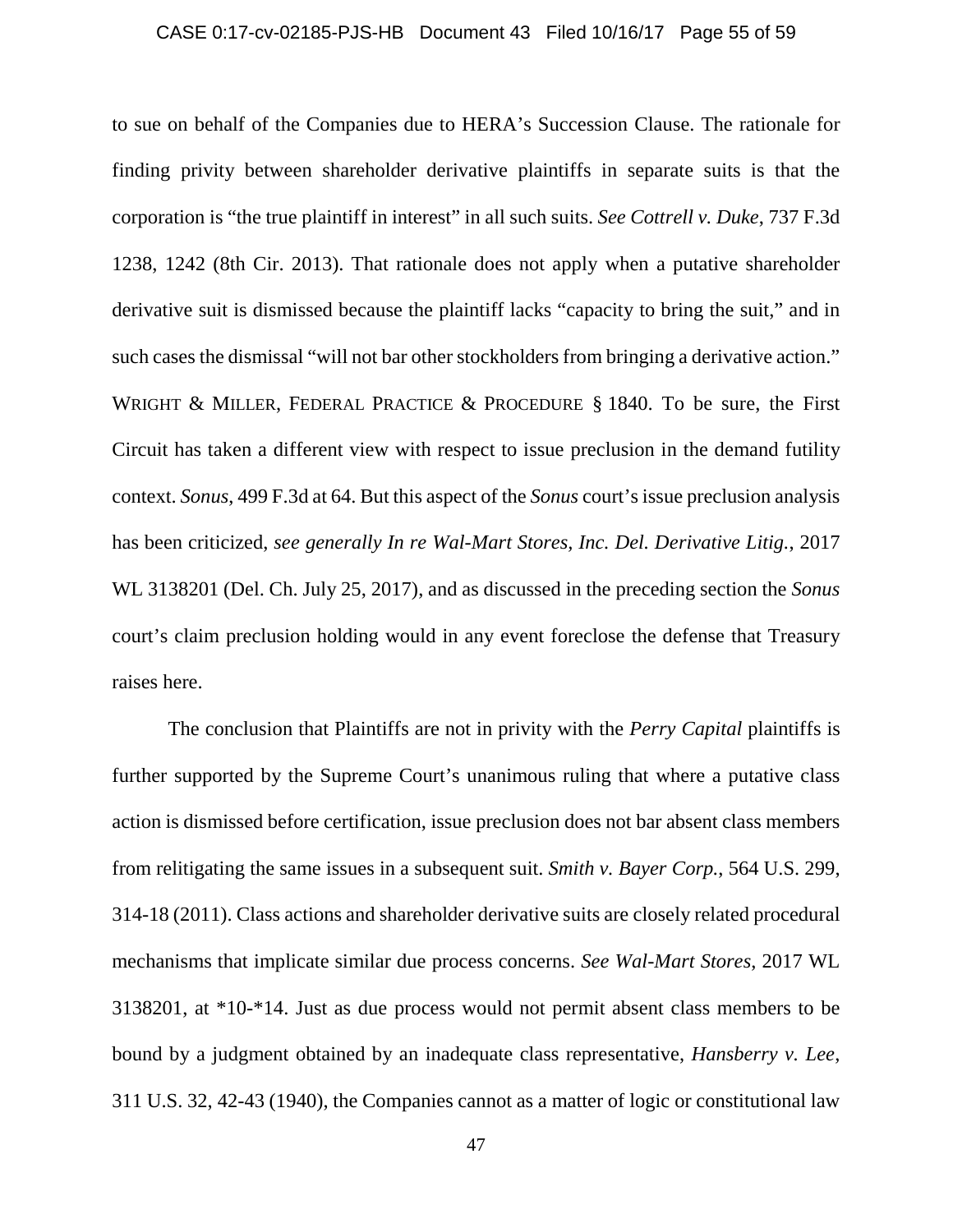#### CASE 0:17-cv-02185-PJS-HB Document 43 Filed 10/16/17 Page 56 of 59

be bound by a judgment dismissing claims on the ground that the plaintiffs lacked the capacity to represent the Companies.

### **C. This Suit Is Not Based on the Same Cause of Action Asserted in** *Perry Capital* **and** *Saxton***.**

To determine whether two suits are based on the same cause of action the Court must look to "whether or not proof of the same facts will support both actions, or to whether the wrong for which redress is sought is the same in both actions." *Dixon v. Deutsche Bank Nat'l Trust Co.*, 2008 WL 4151835, at \*8 (D. Minn. Sept. 3, 2008) (quoting *Poe v. John Deere Co.*, 695 F.2d 1103, 1106 (8th Cir. 1982)). Treasury argues that this requirement is satisfied because, at a high level of generality, both this case and *Perry Capital* involve challenges to the Net Worth Sweep. But a more nuanced comparison of operative facts is required before concluding that two cases concern the same cause of action, and there is at most only modest overlap between the evidence and issues relevant to this case and the derivative claims that were dismissed in *Perry Capital*.

The only derivative claims at issue in *Perry Capital* alleged that FHFA and Treasury breached their fiduciary duties to the Companies by entering into the Net Worth Sweep. To prevail on these claims, the *Perry Capital* derivative plaintiffs were required to show that the defendant agencies owed fiduciary duties to the Companies and breached those duties. *See Beard Research, Inc. v. Kates*, 8 A.3d 573, 601 (Del. Ch. 2010). The essence of these claims was that the agencies had acted unreasonably and out of self-interest when they imposed the Net Worth Sweep. *See* Fannie D.D.C. Derivative Compl. ¶¶ 110-16 (Dec. 3, 2013) (Exhibit 19); Freddie D.D.C. Derivative Compl. ¶¶ 53-64 (July 30, 2014) (Exhibit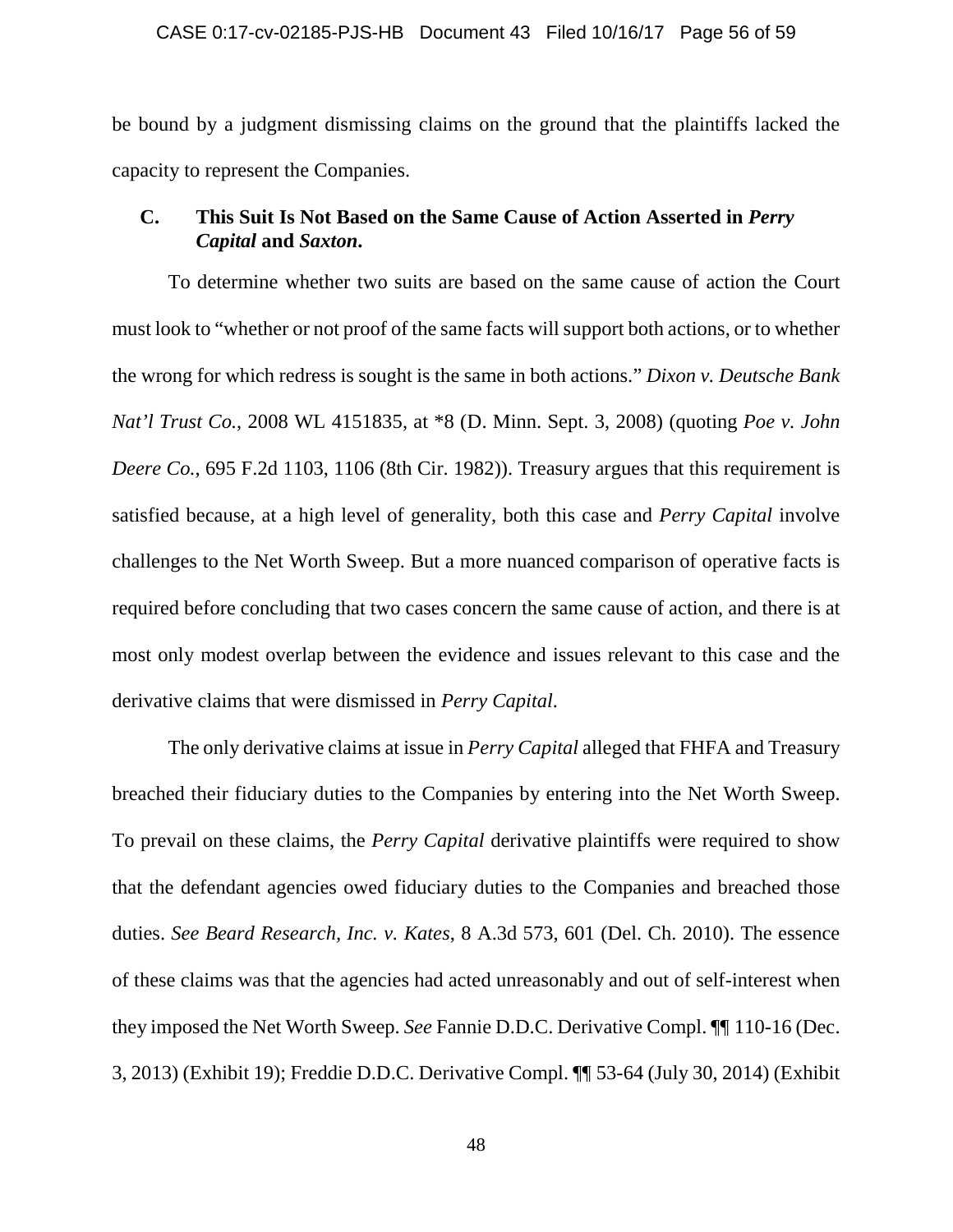#### CASE 0:17-cv-02185-PJS-HB Document 43 Filed 10/16/17 Page 57 of 59

20). The plaintiffs in *Saxton* pressed APA claims that were similarly premised on allegations that FHFA had failed to preserve and conserve the Companies' assets and that Treasury had exceeded its statutory authority to purchase the Companies' securities and acted arbitrarily and capriciously. *See* Plaintiffs' Amended Complaint ¶¶ 135-62, *Saxton v. FHFA*, No. 15-47 (N.D. Iowa Feb. 9, 2016), ECF No. 61 (Exhibit 21). This case, in contrast, asks the Court to decide whether FHFA is operating the Companies in violation of several separation of powers doctrines, and establishing the facts that were essential to the *Perry Capital* and *Saxton* plaintiffs' claims would do little to advance the claims at issue here. Instead, Plaintiffs claims in this case are based on a number of facts that were wholly irrelevant to the claims in *Perry Capital* and *Saxton*: that FHFA is headed by a single Director who operates without presidential oversight, that Mr. DeMarco had been serving as FHFA's acting Director for over two years when he approved the Net Worth Sweep, and that FHFA exercises its conservatorship powers over the Companies without the benefit of an intelligible principle from Congress. There is at most only modest overlap between the key facts in this case and those relevant to the claims in *Perry Capital* and *Saxton*. *Cf. Pittston Co. v. United States*, 199 F.3d 694, 705 (4th Cir. 1999) ("[W]hen the constitutionality of a statute is merely assumed in an earlier action, the resulting judgment is not res judicata on the constitutionality issue in a subsequent suit between the same parties on a different cause of action.") (citing 46 Am. Jur. 2d Judgments § 569 (1994)).

Treasury emphasizes that Plaintiffs ask the Court to vacate the Net Worth Sweep a contract amendment that the *Perry Capital* and *Saxton* plaintiffs asked the courts in those cases to rescind. But "[t]he mere fact that the same relief is sought in two actions does not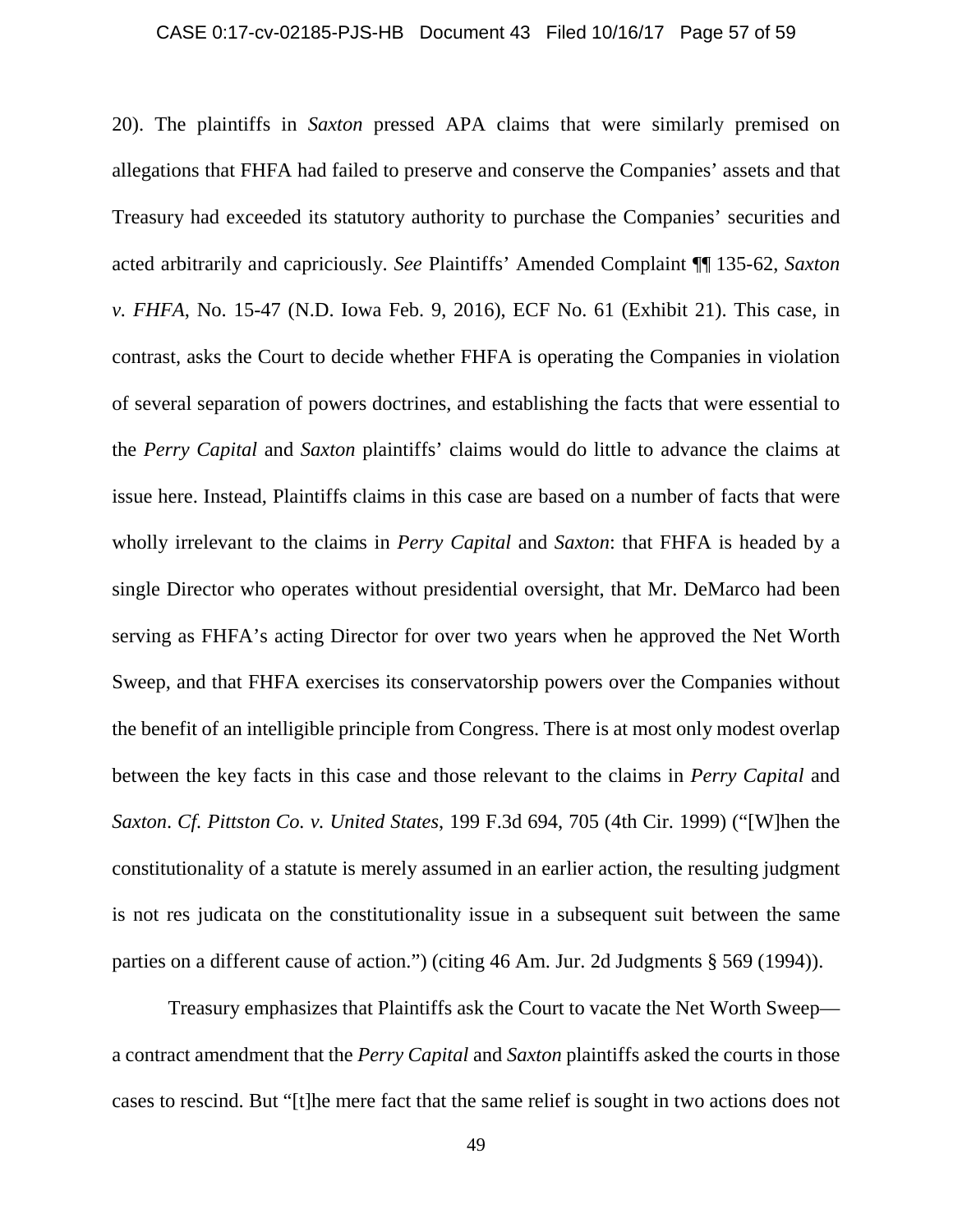#### CASE 0:17-cv-02185-PJS-HB Document 43 Filed 10/16/17 Page 58 of 59

make the causes of action identical within the meaning of the doctrine of res judicata." GEORGE BLUM ET AL., 46 AM. JUR. 2D JUDGMENTS § 463. Whether two suits are based on the same cause of action "depends on factual overlap," *United States v. Tohono O'Odham Nation*, 563 U.S. 307, 316 (2011), not the remedies sought. [6](#page-57-0)

Finally, Plaintiffs' complaint challenges not only the original Net Worth Sweep but also FHFA's quarterly decision to declare and pay cash dividends to Treasury and its ongoing exercise of shareholder rights. It is well settled that claim preclusion cannot bar claims based on events arising after the first suit was filed. *Lundquist v. Rice Mem'l Hosp.*, 238 F.3d 975, 977 (8th Cir. 2001); *Lawlor v. National Screen Serv. Corp.*, 349 U.S. 322, 327-28 (1955) (permitting second suit where violations of antitrust laws alleged in first suit continued after first suit ended in settlement). At a minimum, Plaintiffs are entitled to proceed with this suit with respect to FHFA conduct that occurred after the filing of the operative complaints in *Perry Capital* and *Saxton*—including continuing payments of "dividends" to Treasury and FHFA's policy of exercising shareholder rights to benefit the federal government.

#### **CONCLUSION**

For the foregoing reasons, the Court should deny Defendants' motions to dismiss and grant Plaintiffs' cross-motion for summary judgment.

 $\overline{\phantom{a}}$ 

<span id="page-57-0"></span><sup>6</sup> Treasury devotes several pages of its brief to arguing that *it* did not violate the separation of powers when it entered into the Net Worth Sweep even if FHFA did. Treas. Br. 7-11. But Treasury cites no authority for the proposition that FHFA can immunize itself from otherwise applicable constitutional requirements by contracting with another federal agency. Nor does Treasury argue that it was improperly joined as a defendant.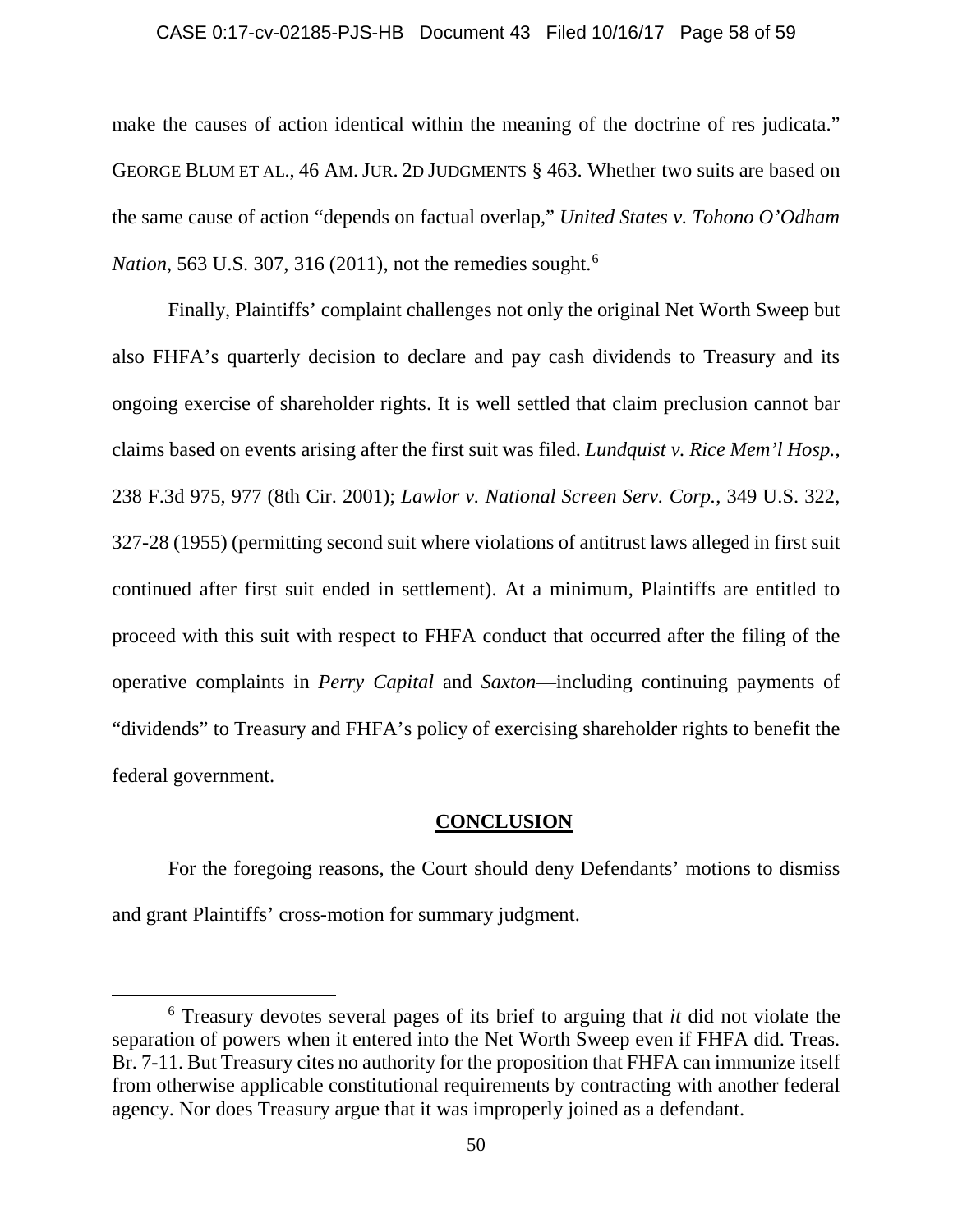Respectfully submitted,

Dated: October 16, 2017

# **BRIGGS AND MORGAN, P.A.**

By *s/Scott G. Knudson*  Scott G. Knudson(#141987) Michael M. Sawers(#0392437) 2200 IDS Center 80 South Eighth Street Minneapolis, Minnesota 55402  $(612)$  977-8400

# **ATTORNEYS FOR PLAINTIFFS ATIF F. BHATTI, TYLER D. WHITNEY, AND MICHAEL F. CARMODY**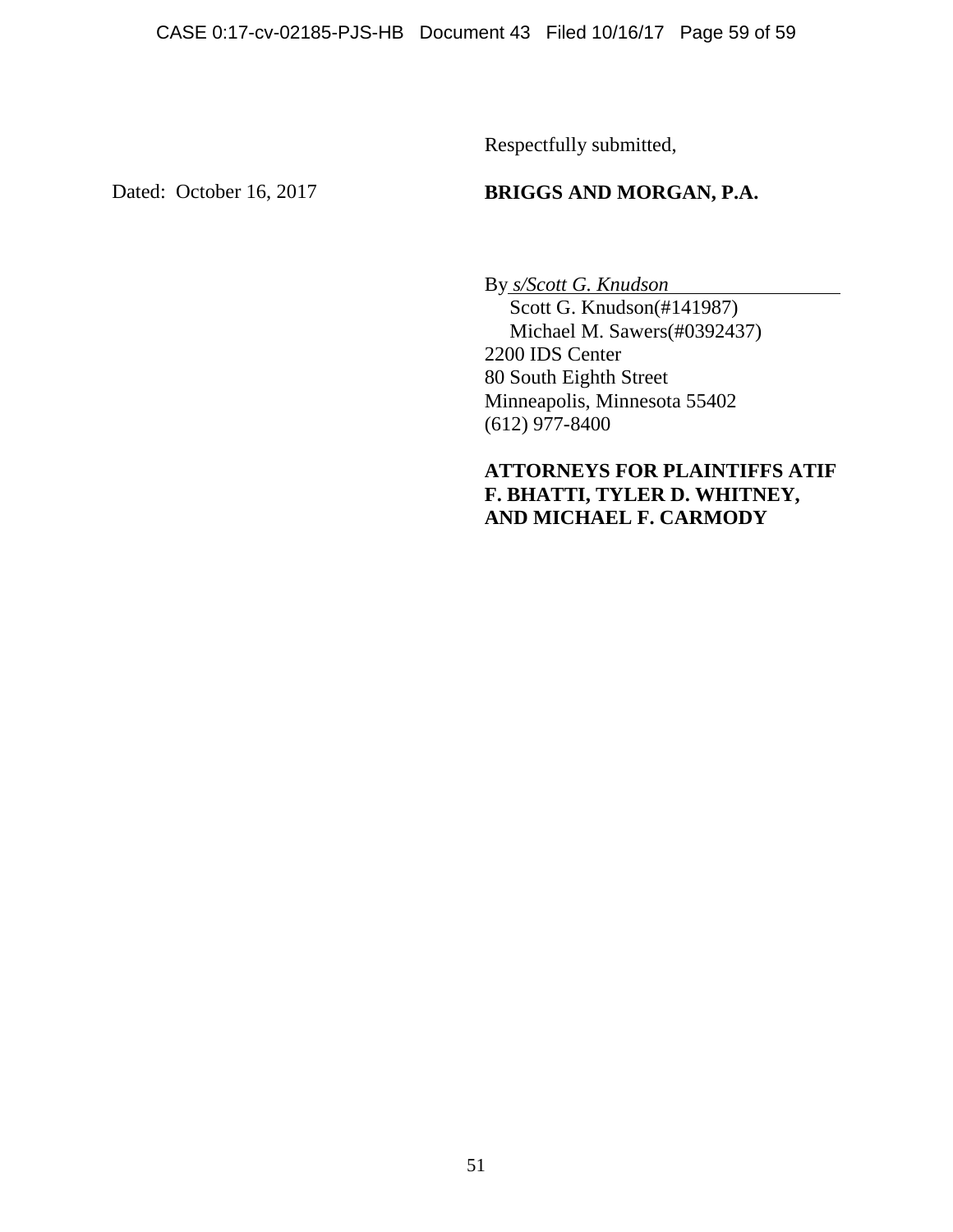### **UNITED STATES DISTRICT COURT DISTRICT OF MINNESOTA**

# ATIF F. BHATTI, TYLER D. WHITNEY, and MICHAEL F. CARMODY,

**Case No. 17-cv-02185 (PJS/HB)**

Plaintiffs,

-vs-

THE FEDERAL HOUSING FINANCE AGENCY, MELVIN L. WATT, in his official capacity as Director of the Federal Housing Finance Agency, and THE DEPARTMENT OF THE TREASURY,

### **WORD COUNT COMPLIANCE CERTIFICATE**

Defendants.

I, Scott G. Knudson, certify that Plaintiff's Memorandum in Support of its Motion

for Summary Judgment and in Opposition to Defendants' Motions to Dismiss consists of

14,446 words total.

Plaintiffs' Memorandum has been prepared in size 13 font using Microsoft Word

2010.

I relied on the word count tool in Microsoft Word 2010, applied specifically to include all text, including headings, footnotes and quotations, to determine the number of words contained in Plaintiffs' Memorandum.